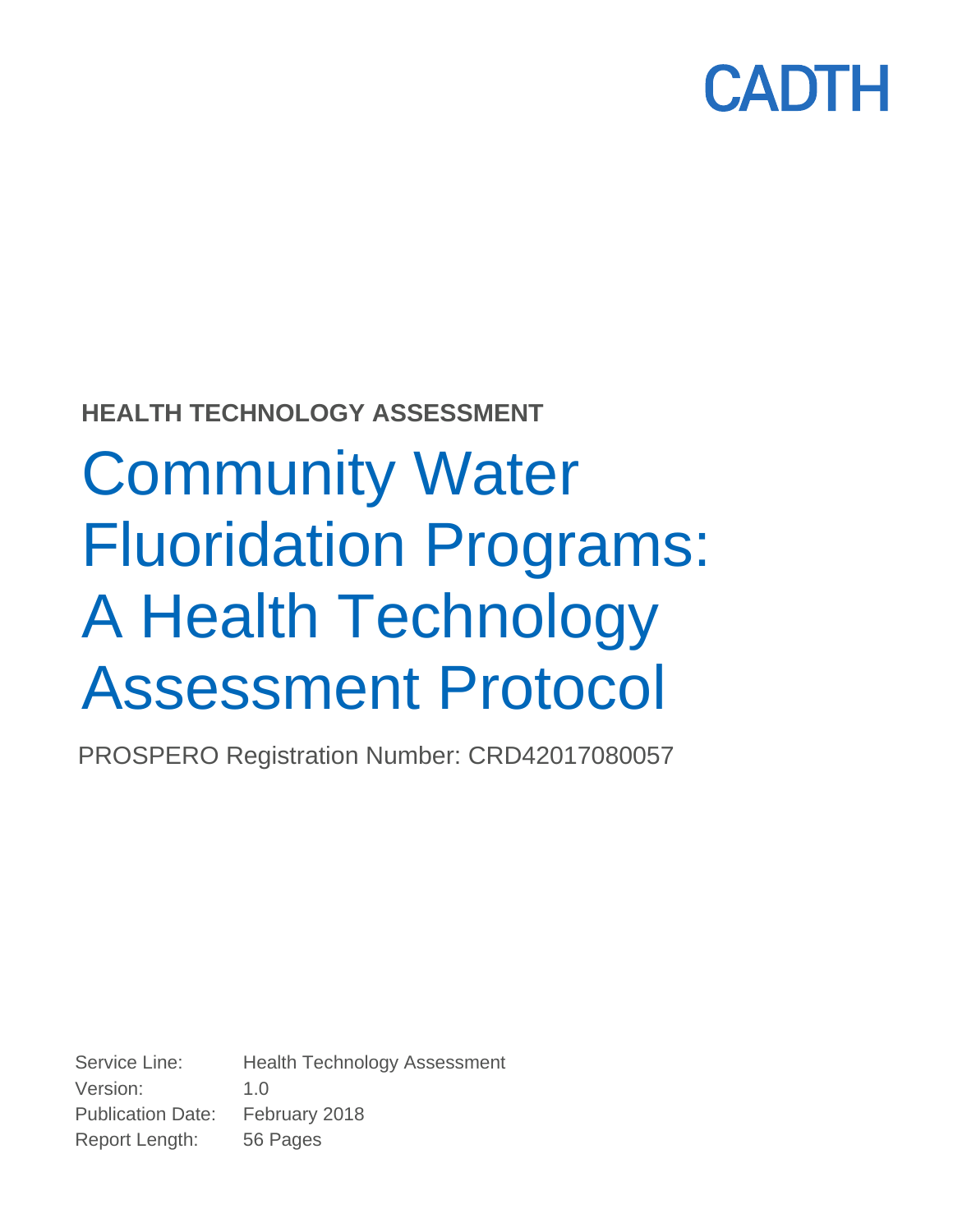**Cite As:** Community Water Fluoridation Programs: A Health Technology Assessment Protocol. Ottawa: CADTH; 2018 Feb.

**Disclaimer:** The information in this document is intended to help Canadian health care decision-makers, health care professionals, health systems leaders, and policy-makers make well-informed decisions and thereby improve the quality of health care services. While patients and others may access this document, the document is made available for informational purposes only and no representations or warranties are made with respect to its fitness for any particular purpose. The information in this document should not be used as a substitute for professional medical advice or as a substitute for the application of clinical judgment in respect of the care of a particular patient or other professional judgment in any decision-making process. The Canadian Agency for Drugs and Technologies in Health (CADTH) does not endorse any information, drugs, therapies, treatments, products, processes, or services.

While care has been taken to ensure that the information prepared by CADTH in this document is accurate, complete, and up-to-date as at the applicable date the material was first published by CADTH, CADTH does not make any guarantees to that effect. CADTH does not guarantee and is not responsible for the quality, currency, propriety, accuracy, or reasonableness of any statements, information, or conclusions contained in any third-party materials used in preparing this document. The views and opinions of third parties published in this document do not necessarily state or reflect those of CADTH.

CADTH is not responsible for any errors, omissions, injury, loss, or damage arising from or relating to the use (or misuse) of any information, statements, or conclusions contained in or implied by the contents of this document or any of the source materials.

This document may contain links to third-party websites. CADTH does not have control over the content of such sites. Use of third-party sites is governed by the third-party website owners' own terms and conditions set out for such sites. CADTH does not make any guarantee with respect to any information contained on such third-party sites and CADTH is not responsible for any injury, loss, or damage suffered as a result of using such third-party sites. CADTH has no responsibility for the collection, use, and disclosure of personal information by third-party sites.

Subject to the aforementioned limitations, the views expressed herein are those of CADTH and do not necessarily represent the views of Canada's federal, provincial, or territorial governments or any third party supplier of information.

This document is prepared and intended for use in the context of the Canadian health care system. The use of this document outside of Canada is done so at the user's own risk.

This disclaimer and any questions or matters of any nature arising from or relating to the content or use (or misuse) of this document will be governed by and interpreted in accordance with the laws of the Province of Ontario and the laws of Canada applicable therein, and all proceedings shall be subject to the exclusive jurisdiction of the courts of the Province of Ontario, Canada.

The copyright and other intellectual property rights in this document are owned by CADTH and its licensors. These rights are protected by the Canadian *Copyright Act* and other national and international laws and agreements. Users are permitted to make copies of this document for non-commercial purposes only, provided it is not modified when reproduced and appropriate credit is given to CADTH and its licensors.

**About CADTH:** CADTH is an independent, not-for-profit organization responsible for providing Canada's health care decision-makers with objective evidence to help make informed decisions about the optimal use of drugs, medical devices, diagnostics, and procedures in our health care system.

**Funding:** CADTH receives funding from Canada's federal, provincial, and territorial governments, with the exception of Quebec.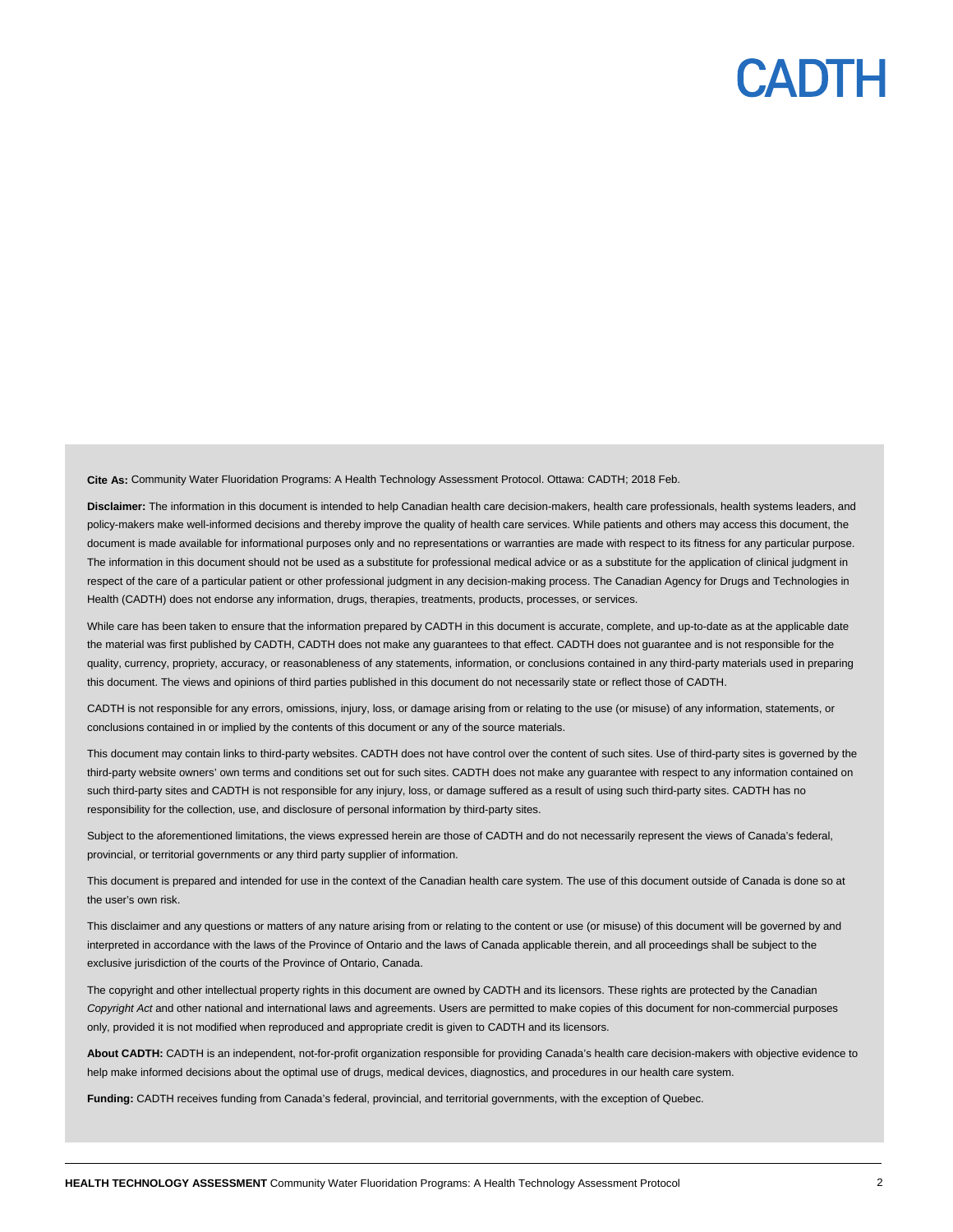

### **Table of Contents**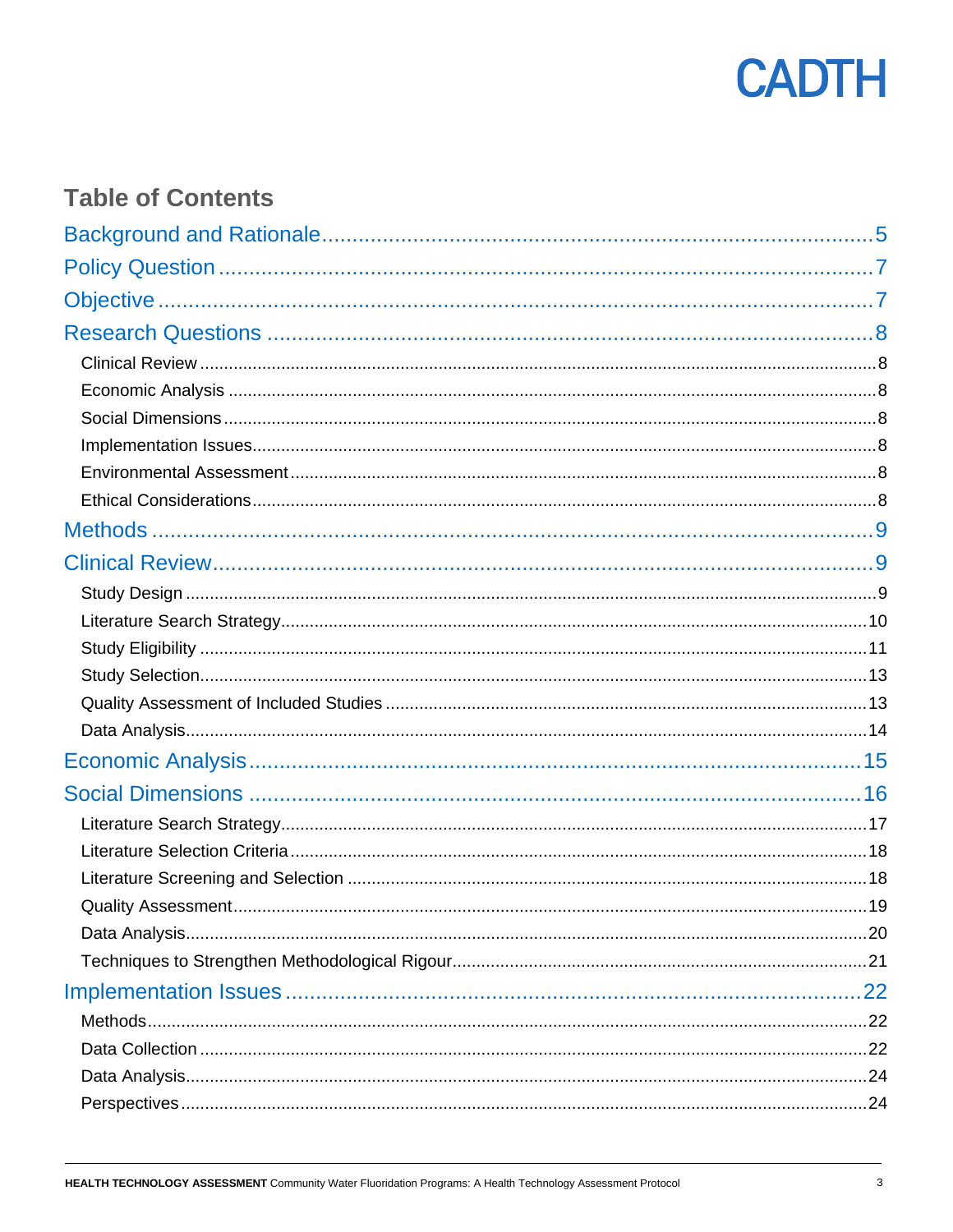| <b>Tables</b>                                                                |    |
|------------------------------------------------------------------------------|----|
|                                                                              |    |
|                                                                              |    |
|                                                                              |    |
| <b>Figures</b>                                                               |    |
|                                                                              |    |
| Figure 2: Policy Question: Should community water fluoridation be encouraged |    |
|                                                                              | 37 |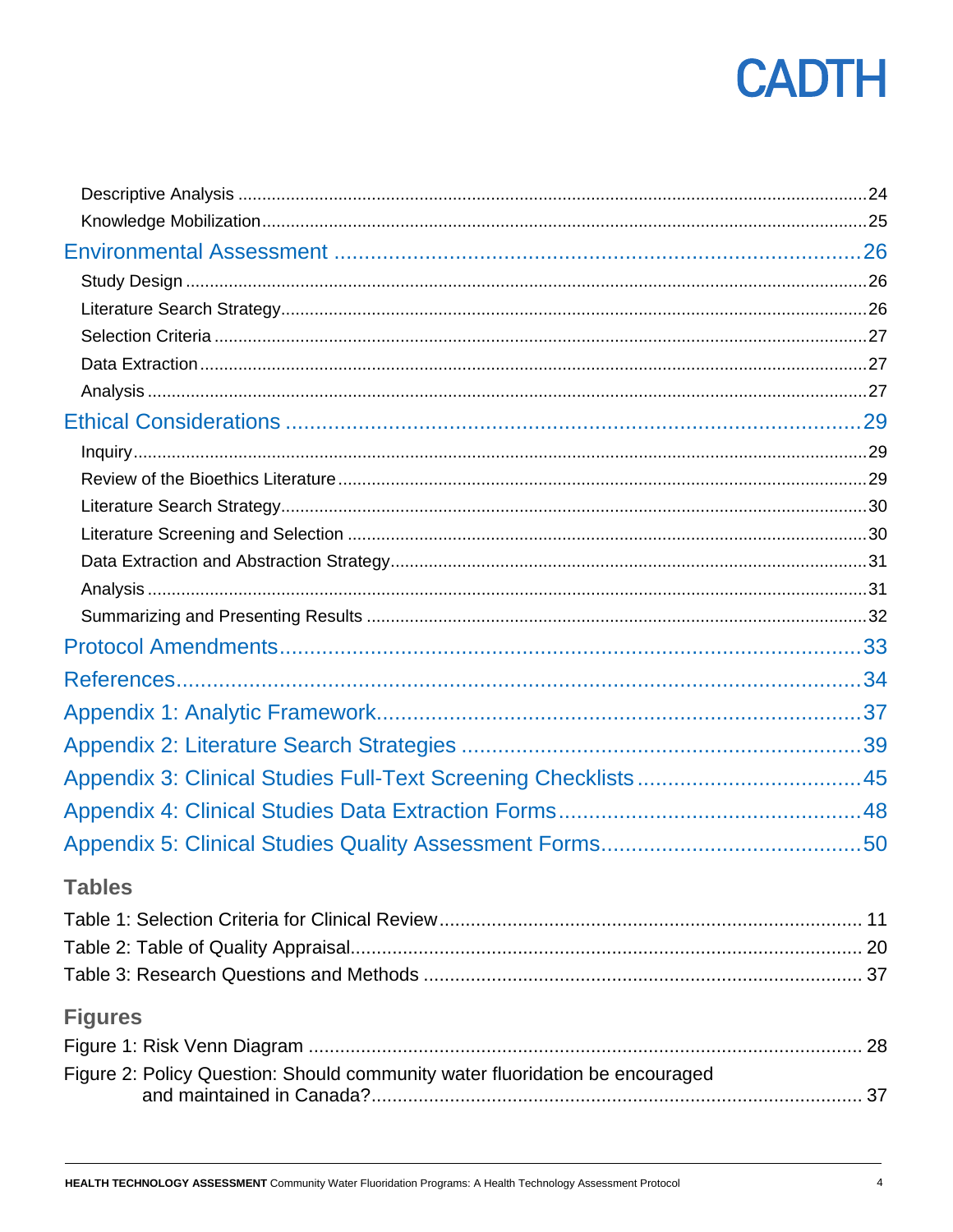### <span id="page-4-0"></span>**Background and Rationale**

Fluoride is a negative ion (F<sup>-</sup>) of the element fluorine (F<sub>2</sub>).<sup>1</sup> The term fluoride also refers to compounds containing F<sup>−</sup>, such as NaF (sodium fluoride), CaF<sub>2</sub> (calcium fluoride), H<sub>2</sub>SiF<sub>6</sub> (fluorosilicic acid), or  $\text{Na}_2\text{SiF}_6$  (sodium fluorosilicate).<sup>1</sup> In water, these compounds dissociate to release F<sup>-1</sup>

Fluoride compounds exist in soil, air, plants, animals, and water.<sup>2</sup> In the early 20<sup>th</sup> century, it was discovered that people living in areas with high concentrations of naturally occurring water fluoride, such as Colorado Springs, US, had permanent brown stains on the surfaces of their teeth.<sup>3</sup> This discoloration later became known as dental fluorosis — a side effect of prolonged exposure to higher-than-recommended levels of fluoride that is characterized by decreased mineral content (hypomineralization) in tooth enamel.<sup>4-7</sup> Depending on the severity of the condition, discoloration can vary from mild (e.g., barely noticeable white flecks) to severe (e.g., brown stains).<sup>5</sup> Epidemiological studies in the 1930s and 1940s found that people living in areas with high levels of naturally occurring fluoride in water had a low incidence of dental caries (i.e., cavities and tooth decay) — a chronic and progressive disease of the mineralized and soft tissue of the teeth. This led to the controlled addition of fluoride (also known as artificial fluoridation) to community drinking water with low-fluoride levels for caries prevention.<sup>8,9</sup> In 1945, Brantford, Ontario became the first city in Canada and the third city in the world to implement drinking water fluoridation.<sup>10,11</sup>

According to the 2010 Health Canada Guidelines for Drinking Water Quality, the maximum acceptable concentration (MAC) of fluoride in drinking water is 1.5 parts per million (ppm) or mg/L. However, the optimal level of fluoride in drinking water for providing dental health benefits and minimizing dental fluorosis is recommended to be 0.7 ppm (reduced from a previous range of 0.8 ppm to 1.0 ppm). $<sup>2</sup>$  Thus, community water fluoridation (CWF) in</sup> Canada is a process of controlling fluoride levels in the public water supply to reach the recommended optimal level of 0.7 ppm and not exceed the MAC of 1.5 ppm.<sup>2</sup>

There are several options to lower fluoride levels in water, including blending fluoride-rich water with fluoride-low water; selecting low-fluoride water sources; or removing excess fluoride by various technologies, such as activated alumina, reverse osmosis, lime softening, and ion exchange.<sup>2</sup> Most sources of drinking water in Canada have low levels of naturally occurring fluoride.<sup>2</sup> According to a Canadian survey conducted between 1984 and 1989, the average naturally occurring fluoride levels in drinking water ranged from less than 0.05 ppm in British Columbia and Prince Edward Island to 0.21 ppm in the Yukon.<sup>2</sup> Elevated levels of naturally occurring fluoride are relatively rare in Canada, although some individual communities in Quebec, Saskatchewan, and Alberta have fluoride concentrations in drinking water sources as high as 2.52 to 4.35  $ppm.<sup>2</sup>$  The provincial and territorial data on drinking water in 2005 provided by the Federal-Provincial-Territorial Committee on Drinking Water showed that average fluoride concentrations in fluoridated drinking water across Canada ranged between 0.46 and 1.1 ppm. $^2$  As of 2007, about 45% of Canadians had been exposed to controlled drinking water fluoridation for the prevention of dental caries.<sup>1,12</sup> By 2011, many large Canadian cities had adopted water fluoridation; Vancouver, Regina, and Montreal were exceptions.<sup>1</sup> The decision to fluoridate drinking water is not regulated at the federal, provincial, or territorial level. It is regulated at the municipal level, where decisions are often taken by means of a community vote (i.e., by referendum or plebiscite).<sup>1</sup>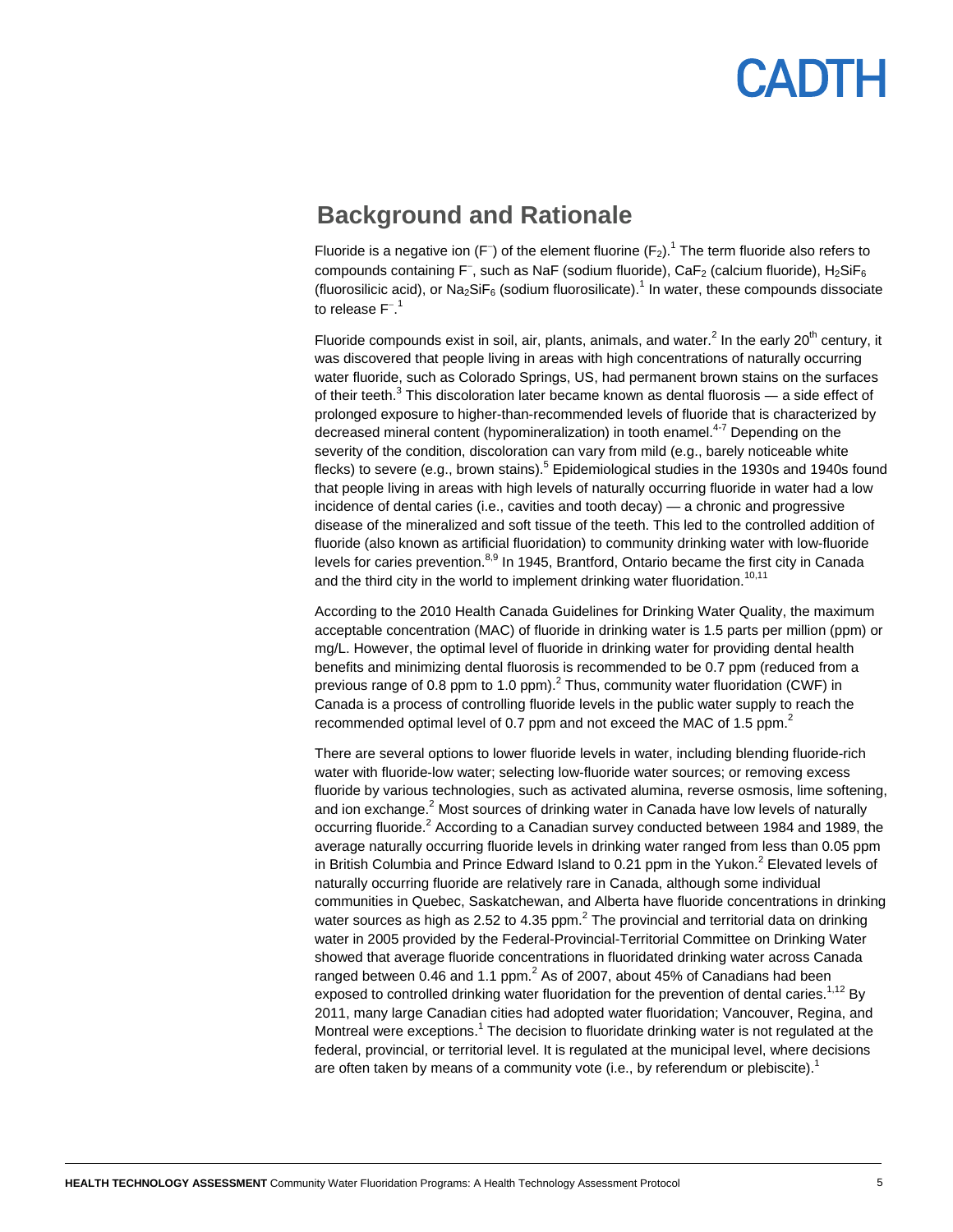# PADTH

Daily intake levels of fluoride in humans vary depending on many factors, such as sources of fluoride (water, foods or beverages, or dental products), level of fluoride in water or foods, amount of water or food consumed, and individual characteristics and habits (e.g., dental hygiene).<sup>1</sup> About 75% to 90% of ingested fluoride is absorbed through the gastrointestinal tract; up to 75% is deposited within 24 hours in calcified tissues, such as bones and teeth, in the form of fluorapatite.<sup>13,14</sup> The rest is excreted, primarily in the urine, with small amounts also excreted in perspiration, saliva, breast milk, and feces.<sup>13,14</sup> In 2007, a dietary survey of the Canadian population estimated that the average intake of fluoride in children aged one to four years old in fluoridated and non-fluoridated communities was 0.026 mg/kg/day and 0.016 mg/kg/day, respectively.<sup>1</sup> The average dietary intake of fluoride in adults aged 20 years and older ranged from 0.038 mg/kg/day to 0.048 mg/kg/day in fluoridated communities, and 0.024 mg/kg/day to 0.033 mg/kg/day in non-fluoridated communities.<sup>1</sup> The recommended adequate intake (AI) of fluoride — that is, the amount sufficient to prevent dental caries — and the tolerable upper limit (UL) of fluoride intake vary by age, sex, and whether a woman is pregnant.<sup>15,16</sup> For instance, a child between four and eight years old with a standard body weight of 22 kg would require an AI of 1.1 mg/day and a UL of 4.4 mg/day.<sup>15</sup> For adults ( $\geq$  19 years old) with a standard body weight of 76 kg (for men) and 61 kg (for women), the AI values are 4.0 mg/day and 3.0 mg/day, respectively.<sup>15</sup> The UL value is 10.0 mg/day for all adults based on the relationship between fluoride intake and skeletal fluorosis, a condition caused by excessive accumulation of fluoride in the bones.<sup>15</sup> The AI and UL values are similar for both pregnant and non-pregnant women.<sup>15</sup>

Dental caries are a common public health problem in Canada (five to eight times more common than asthma).<sup>17</sup> It affects about 57% of children aged six years to 11 years and 59% of adolescents aged 12 years to 18 years.<sup>18</sup> It has been estimated that the prevalences of coronary caries and root caries for Canadian adults aged 19 years and older are 96% and 14%, respectively.<sup>18</sup> Dental caries can result in pain, infection, premature tooth loss, and misaligned teeth.<sup>19</sup> Untreated dental caries in children are associated with poor overall growth, iron deficiency, behaviour problems, low self-esteem, and reductions in school attendance and performance.<sup>20-25</sup> In pregnant women, tooth decay and other dental health issues are risk factors for preterm low birth weight.<sup>26,27</sup> By adulthood, about 96% of Canadians have experienced dental caries, with a mean of 10.7 decayed, missing, or filled teeth.<sup>18</sup> Dental caries seem to affect higher proportions of Canadians when compared internationally, but the severity appears to be less than that in Australia and similar to that in the US.<sup>18</sup> In 2009, the cost of dental services was estimated to be higher than \$12 billion in Canada — about \$360 per Canadian, based on total national health expenditures estimated from both the private sector (\$11.5 billion) and public sector  $$0.7$  billion).<sup>28</sup>

Fluoride prevents dental caries both systemically (pre-eruptive, or before the teeth emerge) and topically (post-eruptive, or on the tooth surface).<sup>29,30</sup> The systemic effect occurs through the incorporation of ingested fluoride into enamel during tooth formation, strengthening the teeth and making them more resistant to decay.<sup>30-32</sup> The major sources of systemic fluoride are fluoridated water, and foods and beverages prepared in areas with fluoridated water.<sup>33,34</sup> Fluoride from other sources, such as toothpastes, mouth rinses, gels, varnishes, or foams, provides a topical effect through direct contact with exposed tooth surfaces; this increases tooth resistance to decay against bacterial acid attack by inhibiting tooth de-mineralization, facilitating tooth re-mineralization, and inhibiting the activity of bacteria in plaque.<sup>35</sup> As well, after being absorbed systemically, a small portion of fluoride is excreted into the saliva, where it provides a topical effect from the continuous bathing of the teeth in saliva. $36$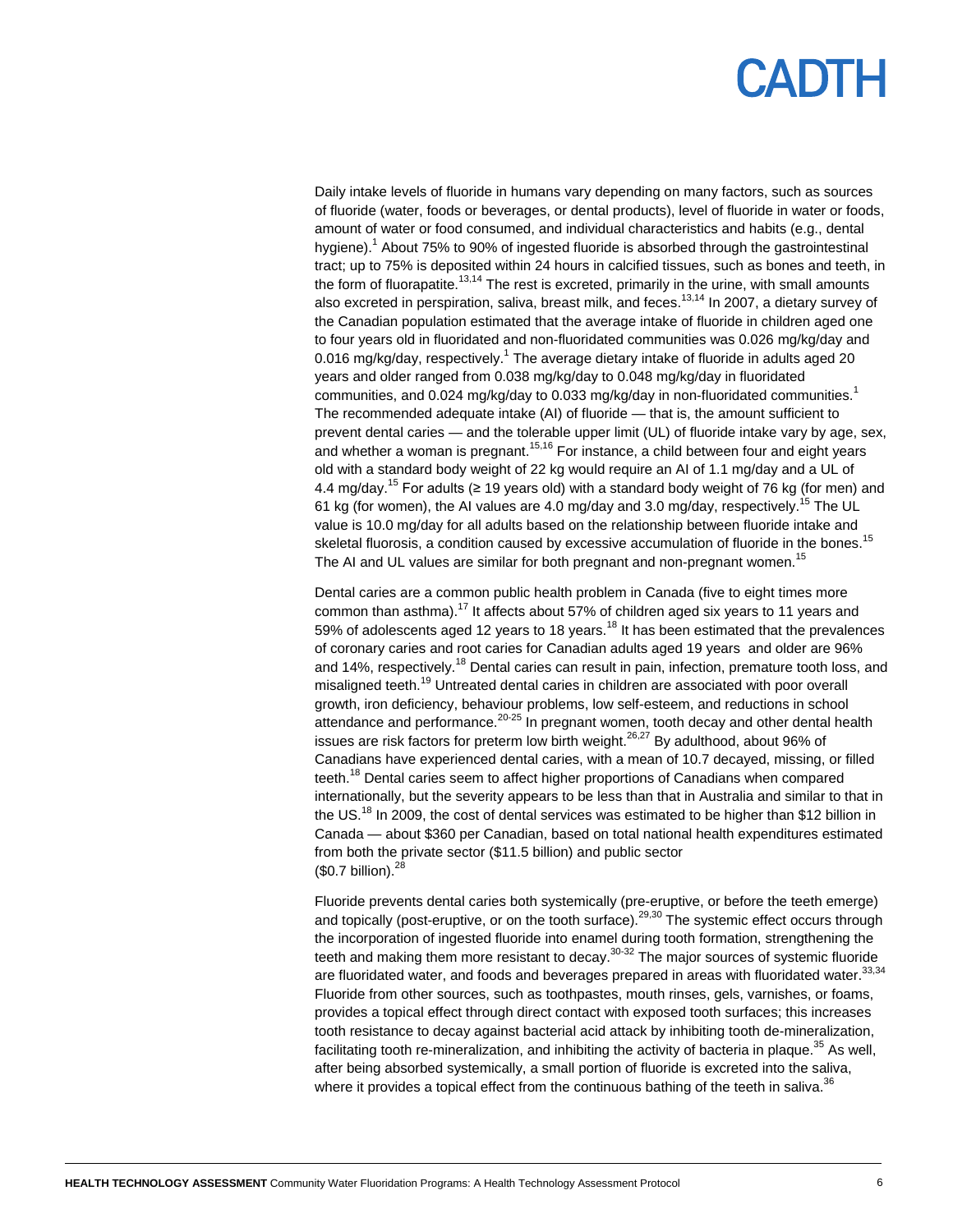While public and dental health agencies and organizations — and more than 60% of Canadians who were aware of CWF, based on a 2008 telephone survey<sup>37</sup> — view CWF as a cost-effective and equitable means of improving and protecting the dental health of populations, there continues to be opposition, resistance, and skepticism about it, especially in terms of human and environmental health.<sup> $1,38-40$ </sup> There is a diversity of different perspectives on CWF, some of which centre on the scientific evidence of clinical benefit. Other arguments include the availability of alternative oral public health programs or interventions that avoid perceived concerns about CWF.<sup>41</sup> Alternative publicly funded oral public health programs, such as school-based topical fluoride varnishes, are available in communities across Canada. However, there is low uptake of these interventions, as school participation rates and target age groups vary across communities and municipalities within each jurisdiction. Furthermore, public health programming is often targeted toward youth, excluding adult and elderly populations. CWF, in contrast, is an intervention that reaches a broader population. Still others cite evidence of the potentially harmful side effects of fluoridation — such as fluorosis, impaired thyroid function, lower average intelligence quotients, and negative environmental impact $39,40$  — as justification for water fluoridation cessation. Additional concerns name possible relationships between industry and fluoridation as worrisome. $39$  Finally, an unsettled tension exists around the ethics of CWF in terms of distribution of benefits to all persons who consume fluoridated tap water, removing (or making very difficult) the ability to "choose" fluoridation.<sup>39</sup>

Within this context, some municipalities are choosing to cease water fluoridation, leading to its decline. Notably, large Canadian cities such as Calgary, Quebec City, Windsor, Moncton, and Saint John have discontinued their water fluoridation programs in recent vears.<sup>42-44</sup> The impact of CWF cessation on dental health is unclear.

A request has been submitted to CADTH for a Health Technology Assessment (HTA) that would comprehensively review the evidence and other considerations related to CWF. The review is not intended to be a comprehensive assessment of all interventions for caries prevention. In contrast to other public health programs, such as school programs, water fluoridation, where available, has the potential to reach a broader population. Alternatives available at the population level, such as fluoridated milk or fluoridated salt, are either unavailable in Canada, not publicly funded, or do not eliminate other concerns that have been raised with the use of fluoride. The HTA will focus exclusively on CWF, and will not examine the effectiveness of other sources of fluoride, including fluoridated dental products, fluoridated salts, and fluoride supplements. Furthermore, we will not compare the clinical effectiveness of CWF to these other sources of fluoride.

This HTA is intended to provide guidance to policy- and decision-makers at the municipal levels to help orient discussions and decisions about water fluoridation in Canada. The HTA will seek to address the following policy question:

### <span id="page-6-0"></span>**Policy Question**

<span id="page-6-1"></span>Should community water fluoridation be encouraged and maintained in Canada?

### **Objective**

The aim of this HTA is to inform the policy question by assessing the clinical effectiveness and safety of CWF as well as the related economic considerations, social dimensions,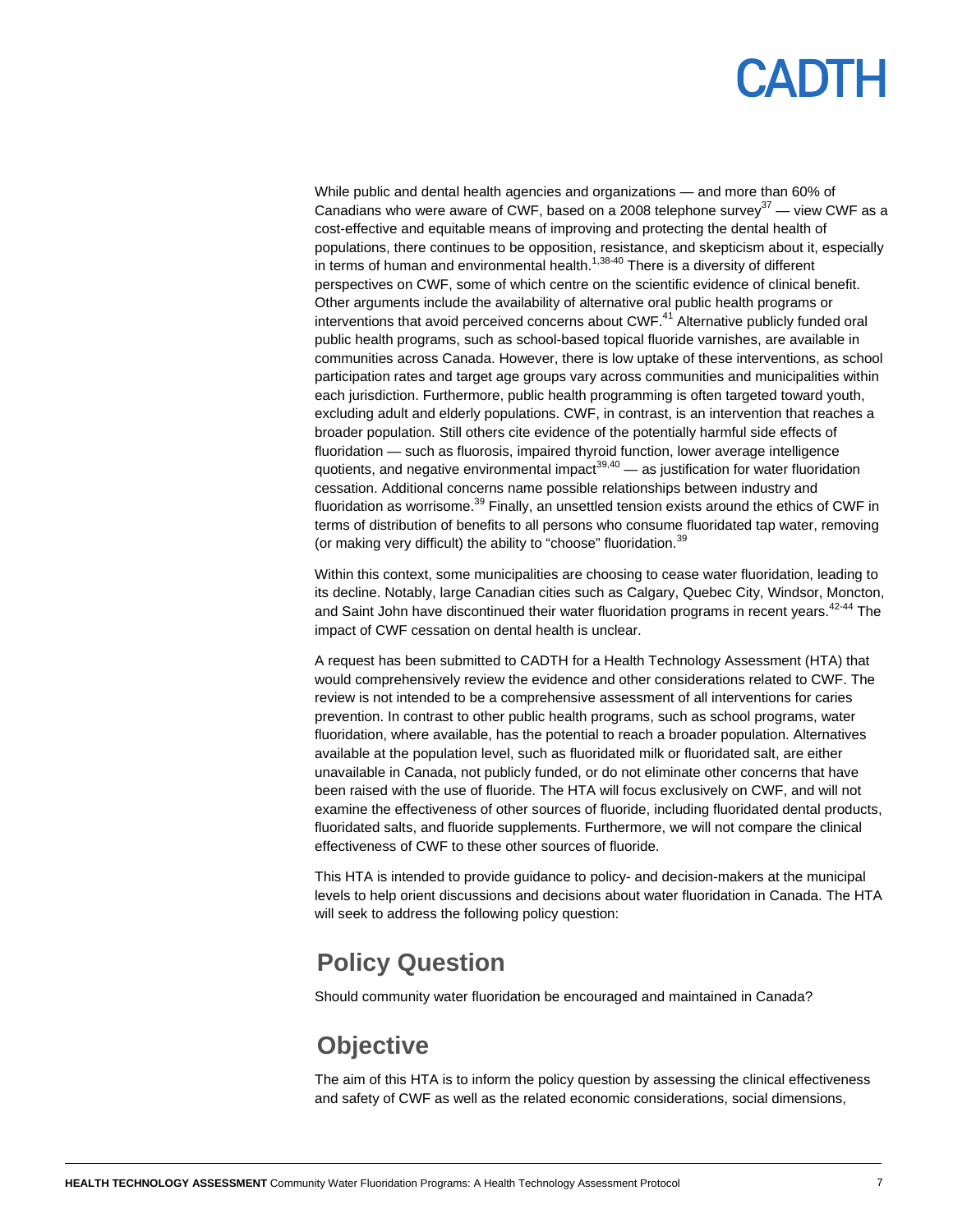## **ADTH**

implementation issues, environmental impact, and ethical considerations. Analyses of the evidence related to these considerations are presented in different chapters of the HTA, each with specific and different research questions and methodologies.

### <span id="page-7-0"></span>**Research Questions**

<span id="page-7-1"></span>The HTA will address the following research questions:

#### **Clinical Review**

- 1. What is the effectiveness of community water fluoridation (fluoride level between 0.4 ppm and 1.5 ppm) compared with non-fluoridated drinking water (fluoride level < 0.4 ppm) in the prevention of dental caries in children and adults?
- 2. What are the effects of community water fluoridation cessation (fluoride level < 0.4 ppm) on dental caries in children and adults compared with continued community water fluoridation (fluoride level between 0.4 ppm and 1.5 ppm), the period before cessation of water fluoridation (fluoride level between 0.4 ppm and 1.5 ppm), or non-fluoridated communities (fluoride level < 0.4 ppm)?
- 3. What are the negative effects of community water fluoridation (at a given fluoride level) compared with non-fluoridated drinking water (fluoride level < 0.4 ppm) or fluoridation at different levels on human health outcomes?

#### <span id="page-7-2"></span>**Economic Analysis**

- 4. From a societal perspective, what is the budget impact of introducing water fluoridation in a Canadian municipality without an existing community water fluoridation program?
- 5. From a societal perspective, what is the budget impact of ceasing water fluoridation in a Canadian municipality that currently has a community water fluoridation program ?

#### <span id="page-7-3"></span>**Social Dimensions**

6. How is community water fluoridation conceptualized, communicated, and enacted by public health practitioners, municipal decision-makers, and members of the general public who may be affected by its implementation or cessation?

#### <span id="page-7-4"></span>**Implementation Issues**

- 7. What are the main challenges, considerations, and enablers related to implementing or maintaining community water fluoridation programs in Canada?
- 8. What are the main challenges, considerations, and enablers related to the cessation of community water fluoridation programs in Canada?

#### <span id="page-7-5"></span>**[Environmental Assessment](#page-25-0)**

9. What are the potential environmental (toxicological) risks associated with community water fluoridation?

#### <span id="page-7-6"></span>**Ethical Considerations**

10. What are the major ethical issues raised by the implementation of community water fluoridation?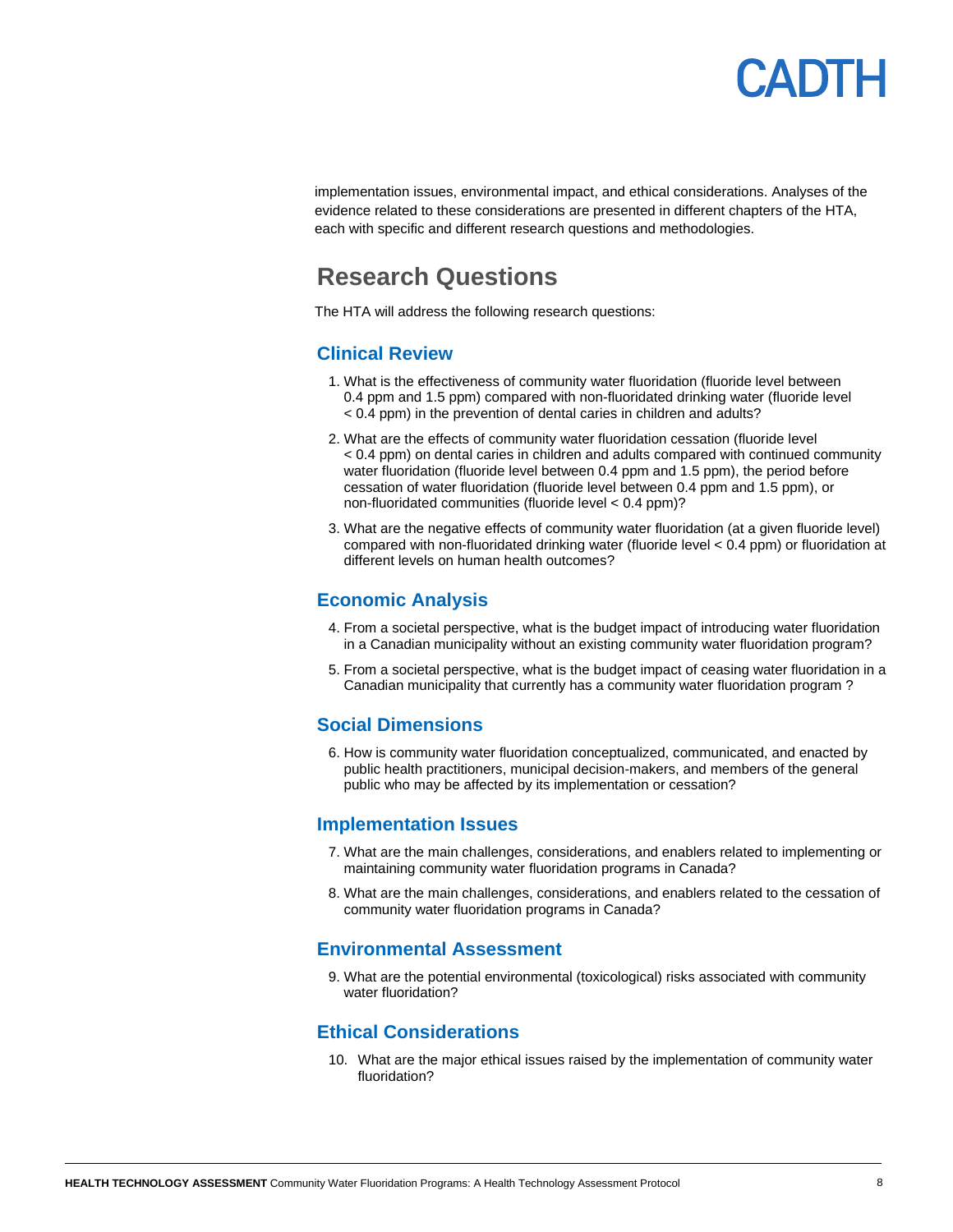

- 11. What are the major ethical issues raised by the cessation of community water fluoridation?
- 12. What are the major ethical issues raised by the legal, social, and cultural considerations to consider for implementation and cessation?

<span id="page-8-0"></span>An analytic framework for the HTA and a discussion of how the research questions will be addressed can be found in [Appendix 1.](#page-36-0)

### **Methods**

To inform the preparation of this protocol, a preliminary scoping review of existing HTAs and systematic reviews was conducted. This protocol was developed a priori, and will be followed throughout the HTA process. This protocol has also been prospectively registered in the PROSPERO database [\(https://www.crd.york.ac.uk/PROSPERO/\)](https://www.crd.york.ac.uk/PROSPERO/); any deviations will be disclosed in the final report. Likewise, any updates will be made to the PROSPERO submission.

### <span id="page-8-1"></span>**Clinical Review**

The clinical review will attempt to answer the following research questions:

- 1. What is the effectiveness of community water fluoridation (fluoride level between 0.4 ppm and 1.5 ppm) compared with non-fluoridated drinking water (fluoride level < 0.4 ppm) in the prevention of dental caries in children and adults?
- 2. What are the effects of community water fluoridation cessation (fluoride level < 0.4 ppm) on dental caries in children and adults compared with continued community water fluoridation (fluoride level between 0.4 ppm and 1.5 ppm), the period before cessation of water fluoridation (fluoride level between 0.4 ppm and 1.5 ppm), or non-fluoridated communities (fluoride level < 0.4 ppm)?
- 3. What are the negative effects of community water fluoridation (at a given fluoride level) compared with non-fluoridated drinking water (fluoride level < 0.4 ppm) or fluoridation at different levels on human health outcomes?

### <span id="page-8-2"></span>**Study Design**

To reduce redundancy in research and leverage existing published research, updates to two previously published systematic reviews identified through our initial systematic scoping will be conducted. While other related reviews have been published in the past decades,<sup>45-50</sup> in accordance with recent guidance documents, these two reviews have been identified as the most recent, comprehensive, and relevant to our policy question.<sup>51</sup> Further, their methodological quality was considered sufficient to warrant an update as compared to a *de novo* review; details of methods and results are reported transparently and comprehensively to facilitate the updating process.

To address the research questions related to the effects of CWF (Questions 1 and 3), an update of the 2016 Australian National Health and Medical Research Council (NHMRC) review by Jack et al.<sup>52</sup> will be conducted. To address the research question related to the impacts of CWF cessation on dental caries (Question 2), the 2016 systematic review by McLaren and Singhal will be updated.<sup>42</sup>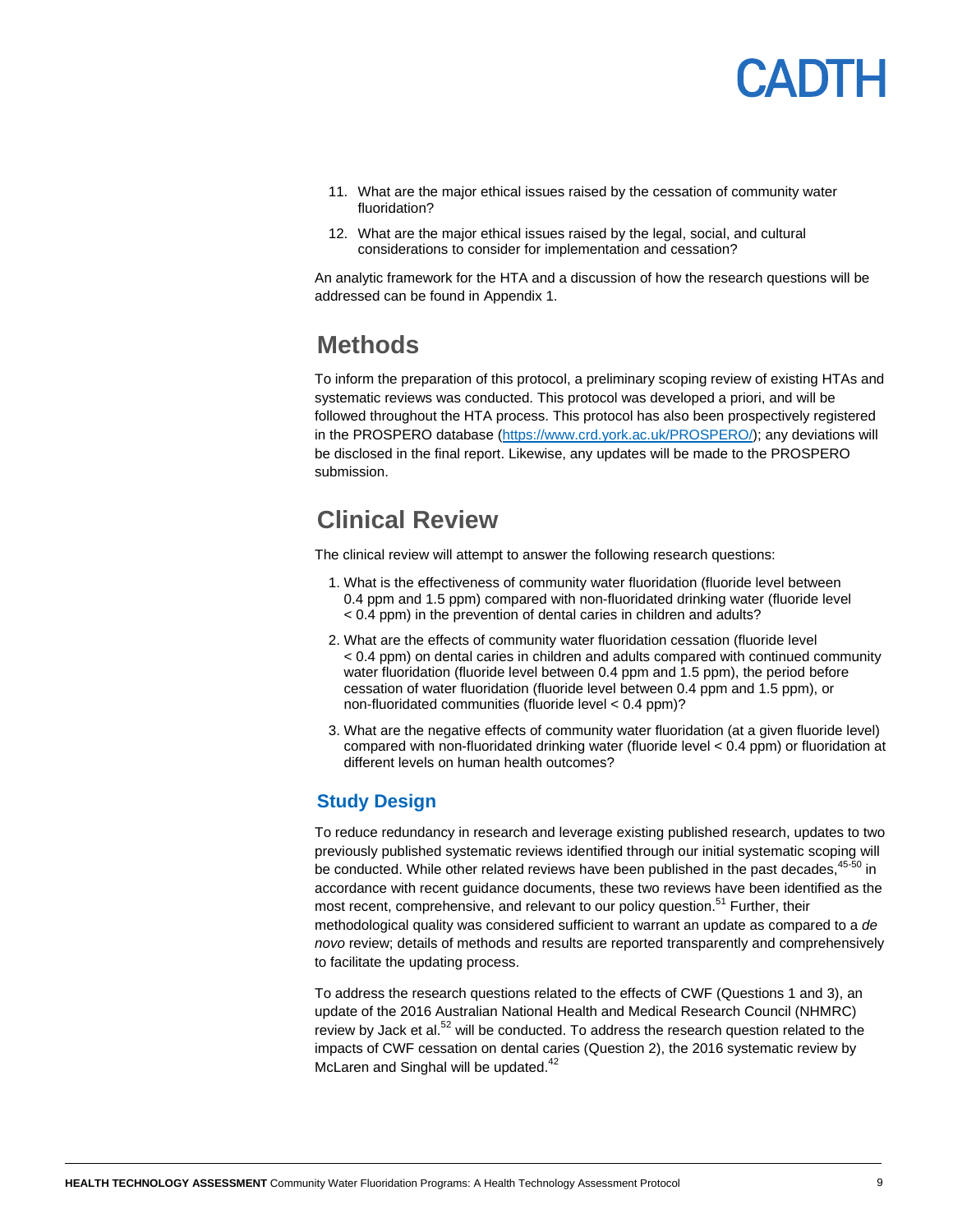## **ANTL**

The NHMRC review process included two main parts. The first, an evaluation of the dental effects of water fluoridation, consisted of an overview of reviews and a systematic review of the primary studies on the effects of water fluoridation on dental caries, and a critical appraisal of the evidence on the role of water fluoridation in the development of dental fluorosis included in a 2015 Cochrane review. $46$  The second part consisted of a systematic review of other (non-dental) health effects of water fluoridation. The 2016 NHMRC review is an update of a 2007 NHMRC review, which included publications from 1996 onward.<sup>45</sup> The time frame for the literature search strategy of the 2016 NHMRC review for dental caries (Question 1) was between October 1, 2006 and November 12, 2015; for other health outcomes of water fluoridation (Question 3), it was between October 1, 2006 and October 14, 2014. The search period of the systematic review by McLaren and Singhal 2016<sup>42</sup> was from inception of databases to September 29, 2014. Therefore, the search period of the current review will be from January 1, 2014 onwards.

The protocol for the clinical review was developed in consideration of the Preferred Reporting Items for Systematic Reviews and Meta-Analyses Protocols (PRISMA-P) checklist<sup>53</sup> for quidance on clarity and completeness.

### <span id="page-9-0"></span>**Literature Search Strategy**

The literature search will be performed by an information specialist using a peer-reviewed search strategy. The clinical search strategy is presented in Appendix 2.

For the clinical search, published literature will be identified by searching a relevant selection of CADTH subscription databases: MEDLINE (1946–) with in-process records and daily updates; Embase (1974–); the Cochrane Central Register of Controlled Trials; the Cochrane Database of Systematic Reviews; the Cochrane Methodology Register; the Database of Abstracts of Reviews of Effects and the HTA database via Ovid; the Cumulative Index to Nursing and Allied Health Literature (CINAHL) (1981–) via EBSCO; PubMed; and Scopus. The search strategy will comprise both controlled vocabulary, such as the National Library of Medicine's MeSH (Medical Subject Headings), and keywords.

The search strategies developed for the Australian NHMRC 2016 review<sup>52</sup> relevant to research questions 1 and 3, and the search strategy developed for the systematic review by McLaren and Singhal 2016<sup>42</sup> relevant to research question 2, will be restructured and additional subject headings and keywords incorporated to produce a single broad search strategy. This single strategy will be used to identify literature relevant to all three research questions. The main search concepts will be fluoridation and fluoride in water. To keep the search broad, search concepts for dental caries, cessation, and health outcomes will not be integrated into the search strategy. While the original searches for NHMRC 2016 $52$  and McLaren and Singhal $42$  included multiple databases, the databases used for the clinical search will be limited to those recommended in the Cochrane Handbook<sup>54</sup> and supplemented with other databases to which CADTH has access.

Retrieval will be limited to documents added to the databases since January 1, 2014 to capture studies after the literature searches for NHMRC 2016 $52$  and McLaren and Singhal  $2016<sup>42</sup>$  were conducted. Conference abstracts will be excluded from the search results. No methodological filters or language limits will be applied.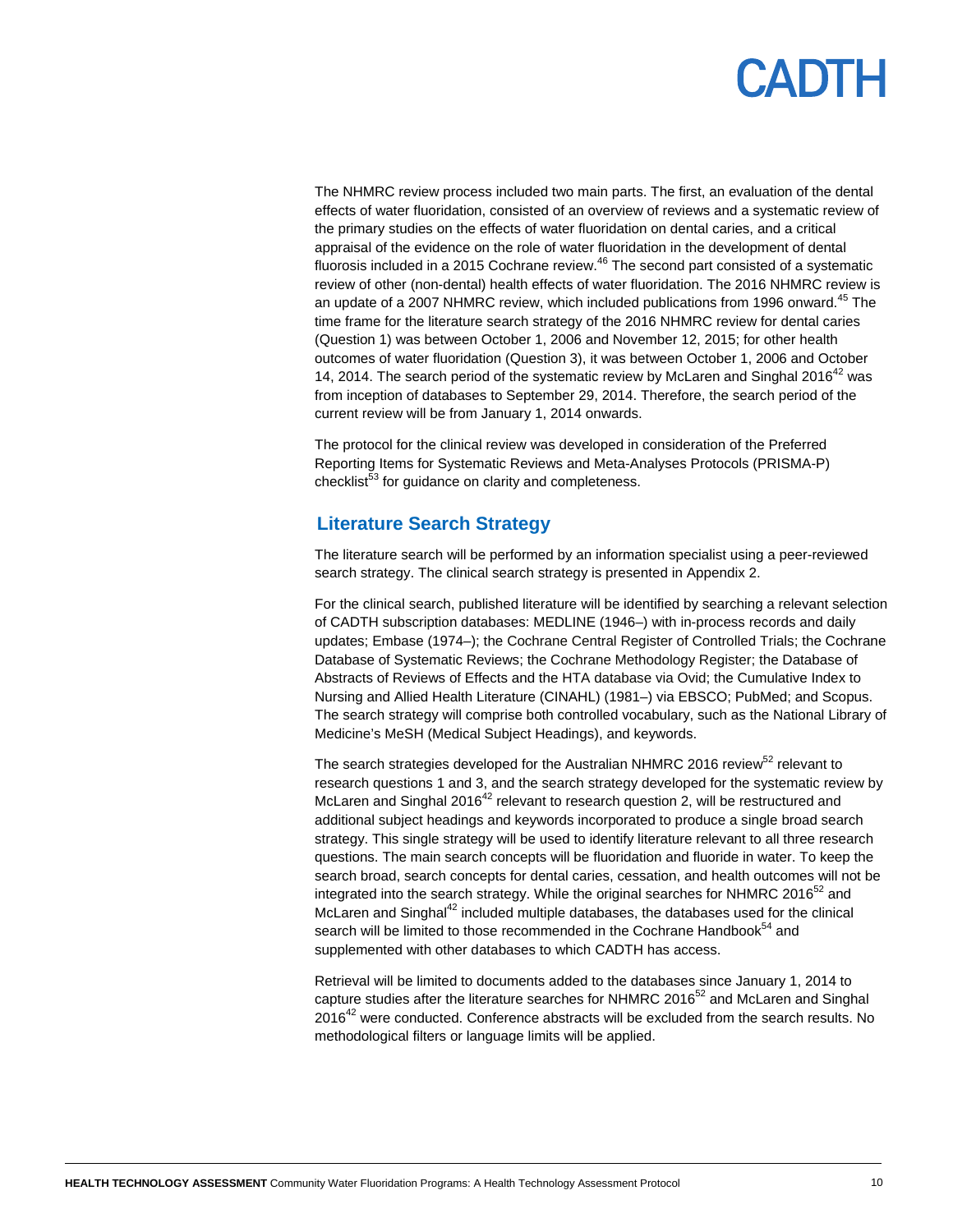Regular alerts will be established to update the searches until the publication of the final report. Regular search updates will be performed on databases that do not provide alert services. Studies identified in the alerts that meet the selection criteria of the review will be incorporated into the analysis if they are identified prior to the completion of the stakeholder feedback period of the final report. Any studies that are identified after the stakeholder feedback period will be described in the discussion, with a focus on comparing the results of these new studies with the results of the analysis conducted for this report.

Grey literature (literature that is not commercially published) will be identified by searching the *Grey Matters* checklist [\(https://www.cadth.ca/grey-matters\)](https://www.cadth.ca/grey-matters), which includes the websites of HTA agencies, clinical guideline repositories, systematic review repositories, economicsrelated resources, public perspective groups, and professional associations. Google and other Internet search engines will be used to search for additional Web-based materials. These searches will be supplemented by reviewing the bibliographies of key papers and through contacts with appropriate experts and industry.

### **Study Eligibility**

The eligibility criteria for clinical studies are outlined in [Table 1.](#page-10-1)

### <span id="page-10-1"></span><span id="page-10-0"></span>**Table 1: Selection Criteria for Clinical Review**

| <b>Population</b>                         | Human populations of any age<br>Subgroups:<br>• Age (e.g., 0 years to 9 years, 10 years to 17 years, 18 years and older, and $\geq 65$ years)<br>Geographic location (e.g., remote, rural, and urban)<br>Socio-economic status (e.g., high, mid, and low in terms of education or household income) <sup>a</sup>                                                                                                                                                                                                                                                                                                                                                                                             |
|-------------------------------------------|--------------------------------------------------------------------------------------------------------------------------------------------------------------------------------------------------------------------------------------------------------------------------------------------------------------------------------------------------------------------------------------------------------------------------------------------------------------------------------------------------------------------------------------------------------------------------------------------------------------------------------------------------------------------------------------------------------------|
| <b>Intervention or</b><br><b>Exposure</b> | Q1: Natural or artificial water fluoridation (fluoride level 0.4 ppm to 1.5 ppm) <sup>b</sup><br>Q2: Cessation of water fluoridation (fluoride level < 0.4 ppm)<br>Q3: Water fluoridation at any level <sup>c</sup>                                                                                                                                                                                                                                                                                                                                                                                                                                                                                          |
| <b>Comparator</b>                         | $Q1$ : Non-fluoridated water (fluoride level < 0.4 ppm)<br>Q2: Continued water fluoridation (fluoride level 0.4 ppm to 1.5 ppm), before cessation of water fluoridation,<br>or non-fluoridation community<br>Q3: Non-fluoridated water (fluoride level < 0.4 ppm) or different fluoride levels in drinking water                                                                                                                                                                                                                                                                                                                                                                                             |
| <b>Outcomes</b>                           | Clinical effectiveness (Q1 and Q2):<br>Any measure of dental outcomes including but not limited to:<br>Mean dmft or DMFT<br>Mean dmfs or DMFS<br>• Mean dfs or DFS<br>Proportion of children with or without caries in primary teeth<br>Proportion of individuals with or without caries in permanent teeth<br>Hospital admissions for dental surgery under general anesthesia<br>$\bullet$<br>Negative effects (Q3):<br>Any measure of adverse health outcomes associated with water fluoridation, including but not limited to:<br>Dental fluorosis<br>Skeletal fluorosis<br>Bone development and bone fracture<br>Thyroid function<br>Cancer<br>Neurodevelopment<br>Mortality<br>• Other negative effects |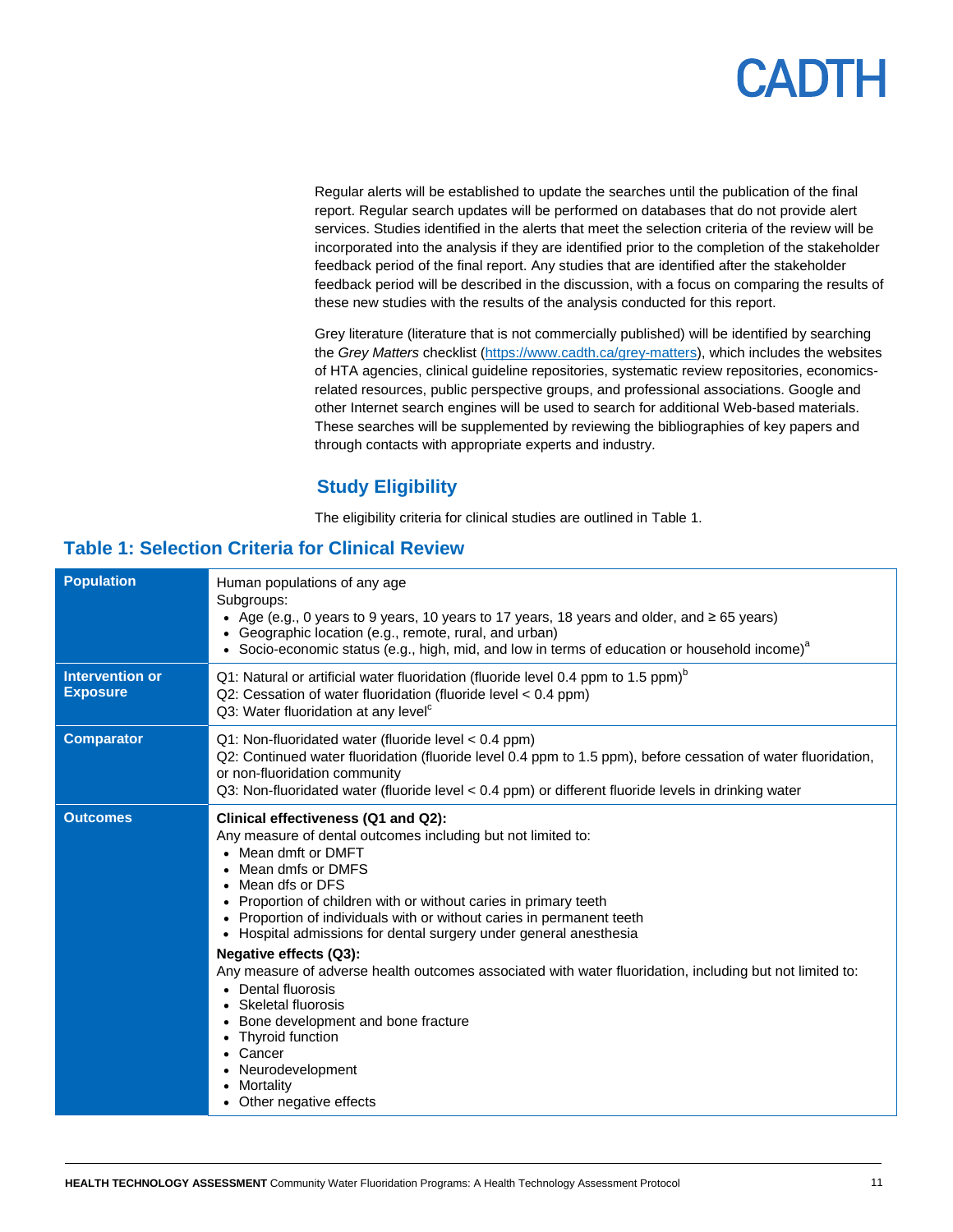| <b>Time Frame</b>    | January 1, 2014 to present                                                                                                                                                                                                                                           |
|----------------------|----------------------------------------------------------------------------------------------------------------------------------------------------------------------------------------------------------------------------------------------------------------------|
| <b>Study Designs</b> | Primary studies of any design: RCTs as well as comparative observational studies (including concurrent or<br>historical cohort studies, case-control studies, interrupted time series, cross-sectional studies, ecological<br>studies, and before-and-after studies) |

DFS = decay, and filled (permanent) tooth surfaces; dfs = decay, and filled (primary) tooth surfaces; DMFS = decay, missing/extracted, and filled (permanent) tooth surfaces; dmfs – decay, missing/extracted, and filled (primary) tooth surfaces; DMFT = decay, missing/extracted, and filled (permanent) teeth; dmft = decay, missing/extracted, and filled (primary) teeth; NHMRC = National Health and Medical Research Council; ppm = part per million; Q = question; RCT = randomized controlled trial.

<sup>a</sup> As defined by the included studies.

<sup>b</sup> The average fluoride concentration in fluoridated drinking water across Canada ranges from 0.46 ppm to 1.1 ppm. The fluoride level of 0.4 ppm was chosen to mark the cut-off between non-fluoridated and fluoridated water. This level is in line with that set in the NHMRC 2016 and other previous systematic reviews. Fluoride at any level will be applied for the intervention of question 3 with the intent to capture all adverse health outcomes potentially associated with water fluoridation.

> Full-text published or unpublished studies in English or French that meet the criteria outlined in Table 1 will be included. Conference abstracts, duplicates of publication of the same study, narrative reviews, letters, editorials, laboratory studies, and technical reports will be excluded.

> For questions related to the effectiveness of CWF and the impact of fluoridation cessation on dental caries (i.e., questions 1 and 2), studies will be excluded if they assessed the impact of a fluoride level in community drinking water greater than 1.5 ppm, based on Health Canada guidance on the maximum acceptable level in drinking water,<sup>2</sup> or if they assessed the effects of fluoride from sources other than drinking water, such as supplements, toothpastes, mouth rinses, salt, milk, diet, soil, air. Participants of any age in any jurisdiction who resided in a fluoridated and non-fluoridated community, whether in conjunction with other sources of fluorides (e.g., fluoridated toothpaste) or without, will be included. In addition to the absence of a limit on participants' age, there will be no limits regarding geographic location, socio-economic status, or ethnicity.

> For the question related to the effectiveness of CWF on dental caries (question 1), a fluoridated-water community (artificially or naturally fluoridated) will be compared with a non–fluoridated-water community (fluoride level < 0.4 ppm) or with the same community before the introduction of water fluoridation. In addition, studies will be also included if they compared participants' percentage exposures to CWF. For instance, a study will be considered for inclusion when comparing 100% (or any percentage) lifetime exposure with 0% (or any percentage lower than 100%) lifetime exposure to water fluoridation. The effect of CWF will not be compared with the effects of fluoridation from other fluoridated products, as they will be considered as confounding variables. Confounding variables of interest include oral health habits (i.e., brushing teeth, flossing, using mouthwash, etc.), diet, socioeconomic status, and the presence of other public health programming. As in the exclusion criteria of the National Health and Medical Research (NHMRC) 2016 review,<sup>52</sup> studies that did not conduct multivariable analysis to control for confounding variables will be excluded. Given the widespread use and availability of fluoridated toothpaste in both fluoridated and non-fluoridated communities, the effect of water fluoridation will be considered to be above and beyond the effect of fluoridated toothpaste. In addition to the confounding variables listed above, the presence of other public health interventions, such as school-based varnish programs, will also be taken into consideration. Where possible, data will be extracted to inform a subgroup analysis of the effect of other public health interventions, particularly in communities without water fluoridation.

For the question related to the impact of fluoridation cessation on dental caries (question 2), a community where water fluoridation was discontinued will be compared with a fluoridated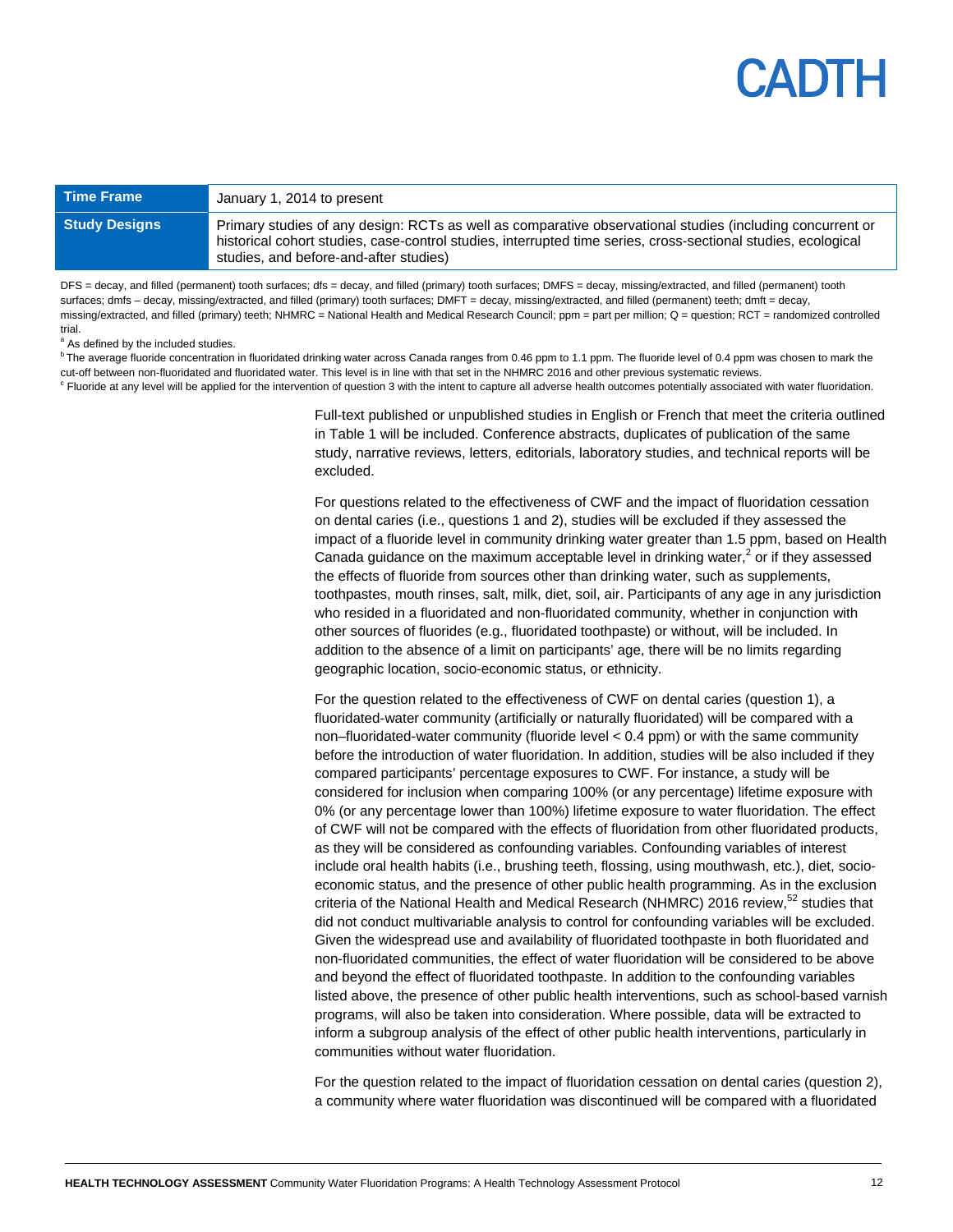## PADTH

community, a non-fluoridated community, or the same community at a period before the cessation of water fluoridation.

For the question related to the effects of CWF on human health (question 3), a community where people are exposed to any level of fluoride in drinking water will be compared with a non-fluoridated community (< 0.4 ppm) or a community with different concentrations of fluoride in its drinking water. For outcomes, any measure of dental caries and adverse health outcomes as a result of fluoridated water exposure or non-exposure will be considered. For the purpose of updating the evidence in the literature, comparative primary studies of any study design will be considered.

### <span id="page-12-0"></span>**Study Selection**

DistillerSR<sup>55</sup> will be used to manage the selection process. Two reviewers will independently screen titles and abstracts of all citations retrieved from the literature search relevant to research questions 1 to 3, followed by an independent review of the full-text articles, based on the pre-determined selection criteria outlined in Table 1. The two reviewers will then compare their included and excluded studies from their full-text reviews and resolve any disagreements through discussion until consensus is reached, involving a third reviewer if necessary. The study selection process will be presented in a PRISMA flowchart.

The draft list of included studies will be posted for stakeholder review for 10 business days, during which time feedback and any additional studies identified for potential inclusion will be reviewed. Final lists of included and excluded studies (with reasons for exclusion) will be presented in the final report.

#### *Data Extraction*

Data extraction for included studies will be conducted using standardized data abstraction forms similar to those in the NHMRC 2016 report<sup>52</sup> [\(Appendix 4\)](#page-47-0), which have been designed to collect relevant information from primary studies.

Two reviewers will pilot the data extraction form, in duplicate, on three randomly selected studies. Following calibration, data from each included study will be extracted by one reviewer and verified by a second reviewer. Disagreements will be resolved through discussion until consensus is reached, involving a third reviewer if necessary. Data will not be extracted from figures if they do not explicitly provide relevant, numerical data. In instances where a lack of clarity is identified in any included report of findings, authors will be contacted by email to request any missing information. If any authors cannot be contacted, the results will be described without actual numerical values.

### <span id="page-12-1"></span>**Quality Assessment of Included Studies**

The National Institute for Health and Care Excellence (NICE) checklists, which were designed for public health intervention studies, will be used to assess the quality of primary studies of CWF.<sup>56</sup> One generic checklist will be used to assess the quality of quantitative intervention studies, such as randomized controlled trials (RCTs), case-control studies, cohort studies, controlled before-and-after studies, and interrupted time series.<sup>56</sup> The other checklist will be used to assess the quality of quantitative studies reporting correlations and associations, such as cross-sectional and ecological studies.<sup>56</sup> The quality assessment checklists for primary studies are presented in [Appendix 5.](#page-49-0)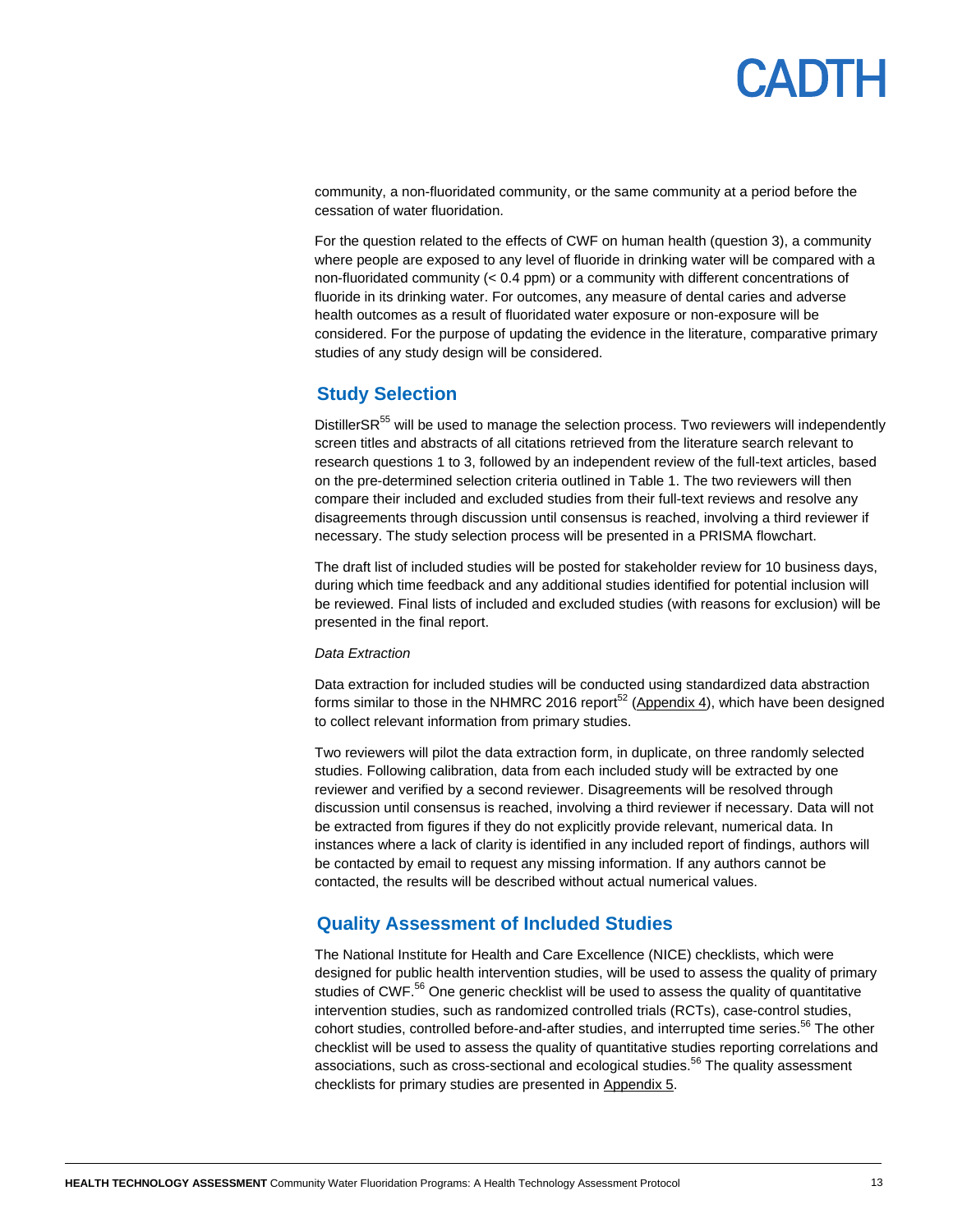Potential confounding factors to be considered in the primary studies will be age, sex, medical history, socioeconomic factors (e.g., income, education), other dental public health programming, and lifestyle factors, including tooth brushing, fluoride from other sources (e.g., fluoridated toothpaste, fluoride tablets, food, tea, coal smoke), and dietary habits (e.g., sugar consumption, water consumption). Studies that did not record, include, or adjust for any of those confounders in the analysis will be considered to have a potentially high risk of bias.

Two researchers will pilot the assessment of the risk of bias, in duplicate, on three randomly selected studies. Following the calibration, the risk of bias of the remaining studies will be independently assessed by two reviewers. Disagreements between reviewers regarding assessment of risk of bias will be resolved through discussion and consensus; a third researcher will be consulted when necessary. The findings of the risk of bias assessments for each included study will be tabulated and an assessment of the risk of bias across studies summarized. These assessments will not be used to further include or exclude studies.

### <span id="page-13-0"></span>**Data Analysis**

A narrative synthesis will be conducted. Most studies identified in the systematic reviews conducted by NHMRC 2016 $52$  and McLaren and Singhal 2016 $42$  are of ecological and crosssectional design, highly heterogeneous, and affected by multiple confounding variables. Based on the initial scoping during the development of this protocol, it is anticipated that studies identified in this review will also be of similar study design and that the number of studies identified in this review will be much smaller compared with the large body of evidence found prior to 2014. Taken together, a meta-analysis is not expected to be warranted in this review due to the substantial heterogeneity and quantity of new evidence; instead, a narrative synthesis of the results of the updated SRs and primary studies will be discussed alongside study characteristics, study quality, and the summary tables of the findings.

The findings will be presented by outcomes, starting with the findings of the systematic reviews followed by the results for the primary studies identified in the updated search. Summary tables will be made to include the findings of the updated systematic reviews together with those identified in this review. For the interpretation of the results, the evidence of each outcome will be presented together with the risk of bias and the applicability of the included studies to the Canadian context. Risk of bias in each study will be assessed and the quality of each study classified as high, acceptable, or low based on the internal validity of the study results (i.e., how well the study minimized sources of bias by adjusting for potential confounders) and the generalizability of the findings to Canadian population. Applicability will be judged by the review authors based on comparability with the Canadian context, including fluoride levels in fluoridated and non-fluoridated water, socio-economic factors, and similarity of dental and health care systems to Canada.

For each outcome table, a narrative summary will be prepared to describe results within and across studies. Within the summary, attention will be paid to describing the direction and size of the observed effect and consistency in effect across studies. When differences are observed, an attempt will be made to explain those differences by study and patient characteristics. Findings related to subgroups will be presented and described narratively, depending on the availability of the data.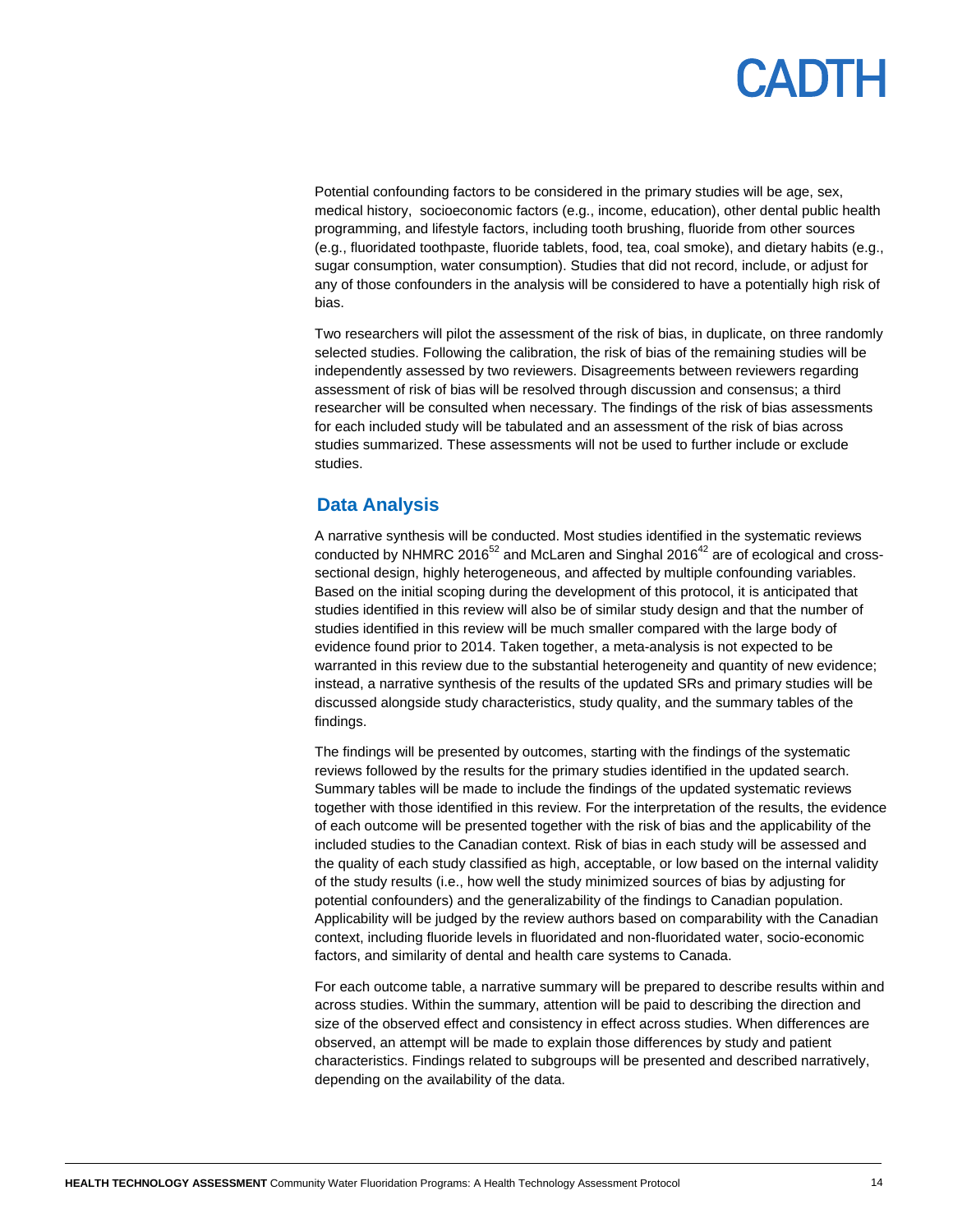### <span id="page-14-0"></span>**Economic Analysis**

Systematic reviews of economic evaluations for CWF have found that fluoridating community drinking water is a cost-saving technology for preventing caries.<sup>57,58</sup> From the perspective of a municipal decision-maker who needs to decide whether to implement or cease using this technology, the value for money and impact on public health may not be the only considerations. This decision involves considerable costs and budget implications. In light of the existing literature on this topic and the need to provide additional information to decision-makers on the financial impact of the decision, this economic analysis will focus on budget impact analyses to address the following research questions:

- 4. From a societal perspective, what is the budget impact of introducing water fluoridation in a Canadian municipality without an existing community water fluoridation program?
- 5. From a societal perspective, what is the budget impact of ceasing water fluoridation in a Canadian municipality that currently has a community water fluoridation program?

For question 4, the analysis will estimate the budget impact of introducing a CWF program compared with leaving water unfluoridated in municipalities that have naturally low levels of fluoride in their drinking water. Question 5 will be addressed by estimating the budget impact of discontinuing current CWF programs compared with maintaining them in municipalities that have existing water fluoridation programs. Given that water fluoridation is a public health initiative, the population of interest in both questions will be residents of Canadian municipalities. Potential sensitivity analyses will explore how the municipal population size may influence the findings observed. The budget impact analyses will be conducted in accordance with the latest International Society for Pharmacoeconomics and Outcomes Research (ISPOR) principles of good practice.<sup>5</sup>

The analyses will be conducted from a Canadian societal perspective. Consistent with the perspective taken, the costs associated with introducing, maintaining, operating, or discontinuing a CWF program (e.g., construction, labour, and supply costs) and the costs associated with accompanying changes in dental caries will be considered. These costs may potentially include, but will not be limited to: health care costs (e.g., caries treatments), lost productivity costs, transportation costs incurred for health care visits, and the environmental costs of water fluoridation. We will consult with the clinical experts involved in this review and other stakeholders involved in water fluoridation to identify relevant outcomes to consider. Costs will be reported in 2017 Canadian dollars and extracted from Canadian sources where available. If necessary, older costs will be converted to 2017 Canadian dollars using the consumer price index. $^{60}$  As the costs listed above are accrued to different payers, the budget impact analyses will also report total cost results disaggregately by payer (e.g., municipalities, departments of health, individuals, private health insurances); this will highlight the impacts of water fluoridation on budget expenditures and savings on different members of Canadian society.

A longer-than-conventional time horizon for budget impact analyses<sup>59</sup> will be used to consider the long-term population impacts pertaining to decisions about CWF. For question 4 (i.e., introduction of a CWF program), a 20-year time horizon was selected to reflect the suggested design period of water treatment plants<sup>61</sup> and capture the budget impact over the expected lifespan of a CWF infrastructure. For question 5 (i.e., cessation of a CWF program), a 20-year time horizon was also selected to broadly reflect the time frames recommended for Canadian municipal asset management plans.<sup>62-65</sup> The analyses will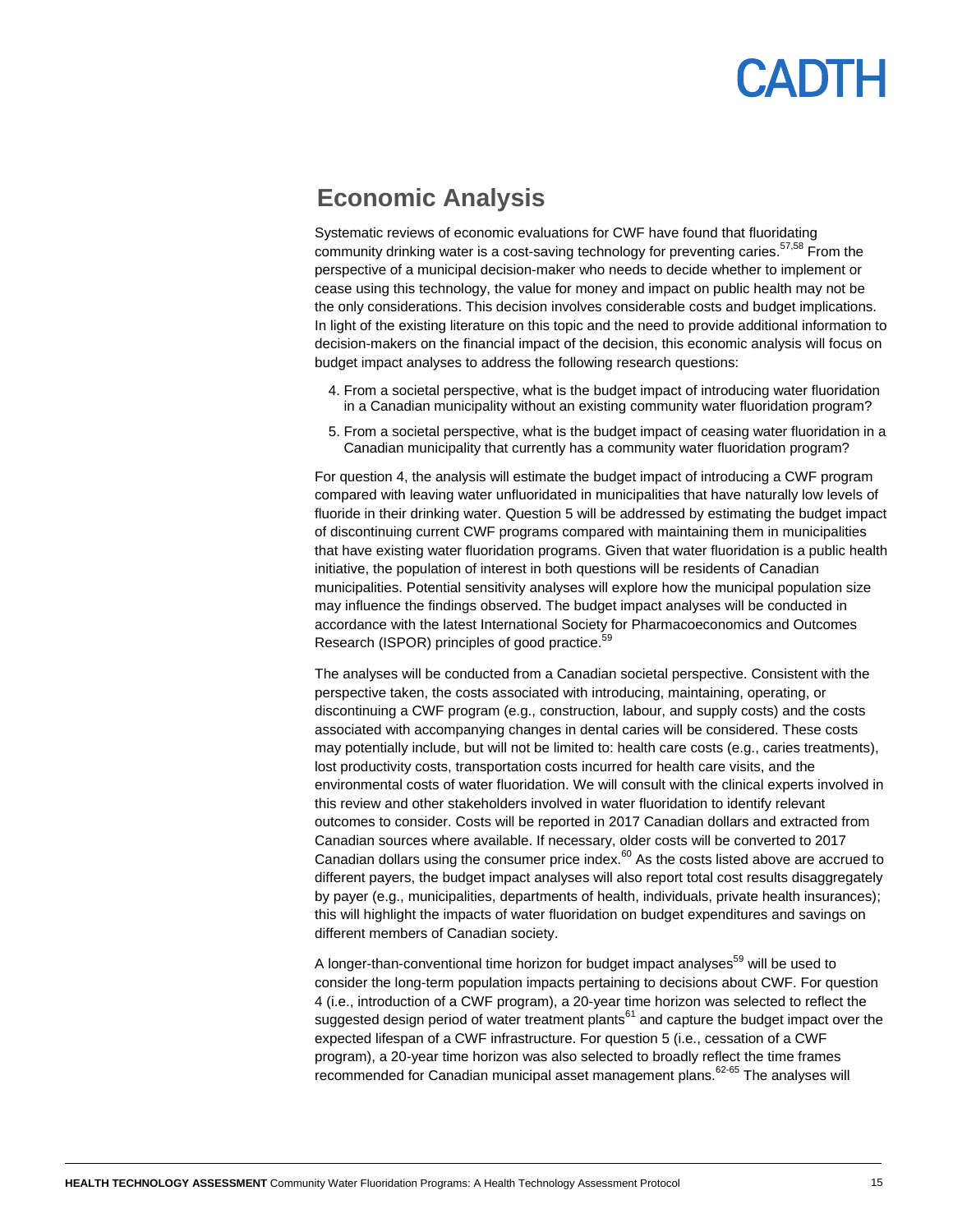

further report a breakdown of costs, by year, to facilitate a deeper understanding of the budget impact over time.

All assumptions and limitations of the analyses will be identified in the report; where possible, any uncertainty in the structure and parameters of the analyses, including the time horizon, will be evaluated through sensitivity analyses. Depending on the availability of data, the analyses will also explore and incorporate any identifiable sources of heterogeneity, such as age, geography (i.e., urban, rural, or remote), and socio-economic status.

### <span id="page-15-0"></span>**Social Dimensions**

The goal of this review is to offer insight into the social dimensions of the policy question:

#### **Should CWF be encouraged and maintained in Canada?**

As this is a normative question for which there may well be no singular response, this review will focus on foregrounding varied understandings of and interactions with CWF (CWF) as a way of providing greater analytical depth to a complex policy question.

CWF may well be viewed as a "wicked problem" — one that, rather than indisputably serving a public good, involves a complex array of policy actors and interests, a breadth of scientific and technical expertise, and a range of ethical and social values and perspectives, and cannot be resolved by science alone.<sup>66</sup>

To unpack this complexity surrounding policy-making with regards to CWF, our review will explore how CWF is talked about and understood by a number of the diverse parties involved. Part of this exercise will be a directed effort to examine the ways in which cases for or against CWF are made and in which contexts. These social dimensions — i.e., how CWF "plays out" in various communities — can help inform what CWF might mean to some people and what policies pertaining to CWF (both investment and divestment) could confront. We will conduct an interpretive synthesis of primary qualitative and mixed-methods studies of any design as well as surveys and grey literature (e.g., policy briefs, position papers, manuscripts, and municipal minutes). Although there are a number of methods we could choose from, such as meta-ethnography, 67,68, we will draw on the Dixon-Woods et al.<sup>69</sup> approach of Critical Interpretive Synthesis (CIS), as CIS allows the use of both qualitative and quantitative studies in the analysis. While our interests lie primarily in qualitatively oriented studies and grey literature, by incorporating mixed-methods studies and surveys, we will have a greater understanding of the broad strokes surrounding the issue of CWF.

Another key reason for choosing CIS stems from our interest in examining the issue of CWF as more than a passive conduit of "data." While other methods of interpretive synthesis (e.g., meta-ethnography) may assess how individual studies relate to and translate into one another, $68$  we want to understand how various modes or methods of examination may influence the discourse on CWF. Plainly stated, we are interested less in how included studies speak to each other and more in how study approaches change what is at stake in CWF. With an "explicit orientation toward theory generation,"<sup>69</sup> CIS approaches analysis in much the same way as primary qualitative research, where the object of analysis is seen to exist in relation to contexts outside itself. As such, the resultant interpretation will be an attempt to address both the prominent concerns with CWF as a public health measure as well as the "problematics" and "assumptions"<sup>69</sup> informing these concerns.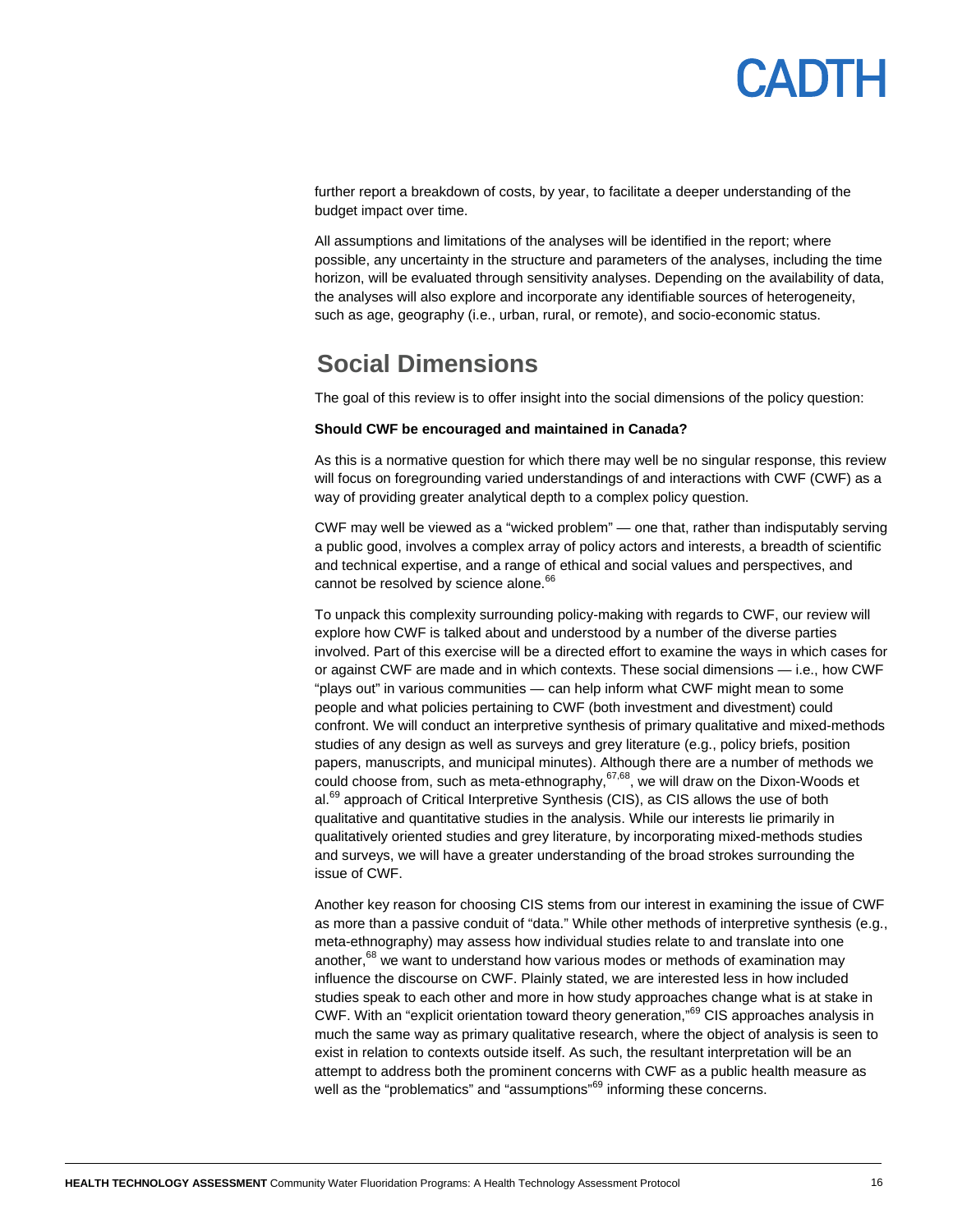## **ADTH**

CIS also allows for a level of fluid exploration of the issue at the centre of inquiry. As such, although the following protocol outlines a general course of action, it should be noted that the process for this review will be iterative, dynamic, recursive, and emergent. This is consistent with epistemological and methodological orientations of qualitative research, in which the series of neatly organized procedural stages adopted within traditional systematic reviews are replaced by a sporadic series of fits and starts. Where these iterative processes may become necessary are indicated throughout this protocol.

Our review question serves as a guiding compass.<sup>70</sup> Rather than honing in on a pre-set, precisely defined research question, our question is broad and flexible (or, as Greenhalgh and colleagues would describe it, "fuzzy"<sup>69</sup>) approach as a way of remaining attuned to the complexity of the policy question and allowing for a deeper understanding of the resultant policy challenges related to the implementation or cessation of CWF. The question that will guide the initial stages of this research is:

6. How is community water fluoridation conceptualized, communicated, and enacted by public health practitioners, municipal decision-makers, and members of the general public who may be affected by its implementation or cessation?

Following our interest in the broad question of how CWF is conceptualized, communicated and enacted, the following secondary questions will guide our initial exploration:

- How has CWF emerged historically as a prominent dental public health measure?
- What sorts of publics are imagined to interact with CWF and what are the differences or similarities between them?
- How are decayed, missing or extracted, and filled permanent and primary teeth enacted within conversations by public health officials and members of the general public surrounding CWF?

<span id="page-16-0"></span>Other questions may emerge as the research continues.

#### **Literature Search Strategy**

The literature search will be performed by an information specialist using a peer-reviewed search strategy.

Information related to social dimensions will be identified by searching the following bibliographic databases: MEDLINE (1946–) with in-process records and daily updates; BIOSIS Previews (1989 to 2010) and ERIC (1965–) via OVID; CINAHL (1981–) via EBSCO; PubMed; and the Social Sciences and Humanities segment in Scopus. The search strategy will comprise both controlled vocabulary, such as the National Library of Medicine's MeSH, and keywords. The main search concepts will be fluoridation and fluoride in water.

Methodological filters will be applied to limit retrieval to qualitative studies or studies relevant to social dimensions. No date limit will be applied. The search will also be limited to Englishor French-language publications.

Regular alerts will be established to update the searches until the publication of the final report. Regular search updates will be performed on databases that do not provide alert services. Studies identified in the alerts and meeting the selection criteria of the review may be incorporated into the analysis if they are identified prior to the completion of the stakeholder feedback period of the final report and offer new analytical insight.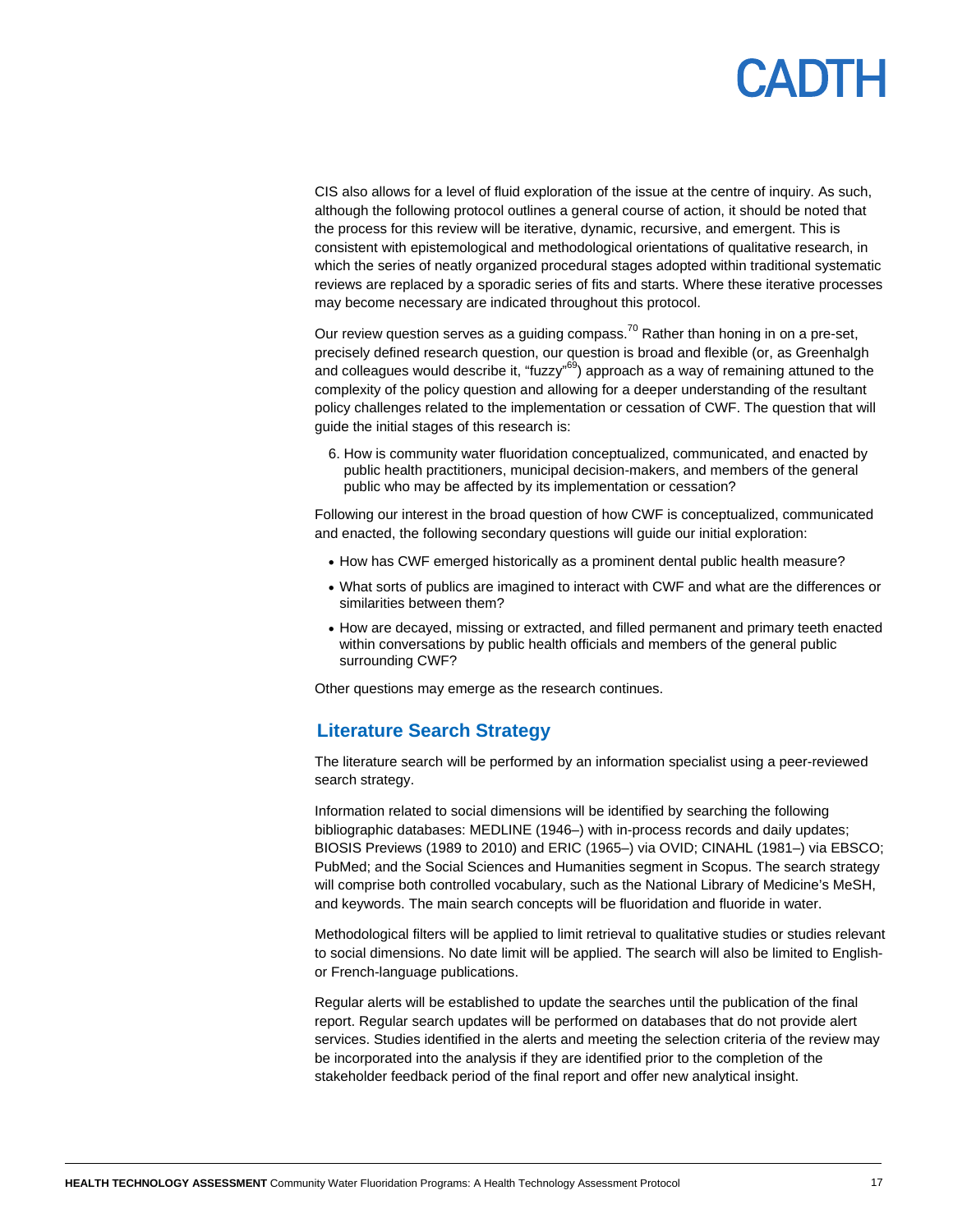## **ADTH**

Grey literature (literature that is not commercially published) will be identified by searching the *Grey Matters* checklist [\(https://www.cadth.ca/grey-matters\)](https://www.cadth.ca/grey-matters), which includes the websites of HTA agencies, clinical guideline repositories, systematic review repositories, and professional associations. Google and other Internet search engines will be used to search for additional Web-based materials. These searches will be supplemented by reviewing the bibliographies of key papers and through contacts with appropriate experts and industry.

Because of the emergent nature of our primary research question, the literature search will be an organic process involving multiple database searches, website searches, reference chaining, and expert guidance. By allowing the search strategy to remain broadly attuned to the "fuzziness" of our primary research question, we will be able to capture literature typically hidden within the margins of more formalized search strategies.

### <span id="page-17-0"></span>**Literature Selection Criteria**

Eligible papers include primary English- or French-language qualitative studies of any design as well as mixed-methods studies, surveys, or grey literature (e.g., policy briefs, position papers, manuscripts, municipal minutes) that explore CWF.

Rather than develop a list of a priori inclusion criteria (outside of the previously mentioned eligibility criteria), we will follow the lead of Moat et al.<sup>71</sup> by focusing on gathering "potentially relevant" literature through an explicit exclusion process. This will allow us to deliberately exclude any obviously irrelevant literature while simultaneously remaining honest to the ambiguity of our original research question. While further exclusion criteria will become apparent once we have begun our initial screening for potentially relevant literature, studies and grey literature will be initially be excluded according to the following:

- Literature addressing topics other than water fluoridation
- Literature on CWF with a sole focus on assessing clinical or cost effectiveness
- Literature available in abstract form only

#### <span id="page-17-1"></span>**Literature Screening and Selection**

As data collection and analysis are co-constitutive within qualitative research, our analysis will begin with literature screening. Two reviewers experienced in qualitative research will use DistillerSR<sup>55</sup> to independently conduct title and abstract screening aligned with the aforementioned eligibility criteria. Once consensus has been achieved regarding which irrelevant literature should be excluded and a pool of potentially eligible literature has been established, we will begin developing a "schema"<sup>71</sup> for drawing out a purposive sample. While the development of this schema will rely on several preliminary title and abstract readthroughs by the primary qualitative researcher, broadly what we will be looking for is literature that contributes theoretical depth or breadth to our understanding of the primary research question, keeping the policy question in mind and the ultimate usefulness to decision-makers. With this in mind, we will meet as a team to have several in-depth discussions on what should qualify as our purposive sample based on this preliminary title and abstract screening. As CIS requires less focus on finding a homogenous sampling of literature and conversations, the resulting purposive sample will be heterogeneous and broad.

With our preliminary schema for identifying a purposive sample of the literature in hand, we will again screen through titles and abstracts in duplicate to identify that purposive sample. It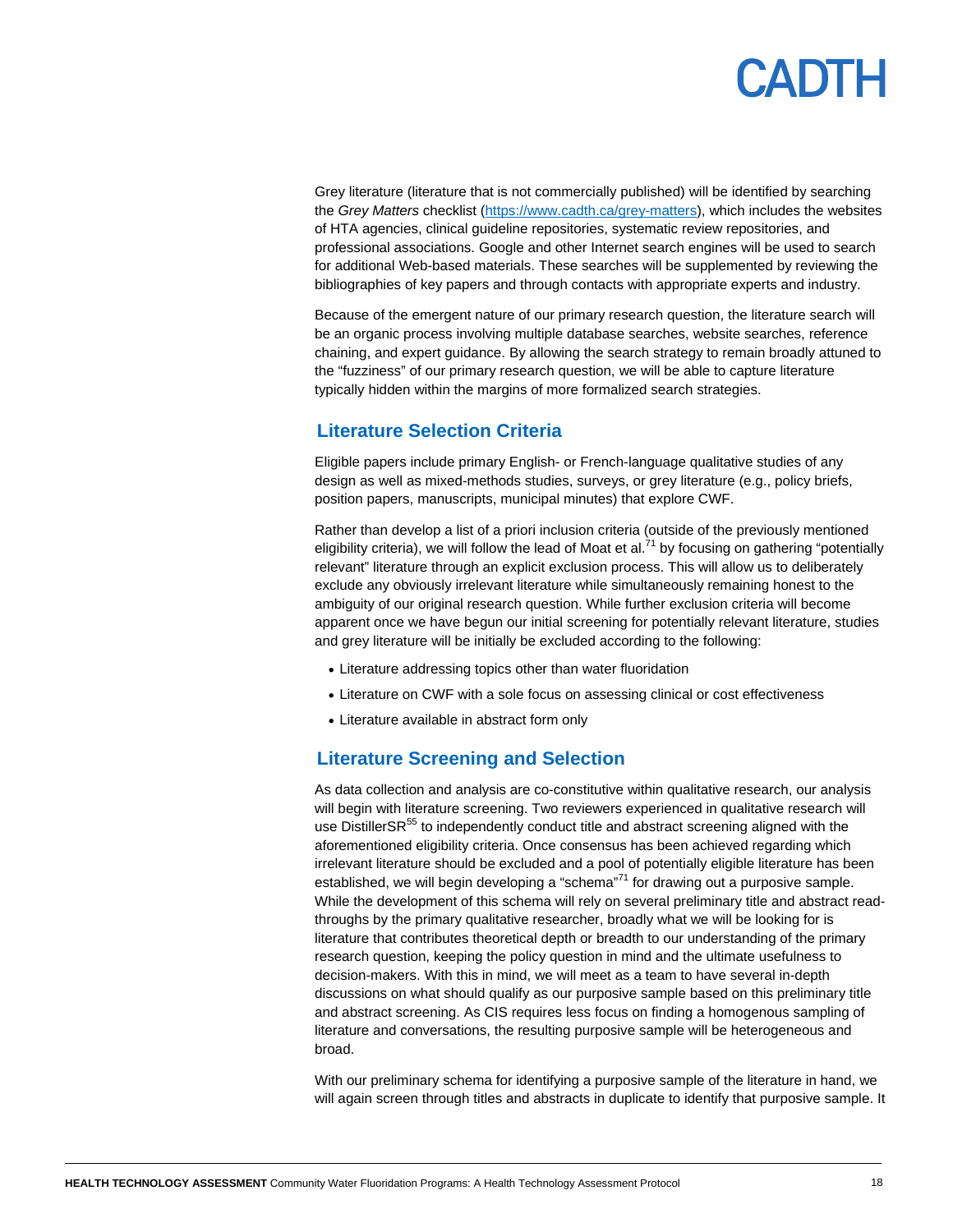## PADTH

is important to note here that we will be in conversation with public health officials, municipal decision-makers, and members of the general public concerned about CWF (as detailed below) to ensure the review reflects what these individuals may consider to be important themes or literature for inclusion into this sample. Based on these conversations and the ensuing analysis, we may continue purposive sampling and conduct further directed literature searches to fill in any conceptual gaps or to tie various emerging analyses together.

### <span id="page-18-0"></span>**Quality Assessment**

In CIS, the goal is to include all literature capable of offering rich conceptual insight as opposed to literature that meets a threshold of quality based on the points on a methodological checklist. Therefore, we will assess the quality of included studies based on an evaluation of trustworthiness.

We will draw on Lincoln and Guba's $^{72}$  original model for this form of assessment and Krefting's<sup>73</sup> subsequent delineation of this model. For these authors, trustworthiness hinges on four primary points: credibility, confirmability, transferability, and dependability.

*Credibility* asks the basic question of whether the study authors were true to their interlocutors. This can be assessed by reviewing the forms of engagement with and observations of interlocutors. How were interpretations drawn from these engagements and observations reviewed: member checking, peer review, reflexive practices?

*Confirmability* attempts to trace the pathways leading to final interpretations of the data. As with credibility, our assessment of confirmability may draw on reflexive practices of the study authors and the ways in which they present their own assumptions (maybe even experiences) within the research. We will also follow the ways in which analyses are supported by their data and generally presented throughout the study.

*Transferability* is concerned with the ability of the results of the research to move around. While we consider qualitative research to draw out profoundly situated knowledges and experiences, it is also important to consider the possible relations between these varied knowledges and experiences. As such, our assessment of transferability will focus on the ways in which depth is built around the individuals and situations included in the literature. For example, are we presented with strong engagements, but not informed as to the contexts in which these engagements took place? If so, how can we know where the individuals in this study relate to individuals from another?

*Dependability* relates to the way in which consistency is established within researcher interpretations. As qualitative research explores the breadth of potentially idiosyncratic knowledge and experience, we are not interested in the exact reproducibility of interpretations were the study to be repeated. Instead, much like with confirmability, our assessment of dependability will examine the ways in which methods are described and used within each particular study and open the space up for particular interpretations.

Both researchers will independently conduct an appraisal on each of the included studies from our purposive sample, using Table 2 to collate the results. While we will provide a brief narrative summary of our appraisal in the final report, the bulk of our critique will be reserved for the analysis section, as subsequently detailed.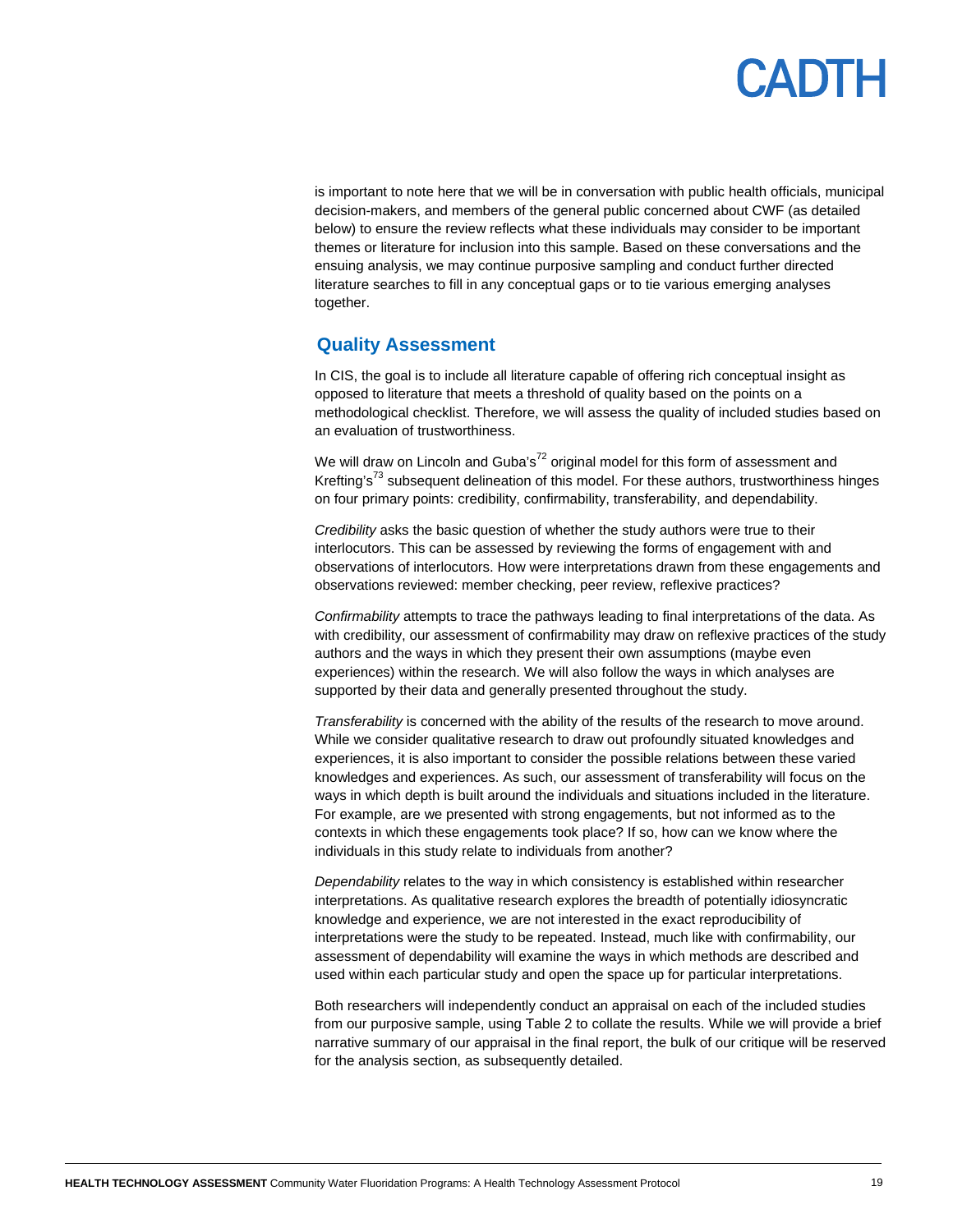<span id="page-19-0"></span>

| <b>First Author,</b><br><b>Publication Year</b> |                    | <b>Credibility</b> | <b>Dependability</b> | <b>Transferability</b> | <b>Confirmability</b> |
|-------------------------------------------------|--------------------|--------------------|----------------------|------------------------|-----------------------|
|                                                 | <b>Strengths</b>   |                    |                      |                        |                       |
|                                                 | <b>Limitations</b> |                    |                      |                        |                       |
|                                                 | <b>Strengths</b>   |                    |                      |                        |                       |
|                                                 | <b>Limitations</b> |                    |                      |                        |                       |
|                                                 | <b>Strengths</b>   |                    |                      |                        |                       |
|                                                 | <b>Limitations</b> |                    |                      |                        |                       |

### **Table 2: Table of Quality Appraisal**

### **Data Analysis**

CIS offers two primary analytical outcomes: a synthesizing argument and a refutational synthesis.

#### Synthesizing Arguments

As Dixon-Woods et al.'s<sup>69</sup> development of CIS is largely an adjustment of Noblit and Hare's $67$  meta-ethnography methodology, in order to understand the term "synthesizing" argument," it is important to quickly review meta-ethnography's use of line-of-argument (LOA) synthesis. As Dixon-Woods et al.<sup>69</sup> point out, LOA synthesis operates upon a series of ordered constructs in which "first-order" constructs represent understandings or conceptualizations of the subjects being studied within primary research, and "second-order" constructs represent the interpretations of the primary researchers themselves. Within metaethnography, "third-order" constructs are interpretations that build upon the original constructs and extend them while simultaneously maintaining consistency with them. This could be described as interpretations of interpretations.

As a synthesis of primary research surrounding a particular issue, synthesizing arguments within CIS closely parallel LOA synthesis, albeit with a few distinctions. One of the primary differences comes in the development of synthetic constructs rather than third-order constructs. While on the surface, this may seem to be little more than semantics, synthetic constructs find form as new interpretations of evidence in light of the whole body of evidence. Dixon-Woods et al. write that "synthetic constructs are grounded in the evidence, but result from an interpretation of the whole of that evidence, and allow the possibility of several disparate aspects of phenomenon being unified in a more useful and explanatory way."<sup>69</sup> Thus, the goal of synthesizing arguments within CIS is not merely to delineate congruency between primary study interpretations and "third-order" interpretations, but rather to potentially present new understandings of the primary research in light of the greater body of evidence.

For our study, the synthesizing argument will be developed through prolonged and intensive engagement with the included, purposive sampling of the literature. We will begin the analysis by dividing the included literature equally between both researchers and creating an annotated bibliography. Not only will this process help to continue our ongoing familiarization with the literature, it will also provide a quick point of reference as we move through the synthesis. From here, we will move into an iterative, inductive process of developing highlevel categories and their interpretive synthetic constructs. To do this, we will use  $N$ Vivo<sup>74</sup> to conduct independent, line-by-line coding of the first 10% of included literature chosen at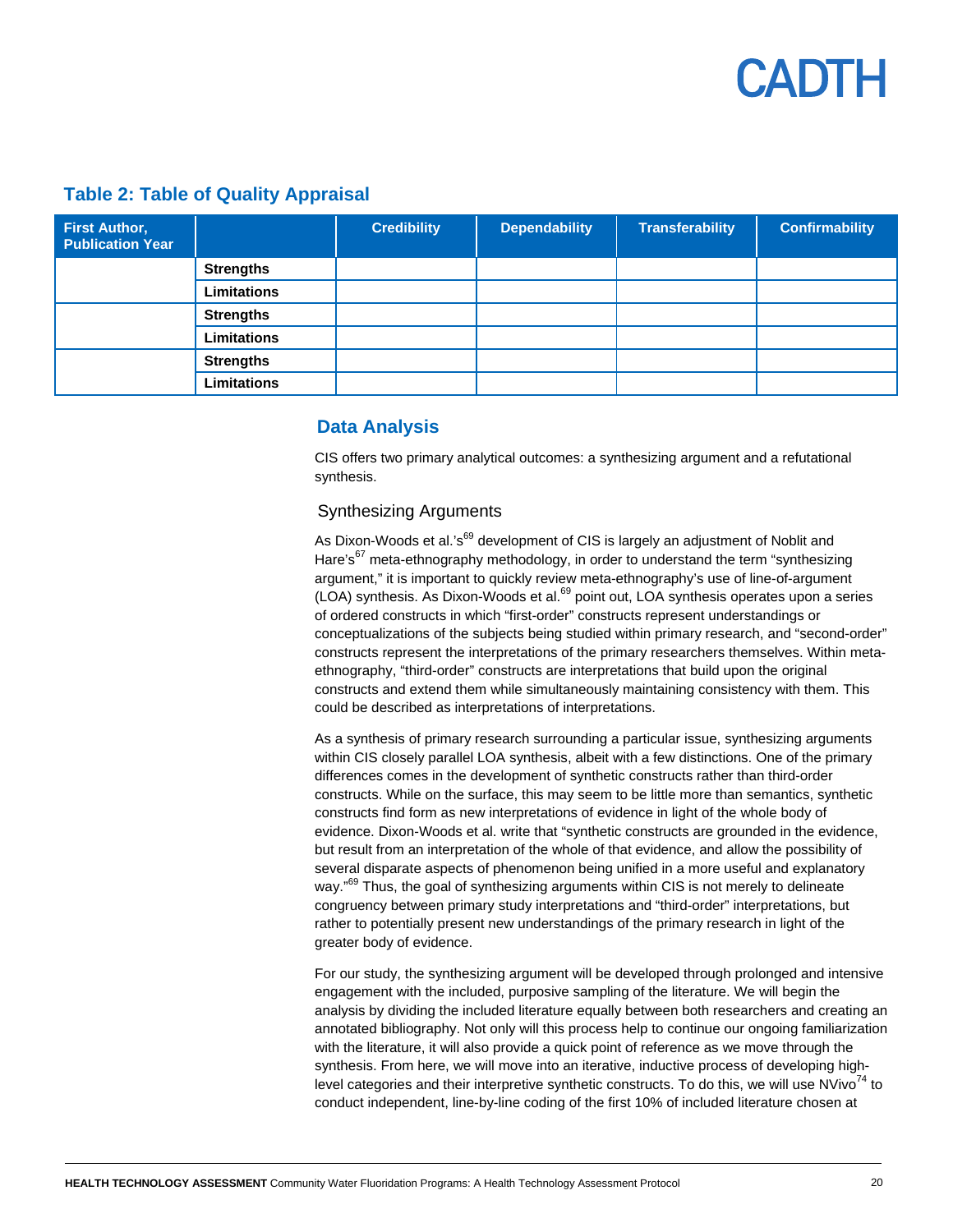random. Once we have developed our codes, we will meet and discuss these codes and how they inform our research. At this point, if both researchers are in agreement on how to proceed with coding, the primary qualitative researcher will begin coding alone and constantly checking in with the secondary researcher for validation. As high-level categories begin to emerge, we will have in-depth discussions on how they relate to each other (or not), and these will form the basis for synthetic constructs to come to the fore. Much like Moat et  $al.^{71}$  we will utilize the constant comparative method to ensure that our constructs remain grounded in the available data.

Once we have begun developing these synthetic constructs, we will engage with public health officials, municipality decision-makers, and general members of the public (as detailed below) to identify conceptual gaps or constructs that may need further refining. Not only will this allow us to begin narrowing in on a specific end point, but it will force us to remain attuned to the real-life concerns and values of those involved in CWF. At this point, we may need to conduct further literature searches to fill out our purposive sample; but the goal is to use these conversations as a way of bounding our research and to ensure relevance and usefulness to decision-makers.

Following these conversations and any directed literature searches deemed necessary, we will work toward integrating the synthetic constructs into an overarching synthesizing argument as an interpretive theoretical model addressing our primary research and policy questions.

#### Refutational Synthesis

Again borrowing from meta-ethnography methodology, a refutational synthesis of the literature entails a critique of the existing evidence. Rather than accept wholesale the constructs or interpretations presented within the primary literature, a refutational synthesis intends to "reflect on the credibility of the evidence, to make critical judgments about how it contributes to the development of the synthesizing argument, and to root the synthesizing argument appropriately in critique of existing evidence."<sup>69</sup> Our critique will question how the literature under review constructs the issue of CWF (what is at stake?) and what underlying assumptions are guiding their analysis of CWF. By critiquing the literature included in our own purposive sample, we will be able to identify how the current literature informs the policy question and the possible strengths and weaknesses of this literature.

Our critique will be guided by the primary reviewer and discussed at length with the secondary reviewer.

### <span id="page-20-0"></span>**Techniques to Strengthen Methodological Rigour**

Aside from prolonged engagement with the literature and constant discussion between the two researchers, we will collaborate with CADTH's Patient Engagement and Knowledge Mobilization teams to engage with public health officials, municipality decision-makers, and members of the general public as a form of member checking. At various points throughout our review, we will work with these teams to conduct semi-structured conversations with the aforementioned individuals. While these conversations may initially serve as a way of orienting us toward the right questions to ask of our literature, they will also serve as points at which we can present our preliminary analyses for critique.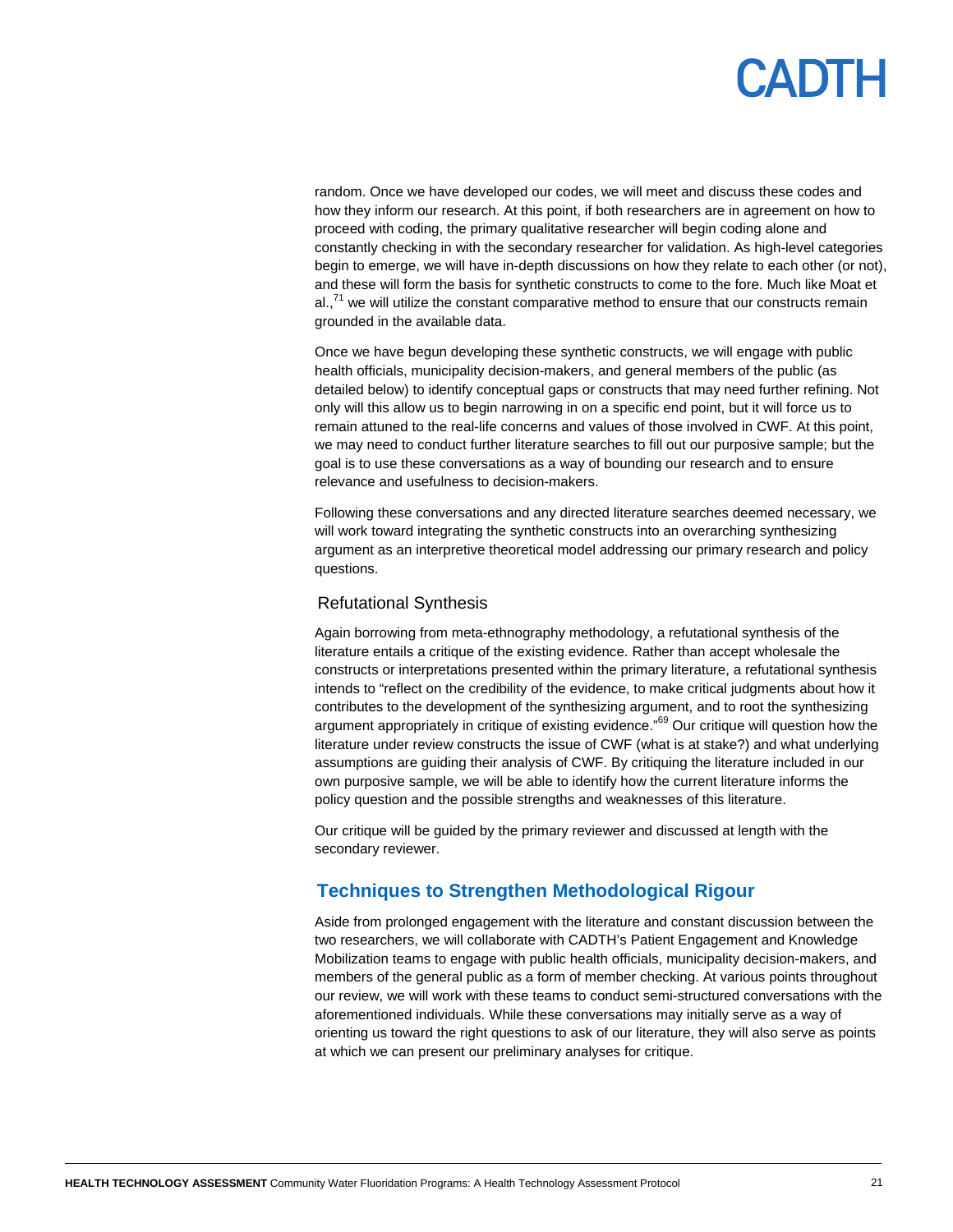## **ANTH**

### **Implementation Issues**

<span id="page-21-0"></span>To help inform decisions regarding CWF programs, the following implementation questions will be addressed:

- 7. What are the main challenges, considerations, and enablers related to implementing or maintaining community water fluoridation programs in Canada?
- 8. What are the main challenges, considerations, and enablers related to the cessation of community water fluoridation programs in Canada?

#### <span id="page-21-1"></span>**Methods**

To understand the implementation issues associated with the initiation, maintenance, or cessation of CWF programs in Canada, a multi-stage approach is planned. The protocol is sequentially designed such that the findings at each stage will inform the need and scope of the next stage of research. The three stages are telephone or email consultations, a review of the published literature, and a survey.

### <span id="page-21-2"></span>**Data Collection**

#### Stage 1: Consultations

Consultations will be conducted with targeted experts and stakeholders identified through the clinician and professional networks managed by the Knowledge Mobilization team to provide a general overview of policy, practice, and issues related to CWF in Canada, as well as specific literature that may be important to incorporate. These stakeholders may include clinicians involved in public health dentistry, individuals involved in decision-making, and individuals who implement and carry out decisions regarding CWF in Canada. Individuals from multiple perspectives (e.g., different disciplines or different settings, such as rural or remote places) will be contacted in an effort to capture a range of issues relevant to CWF programs. An attempt will be made to contact more than one stakeholder from each relevant perspective to explore the issues related to CWF; however, this number might change depending on the availability of contacts, whether concept saturation is reached, and whether the information has been obtained or is still lacking.

To guide the consultations, a semi-structured interview guide will be developed. Interview questions related to implementation will be developed based on the research questions and the type of expert being consulted. Some example questions are: From your perspective, what are the barriers and supports for CWF in general, but also for specific groups of people or settings? How is the decision made to implement a CWF program, and how is this operationalized?

Consultations will be conducted by phone or email by a Knowledge Mobilization Officer; follow-up questions or clarifications will also be conducted by phone or email. In some cases (based on availability of this resource), phone conversations will be recorded with the consent and knowledge of all participants. Data from these consultations will be collected via detailed note-taking. Consent to publish comments and names will be sought.

#### Stage 2: Literature Search

The literature search will be performed by an information specialist using a peer-reviewed search strategy.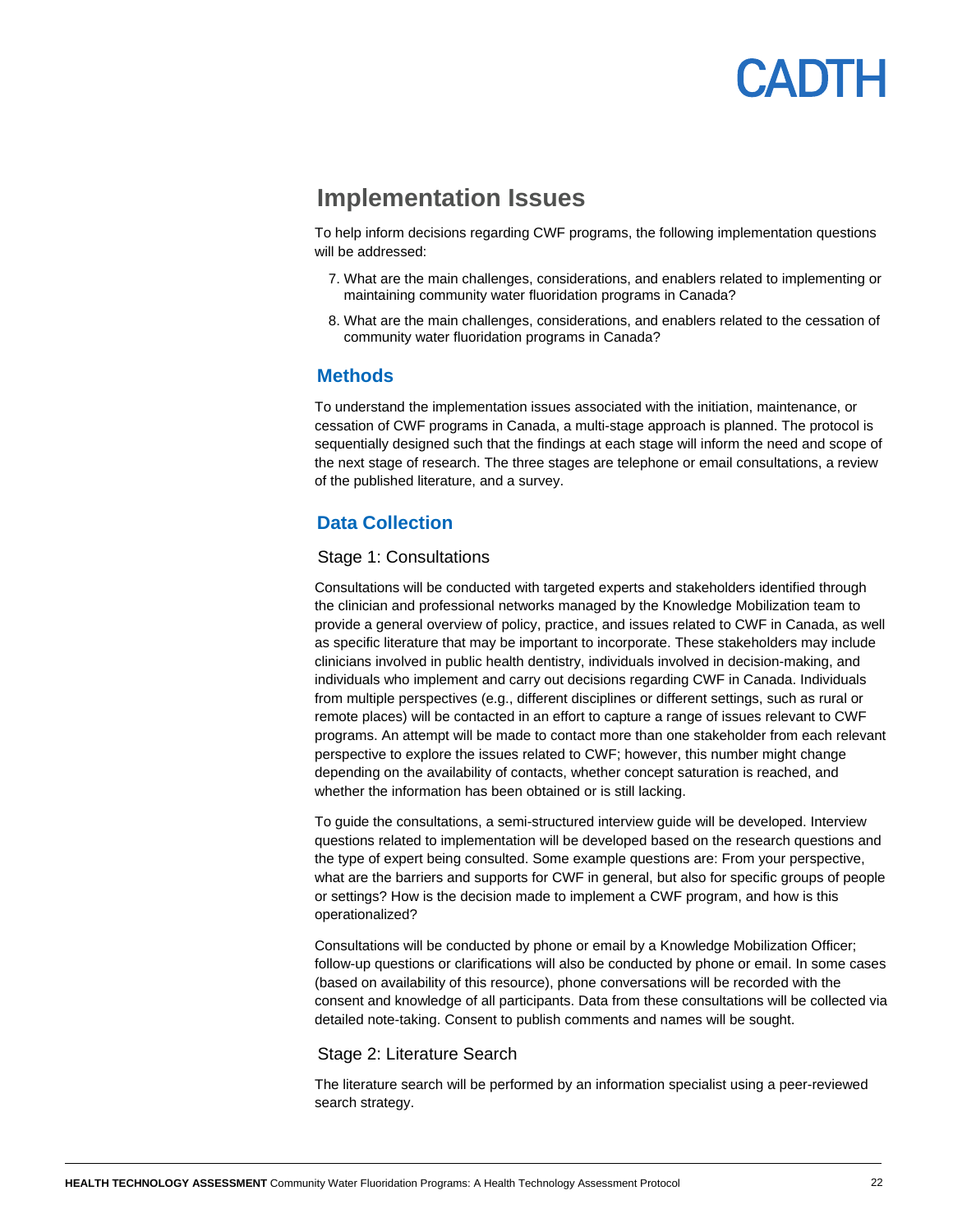Implementation-related information will be identified by searching the following bibliographic databases: MEDLINE (1946–) with in-process records and daily updates; Embase (1974–) and ERIC (1965–) via Ovid; CINAHL (1981–) via EBSCO; PubMed; and Scopus. The search strategy will comprise both controlled vocabulary, such as the National Library of Medicine's MeSH, and keywords. The main search concepts will be fluoridation and fluoride in water.

Methodological filters will be applied to limit retrieval to studies relevant to implementation issues in the Canadian setting. No date limit will be applied. The search will be limited to English- or French-language publications.

Regular alerts will be established to update the searches until the publication of the final report. Regular search updates will be performed on databases that do not provide alert services. Studies identified in the alerts and meeting the selection criteria of the review will be incorporated into the analysis if they are identified prior to the completion of the stakeholder feedback period of the final report. Any studies that are identified after the stakeholder feedback period will be described in the discussion, with a focus on comparing the results of these new studies with the results of the analysis conducted for this report.

Grey literature (literature that is not commercially published) will be identified by searching the *Grey Matters* checklist [\(https://www.cadth.ca/grey-matters\)](https://www.cadth.ca/grey-matters), which includes the websites of HTA agencies, clinical guideline repositories, systematic review repositories, economicsrelated resources, public perspective groups, and professional associations. Google and other Internet search engines will be used to search for additional Web-based materials. These searches will be supplemented by reviewing the bibliographies of key papers and through contacts with appropriate experts and industry.

It is likely that an iterative strategy will be followed, such that as we begin to understand the important issues and strategies (which may arise as a result of expert consultations), more targeted searches will be conducted to identify more information on these new and currently unexpected issues. Canadian literature will be searched first; if insufficient information is found, the search will be expanded to include literature from other countries where community water is fluoridated (e.g., the US, Australia, and New Zealand).

#### *Eligibility Criteria*

We will include English- and French-language reports that describe implementation and context issues, including the barriers and facilitators associated with creating, maintaining, or discontinuing CWF programs.

#### *Screening and Selecting Articles for Inclusion*

Articles will be screened and selected for inclusion based on the eligibility criteria by one reviewer. First, titles and abstracts will be reviewed to identify potentially relevant papers; then, the full text of all potentially relevant reports will be retrieved for definitive determination of eligibility.

#### *Data Extraction*

Data extraction will be performed by one reviewer. The data extracted will include bibliographic details of included papers, reported implementation barriers and facilitators, and other key findings related to implementation and relevant context information. Contextual information and key issues will be coded for relevant concepts using the *Guidance for the Assessment of Context and Implementation in Health Technology Assessments (HTA) and Systematic Reviews of Complex Interventions: The Context and*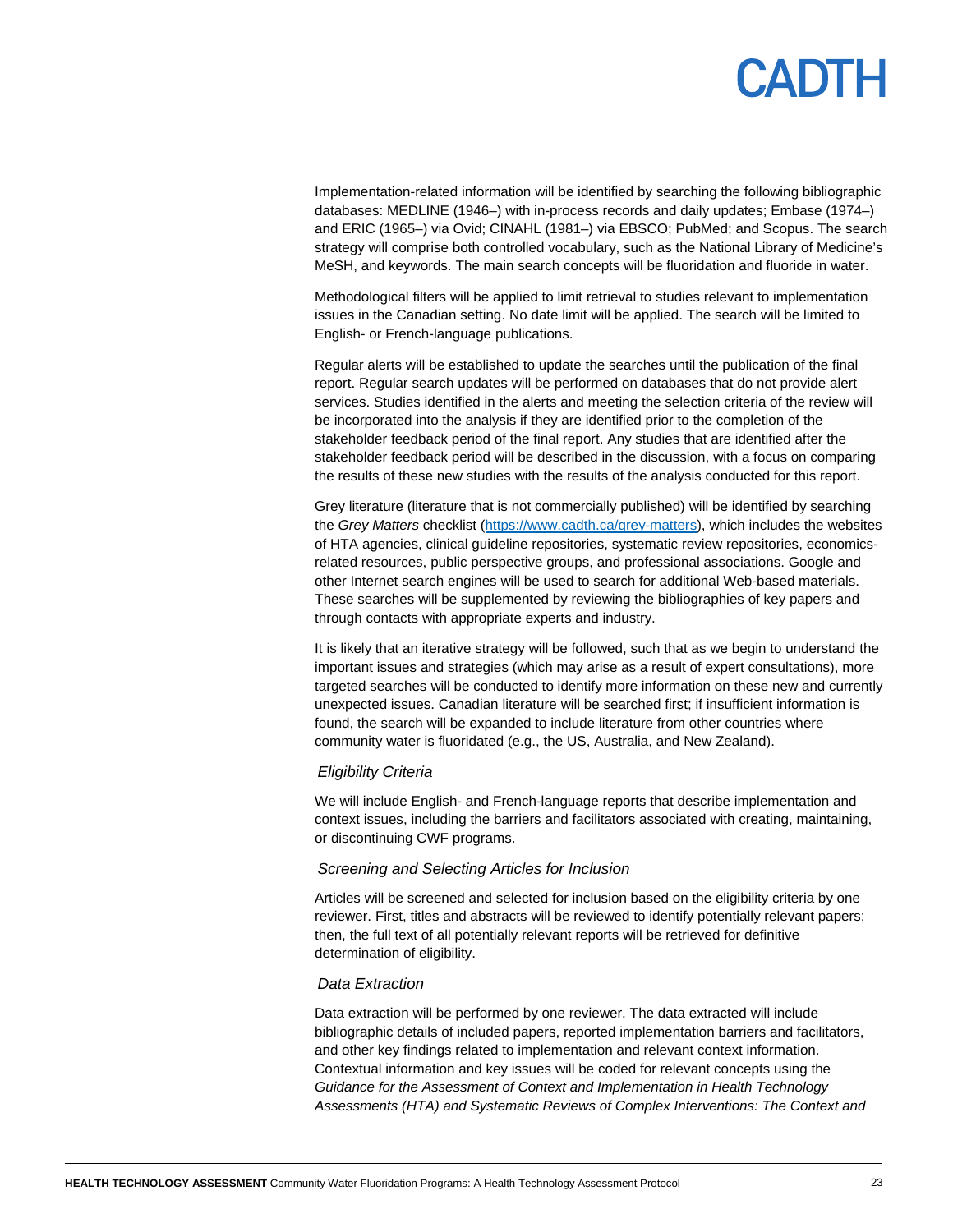## **ADTH**

*Implementation of Complex Interventions (CICI) Framework* (INTEGRATE-HTA framework) as a quiding framework.<sup>75</sup> INTEGRATE-HTA defines eight domains of context (i.e., setting, geographical, epidemiological, socio-economic, sociocultural, political, legal, and ethical) and four domains of implementation (i.e., provider, organization and structure, funding, and policy), each contributing differently to how an intervention is implemented, who can access it, and ultimately, its effectiveness. If applicable (i.e., not all studies will have all domains), INTEGRATE-HTA domains of context and implementation will guide the coding of relevant results and context from the included studies.

#### Stage 3: Survey

A survey may be initiated to specifically address gaps in information regarding implementation issues related to CWF for specific stakeholders (such as those previously mentioned). The need for a survey will consider the likelihood of gaining additional information not captured through literature or expert consultations. Gaps will be identified through previous stages (i.e., consultation and literature search). For example, if a particular domain of INTEGRATE-HTA has little to no information from the consultations and literature review, any potential survey would aim to add to our knowledge of this domain. Specific questions will be developed and a survey will be delivered via email to appropriate respondents. Respondents will be identified using the networks of stakeholders engaged in the project and the professional and clinical networks of CADTH's liaison officers.

### <span id="page-23-0"></span>**Data Analysis**

The analysis of data collected from each section of this research study will be guided, as below.

### <span id="page-23-1"></span>**Perspectives**

When analyzing data, the items coded and summaries written will be those most relevant to those at the health services delivery level (e.g., dental professionals), decision-makers, and invested stakeholders (e.g., public health). The aim will be to provide information to policymakers and decision-makers regarding the encouragement, initiation, maintenance, or cessation of CWF.

### <span id="page-23-2"></span>**Descriptive Analysis**

The data from the staged components of the review (i.e., expert consultations, literature review, or survey, if conducted) will be combined into a common data set in preparation for analysis. A narrative summary of the findings will be written by a Knowledge Mobilization (KM) Officer. As data become available, the summary will categorize findings based on the INTEGRATE-HTA framework.<sup>75</sup> Once all data have been coded by one reviewer, a second researcher will verify the coding assignments and coding framework. Literature and data from other sections of this report (e.g., ethical, clinical, health economics) may also inform this section of the HTA by adding contextual information relevant to the discussion of implementation issues.

Once all data have been read and coded, text coded within each domain will be summarized; if necessary, subcategories within each code will also be identified. For example, subcategories may be developed to account for issues relevant to special populations or those with the potential to be differentially affected by implementation or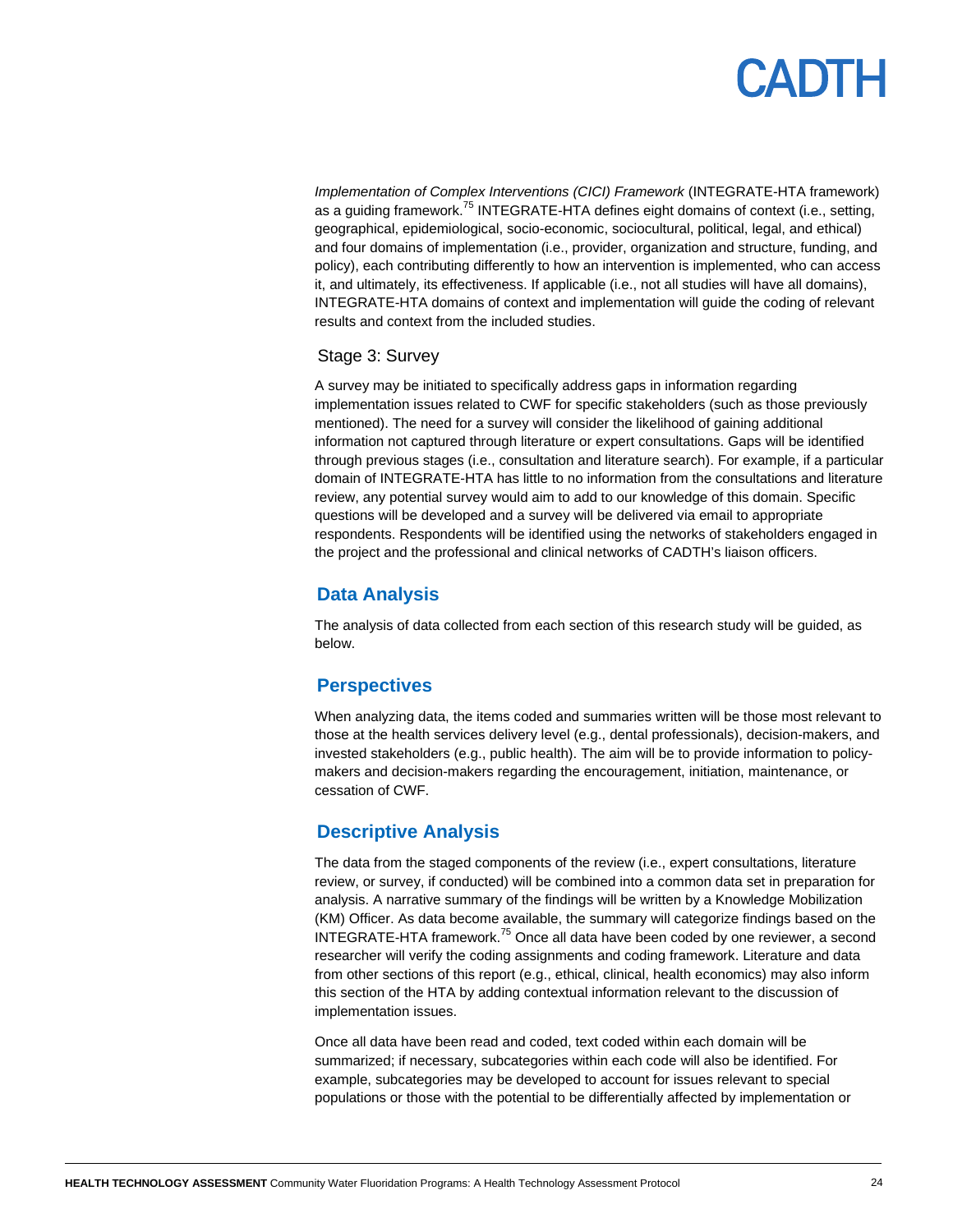cessation of a CWF program. The summary will include a description of the domain (and its subcategories where relevant) and how the factor relates to CWF programs. Once all summaries have been written, they will be read and compared with the original data by a second reviewer to ensure comprehensiveness and consistency within the accounts.

A list and description of factors that have the potential to facilitate or challenge successful implementation will be presented, as well as a summary of potential strategies that could be used to increase the uptake or aid in the cessation of CWF programs, if the decision is made to do so.

Additionally, a summary of how each factor influences implementation will be provided and, where possible, strategies will be identified that could be used to ensure these factors are taken into consideration or mitigated.

Given the emergent nature of this review and the open-ended data that will be collected, it is possible that adaptations to this planned analytic strategy will be required to accommodate the data obtained and the needs of stakeholders. The final report will detail the actual analytic methods used.

### <span id="page-24-0"></span>**Knowledge Mobilization**

The implementation issues identified will guide the development of knowledge mobilization activities, tools, and tactics to support the implementation of any resulting decisions or changes to the public health system or health service delivery. Activities and tools will be developed in consultation with CADTH Liaison Officers, stakeholders, and customers; the format of these activities and tools can be tailored to the context and needs of specific customers and jurisdictions.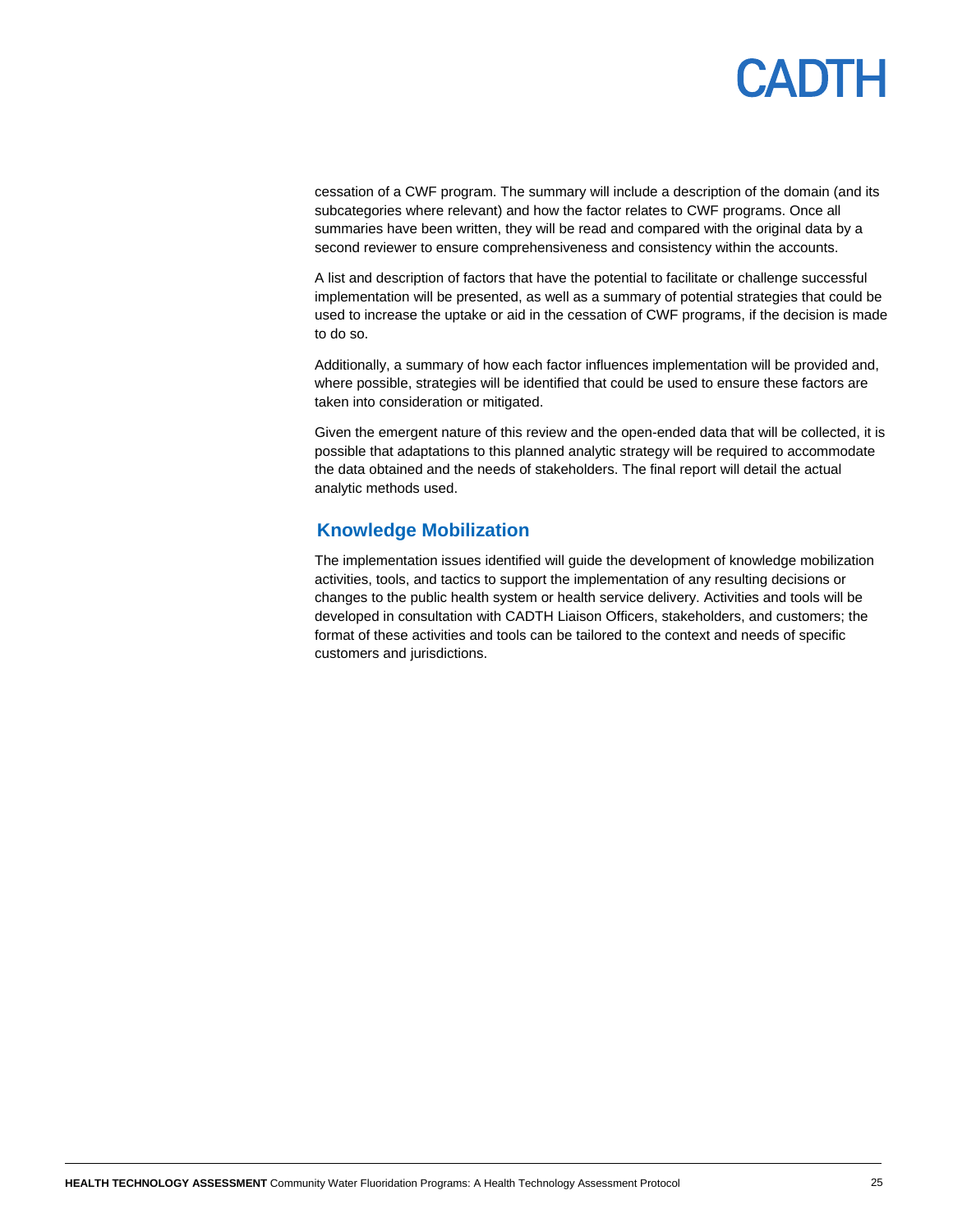## PANTH

### **Environmental Assessment**

<span id="page-25-0"></span>An environmental assessment will be conducted to answer the following question:

9. What are the potential environmental (toxicological) risks associated with community water fluoridation?

### **Study Design**

<span id="page-25-1"></span>To address the question of "what are the possible environmental (toxicological) risks associated with CWF," a narrative review of published literature and qualitative risk assessment will be conducted to support the environmental assessment. Environmental risk experts and information specialists will work together to develop a literature search strategy to obtain primary and grey literature on the possible ecosystem effects and risks associated with fluoridation in water. A plain-language narrative summary will be prepared. As well, the focus of the qualitative risk assessment will be a summary of findings from the primary and grey literature on the reported effects (or lack thereof) of CWF on ecosystems and a qualitative discussion of ecosystem risks from CWF.

### <span id="page-25-2"></span>**Literature Search Strategy**

The literature search will be performed by an information specialist using a peer-reviewed search strategy.

Environmental impact-related information will be identified by searching the following bibliographic databases: MEDLINE (1946–) with in-process records and daily updates; ERIC (1965–) and BIOSIS Previews (1989 to 2010) via Ovid; CINAHL (1981–) and GreenFILE via EBSCO; PubMed; Toxline; and Scopus. The search strategy will comprise both controlled vocabulary, such as the National Library of Medicine's MeSH, and keywords. The main search concepts will be fluoridation and fluoride in water.

In the absence of a globally accepted and suitable definition of the "environment," we refer to select keywords extracted from Environment and Climate Change Canada's mandate,<sup>76</sup> namely: natural environment, water, air, soil, flora, fauna, and renewable resources. Relevant synonyms will also be searched (e.g., wildlife for fauna). Key search terms will include, but will not be limited to, the following overarching themes: community water fluoridation, aquatic, terrestrial, water quality, animals (e.g., invertebrates, fish, birds, mammals, plants), effect(s), ecosystem(s), toxicology, and ecological risk assessment.

Methodological filters will be applied to limit retrieval to studies relevant to environmental impact on non-humans. No date limit will be applied. The search will be limited to English- or French-language publications. Conference abstracts will be excluded from all searches.

Regular alerts will be established to update the searches until the publication of the final report.

Grey literature (literature that is not commercially published) will be identified by searching the *Grey Matters* checklist [\(https://www.cadth.ca/grey-matters\)](https://www.cadth.ca/grey-matters), which includes the websites of HTA agencies, clinical guideline repositories, systematic review repositories, economicsrelated resources, public perspective groups, and professional associations. Google and other Internet search engines will be used to search for additional Web-based materials.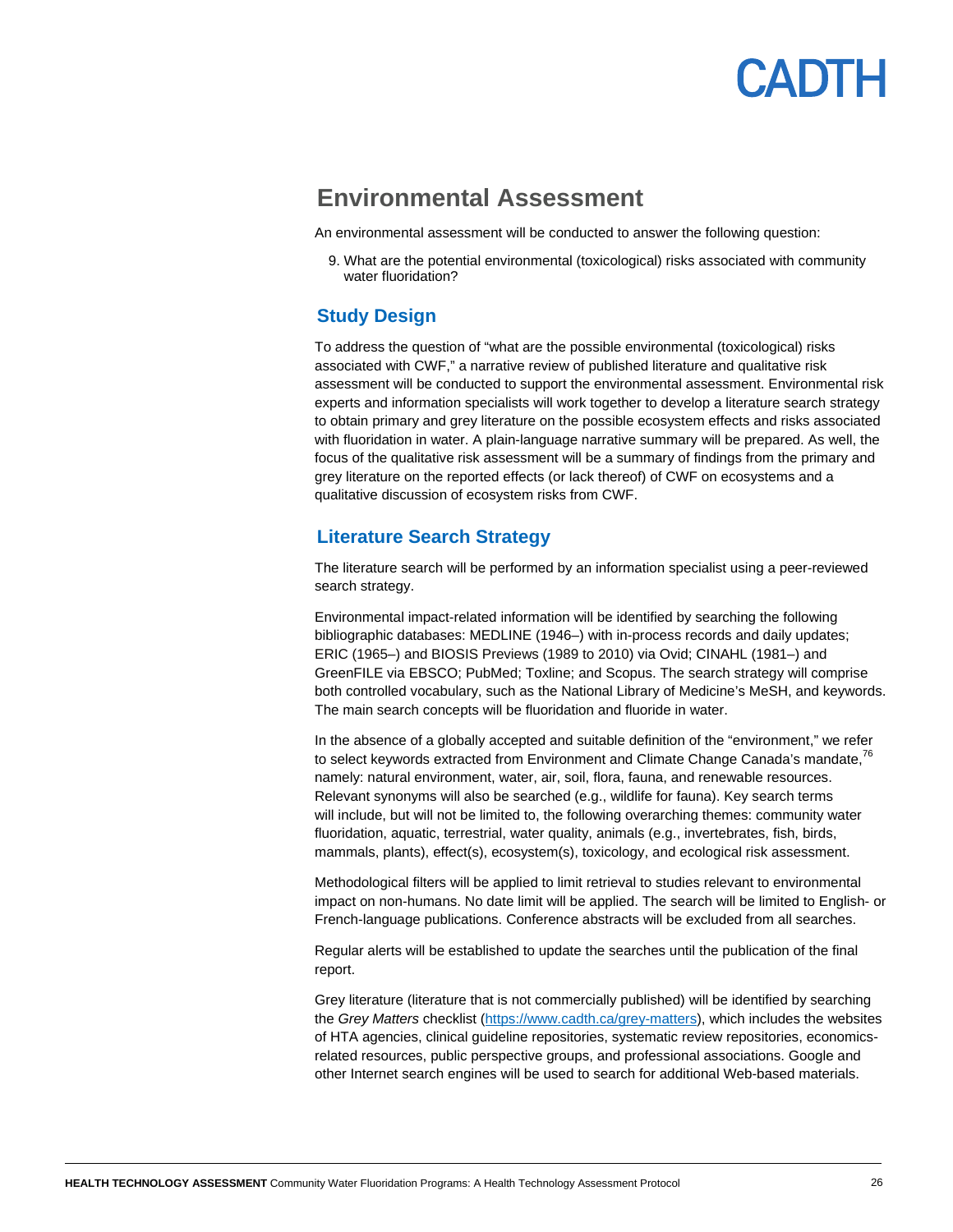

These searches will be supplemented by reviewing the bibliographies of key papers and through contacts with appropriate experts and industry.

### <span id="page-26-0"></span>**Selection Criteria**

As a first step in the review of the literature, titles of candidate articles will be reviewed and assessed for relevance in relation to the objective by one reviewer*.* Articles that provide insights into the potential environmental effects associated with CWF will be included.

<span id="page-26-1"></span>Based on initial findings and review of the literature, further searches to identify additional information on the environmental effects of CWF may be conducted.

#### **Data Extraction**

From each relevant article, the bibliographic details (authors, year of publication, and country of origin) and issues related to the environmental effects will be captured by one reviewer. The environmental factors related to possible effects will be broken down into variables, such as:

- source media (e.g., air, water, soil)
- receptor-macro (e.g., flora, fauna)
- receptor-micro (e.g., fish, wildlife, vegetation)
- receptor-specific (e.g., organism)
- effect-macro (e.g., contamination, growth, reproduction, survival)
- effect-specific (e.g., specific change).

#### **Analysis**

<span id="page-26-2"></span>The analysis will be conducted in two phases by one reviewer. First, once relevant literature has been obtained, it will be reviewed and summarized in a plain-language narrative summary. In this summary, general themes, findings, and conclusions will be presented. The information extracted from the articles will be reviewed, categorized, and organized into themes (if apparent) and summarized narratively.

The second phase is the qualitative risk assessment. All chemicals (from anthropogenic and natural sources) have the potential to cause toxicological effects. However, the level of effect depends on the ecological receptor (e.g., mammal, bird, fish, plant) being exposed, the route and duration of exposure (e.g., ingestion or dermal contact for chronic periods of time), and the hazard (i.e., inherent toxicity) of the chemical. If all three components are present (Figure 1), the possibility of a toxicological risk exists. If any one of these three is not present, potential ecological risks cannot be present. If, for example, a receptor and a chemical are present but there is no means of the receptor encountering the chemical (i.e., an exposure pathway is not present), there would be no potential health risk.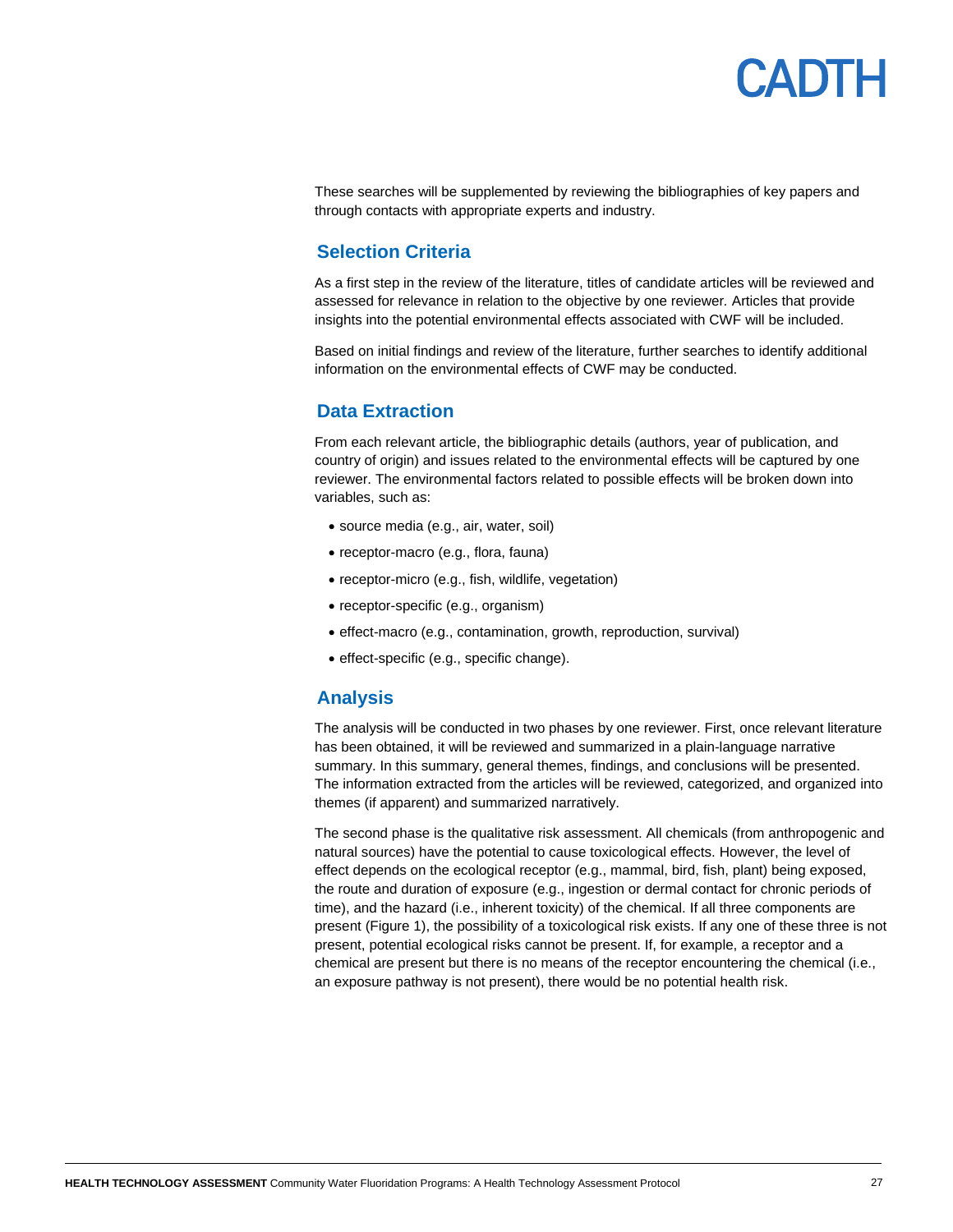#### **Figure 1: Risk Venn Diagram**



Each component of the risk Venn diagram will be qualitatively assessed based on the data extracted during the literature review. Given the variety of ways in which fluoride can enter the environment from CWF, potential exposure pathways between fluoride and ecological receptors will be identified. This information will be summarized in an ecological conceptual site model, which will provide a visual depiction of the relevant pathways linking fluoride exposure in various environmental media and biota to the identified receptors.

The inherent toxicity of fluoride, based on laboratory and environmental studies (as available), will be reviewed and commented on in terms of ecological relevance to the identified ecological receptors.

The Canadian Council of Ministers of the Environment has environmental quality guidelines (EQGs) for fluoride in water that are meant to protect aquatic life and irrigation.<sup>77</sup> Based on the data extraction, environmental concentrations of fluoride in water associated with CWF will be compared with these EQGs to make qualitative or quantitative characterizations of environmental risk.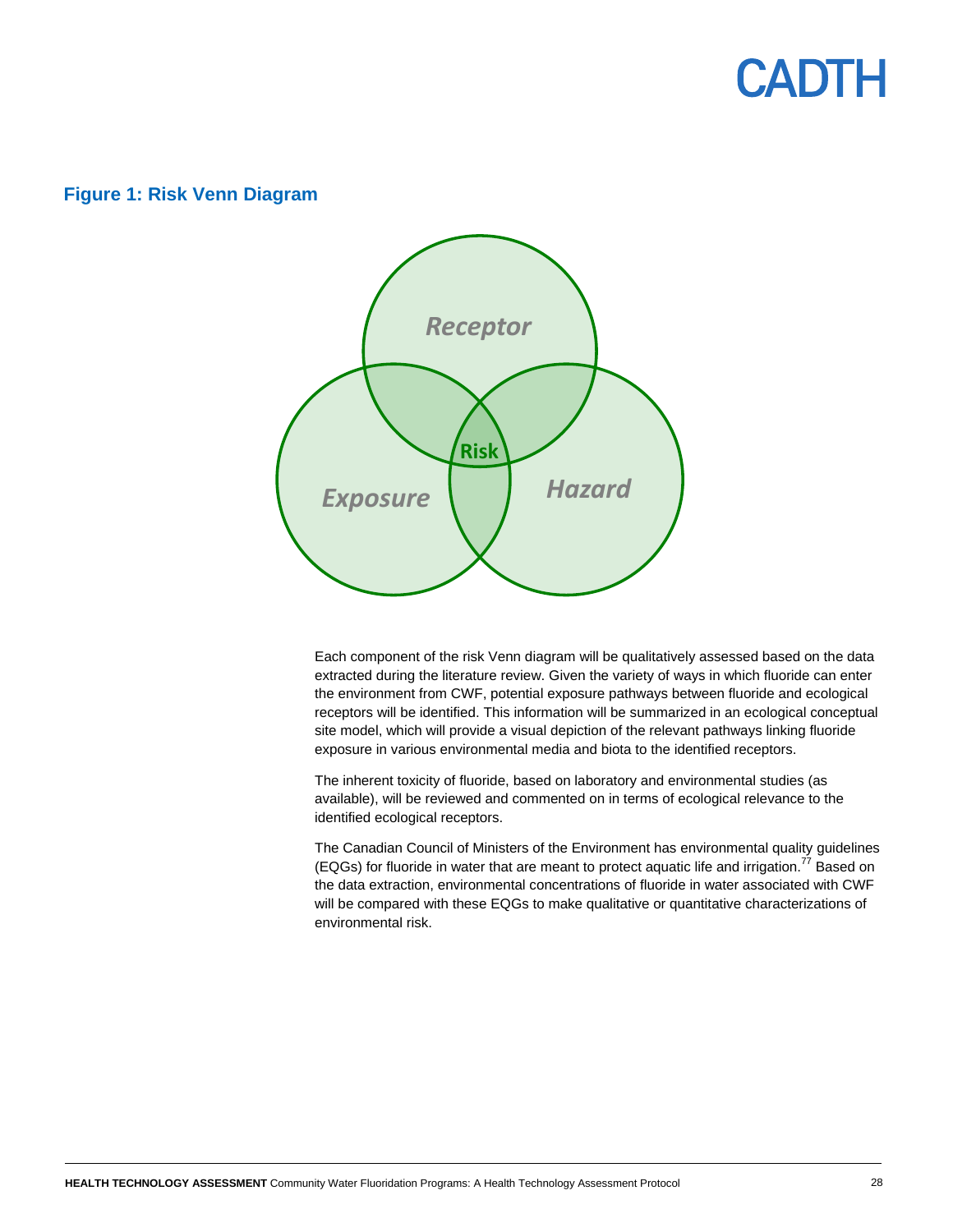### <span id="page-28-0"></span>**Ethical Considerations**

The purpose of this analysis is to identify and reflect upon key ethical concerns that should be considered when comparing the relative merits and demerits of CWF versus no CWF for the prevention of dental caries in children and adults in Canada. Although other sections of this HTA implicitly touch upon broadly ethical concerns, the aim of this analysis is to make such issues explicit and to identify others that may be relevant to any decisions in this regard.

The issues raised in this section necessarily go beyond narrowly defined ethical concerns to encompass broader legal, social, and cultural considerations. It is common in the ethics literature, across a broad range of health-related issues, to refer to ethical, legal, and social issues (ELSIs) when addressing broader values-related considerations. While the primary emphasis here will be on ethical considerations, legal and social issues may also figure in the discussion.

There are two sets of questions to consider when comparing CWF:

- 10. What are the major ethical issues raised by the implementation of community water fluoridation?
- 11. What are the major ethical issues raised by the cessation of community water fluoridation?
- 12. What are the major ethical issues raised by the legal, social, and cultural considerations to consider for implementation and cessation?

#### <span id="page-28-1"></span>**Inquiry**

Ethics analysis for questions 10 to 12 requires a two-step approach to identifying potential issues. The first is a review of the ethics, clinical, and public health literatures to identify existing ethical analyses of the technology. The second is a de novo ethical analysis based on gaps identified in the ethics literature and the results of concurrent reviews. This may require selective searches to provide the basis in theoretical ethics, in applied ethical analyses of similar technologies, and in evidence for the ethical analysis of emerging issues specific to CWF. Through this approach, we identify and assess the relative importance and strength of the identified concerns and proposed solutions, identify and assess issues that have not yet come to the attention of ethics researchers, and delineate ethical desiderata for possible solutions to the issues where such solutions have not yet been proposed.

Insofar as this process involves ethical concerns in applied ethics, typically the analysis will reflect on the specific details of community and patient perspectives, clinical effectiveness and safety, economic analysis, environmental impacts, and implementation considerations. As such, the ethical review involves an iterative process whereby the analysis is responsive to results emerging from clinical, implementation, public perspective, and economic reviews.

#### <span id="page-28-2"></span>**Review of the Bioethics Literature**

A review of the empirical and normative bioethics literature will be conducted to identify literature relevant to the identification and analysis of the potential ELSI issues related to CWF. We will search for articles, studies, and reports that explicitly and specifically raise ELSI issues related to the central question of this HTA as well as literature not explicitly about ethical issues (for example, an empirical investigation of public attitudes about water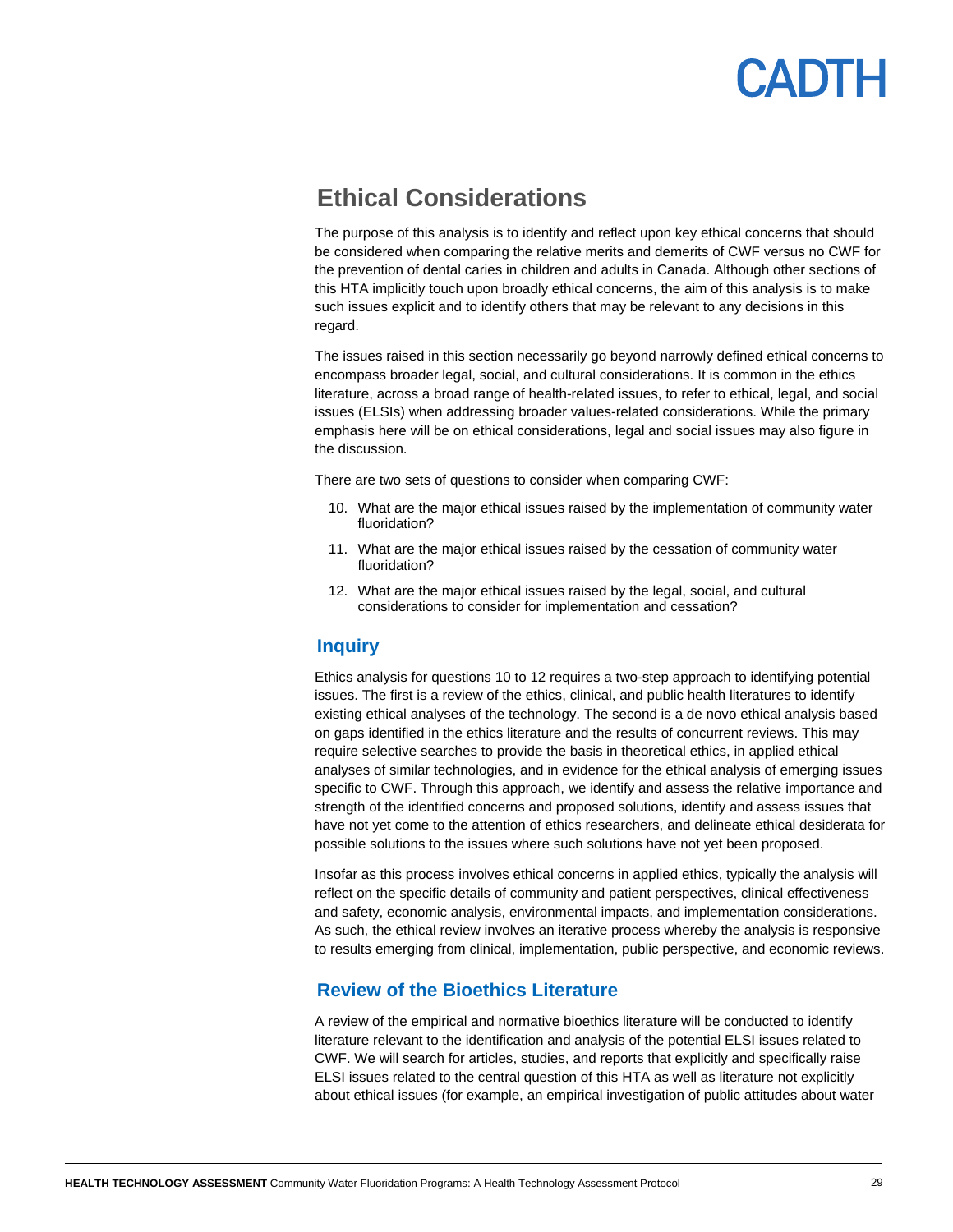

fluoridation) but which may point to potential ethical issues even if the participants and researchers did not formulate them as such.

### <span id="page-29-0"></span>**Literature Search Strategy**

The literature search will be performed by an information specialist using a peer-reviewed search strategy.

Ethics-related information will be identified by searching the following bibliographic databases: MEDLINE (1946–) via Ovid; PsycINFO (1967–) via Ovid; CINAHL (1981–) via EBSCO; and PubMed. The search strategy will comprise both controlled vocabulary, such as the National Library of Medicine's MeSH, and keywords. The main search concepts will be fluoridation and fluoride in water.

Methodological filters will be applied to limit retrieval to studies related to ELSIs. No date limit will be applied. The search will also be limited to English- or French-language publications. Conference abstracts will be excluded from all searches.

Regular alerts will be established to update the searches until the final report is published. Regular search updates will be performed on databases that do not provide alert services. Studies identified in the alerts and meeting the selection criteria of the review will be incorporated into the analysis if they are identified prior to the completion of the stakeholder feedback period of the final report. Any studies that are identified after the stakeholder feedback period will be described in the discussion, with a focus on comparing the results of these new studies to the results of the analysis conducted for this report.

Grey literature (literature that is not commercially published) will be identified by searching the *Grey Matters* checklist [\(https://www.cadth.ca/grey-matters\)](https://www.cadth.ca/grey-matters), which includes the websites of HTA agencies, clinical guideline repositories, systematic review repositories, and professional associations. Google and other Internet search engines will be used to search for additional Web-based materials. These searches will be supplemented by reviewing the bibliographies of key papers and through contacts with appropriate experts and industry.

### <span id="page-29-1"></span>**Literature Screening and Selection**

The selection of relevant literature will proceed in two stages. In the first stage, the title and abstracts of citations will be screened for relevance by a single reviewer. Articles will be categorized as "retrieve" or "do not retrieve" according to the following criteria:

- Provides normative analysis of an ethical issue arising in the use (or not) of CWF;
- Presents empirical research directly addressing an ethical issue arising in the use (or not) of CWF;
- Explicitly identifies but does not analyze or investigate empirically an ethical issue arising in the use (or not) of CWF.

The goal of this review of bioethics literature is to canvass what arises as an ethical issue from a broad range of relevant perspectives. As such, the quality of normative analysis does not figure in the article selection criteria: any identification of an issue by the public, dental care providers, researchers, or policy-makers is of interest whether presented through rigorous ethical argumentation or not. For example, academic ethicists may focus on certain issues because they relate to theoretical trends in their discipline, while an opinion piece by a clinical leader, policy leader, or member of the public may bring to the fore ethical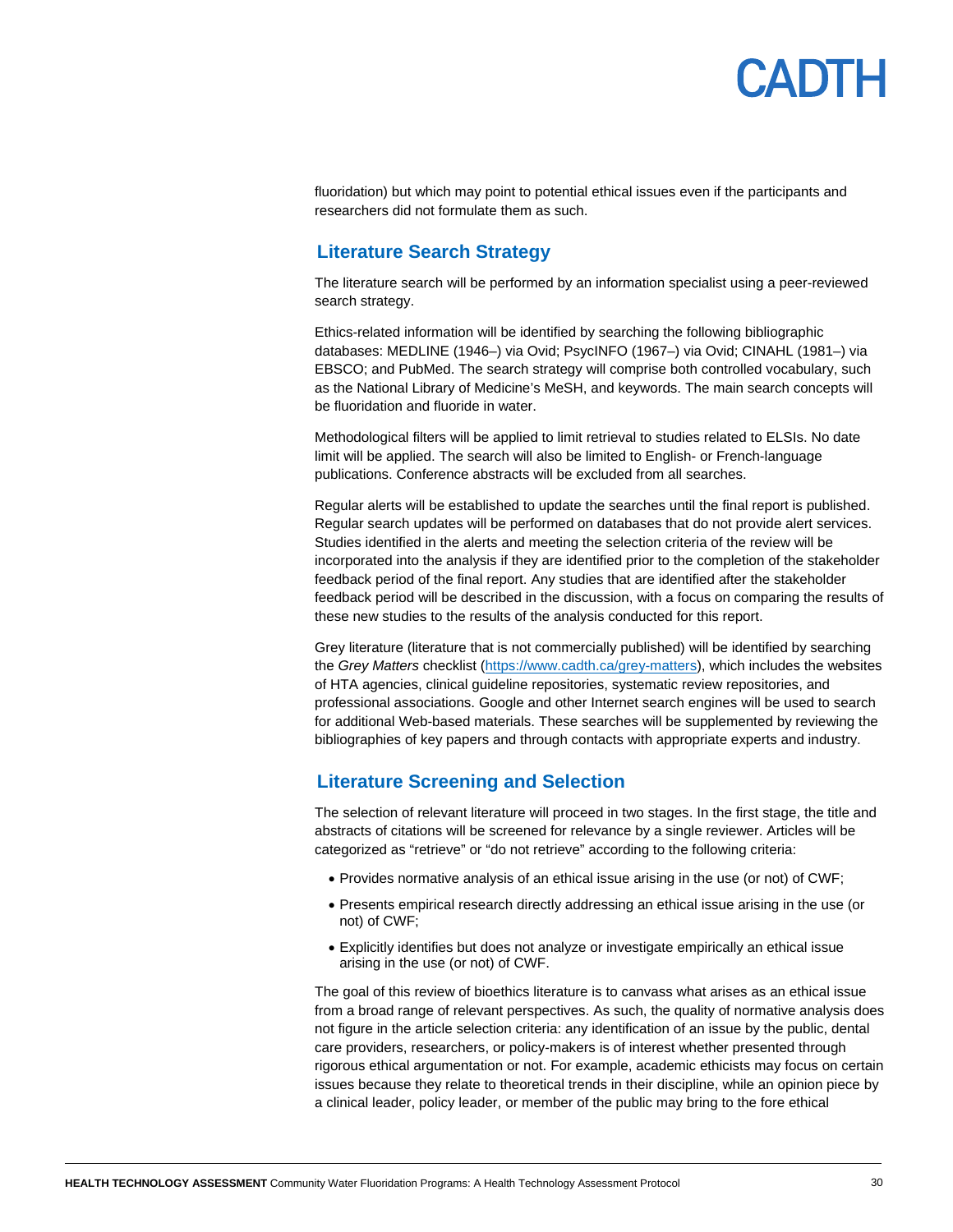questions that are neglected by academic ethicists but are highly pertinent to the assessment of the technology in the relevant context. Despite the different standards of normative argumentation for each kind of report, the importance of the issues raised cannot be assessed solely by these standards; therefore, literature cannot be excluded based on methodological standards.

In the second stage, the full-text reports will be reviewed by two reviewers. Reports meeting the abovementioned criteria will be included in the analysis; reports that do not will be excluded.

### <span id="page-30-0"></span>**Data Extraction and Abstraction Strategy**

The bibliographic details for each report (e.g., author, publication date, journal), the potential ethical issues raised, and the report's conclusions (issues identified, values at stake identified through normative analysis, and solutions proposed, and their normative justification if presented) will be summarized in a table.

### <span id="page-30-1"></span>**Analysis**

The ethical issues identified, values described, and solutions proposed in the literature will at this stage be evaluated using the methods of ethical (applied philosophical) analysis, which include applying standards of logical consistency and rigour in argumentation, particularly where specific implications are identified and specific solutions advocated; responsiveness to important values of health care and health care policy in the field in which the technology is proposed for implementation; adequacy to the context for which the technology is being considered; and the representation of perspectives from diverse relevant communities, particularly attending to the possibility of the neglect of marginalized and vulnerable populations.

The proposed analysis will employ an axiological questions-based approach<sup>78</sup> to explore the issues identified, values described, and solutions proposed in the systematic review to further clarify and uncover ethical issues raised in the technology under review that are relevant to policy-makers. The aim of this approach is to uncover considerations that are likely to be important to decisions in the context within which they are made. This method is distinct from, and advantageous over, other approaches to ethics analysis as it is not limited to a particular theoretical ethical framing. Instead, it uncovers ethics considerations using a range of ethical perspectives including deontology, utilitarianism, principlism, casuistry, and virtue ethics. Identified issues that are not addressed by the axiological approach will be highlighted, and supplementary searches will be pursued in case there are axiological questions that were not addressed by any of the identified issues in the initial search.

This axiological approach applies 33 questions to highlight overt and covert values issues with regard to health technology. These questions are designed to explore a comprehensive set of values. In the area of population or systems-level ethics, important values include justice (equity in access and outcomes, resource allocation in relation to community needs, and social justice concerns about voice and control); the (feasible) minimization of harms and maximization of benefits in the implementation of technology, and the acceptability of residual harms given realistically anticipated benefits; responsibility, accountability, and the trustworthiness of health care providers, health care systems, and those responsible for public safety; the tension as it appears in public health between individual autonomy and pursuit of a public good (in this case, reduced dental disease and improved overall oral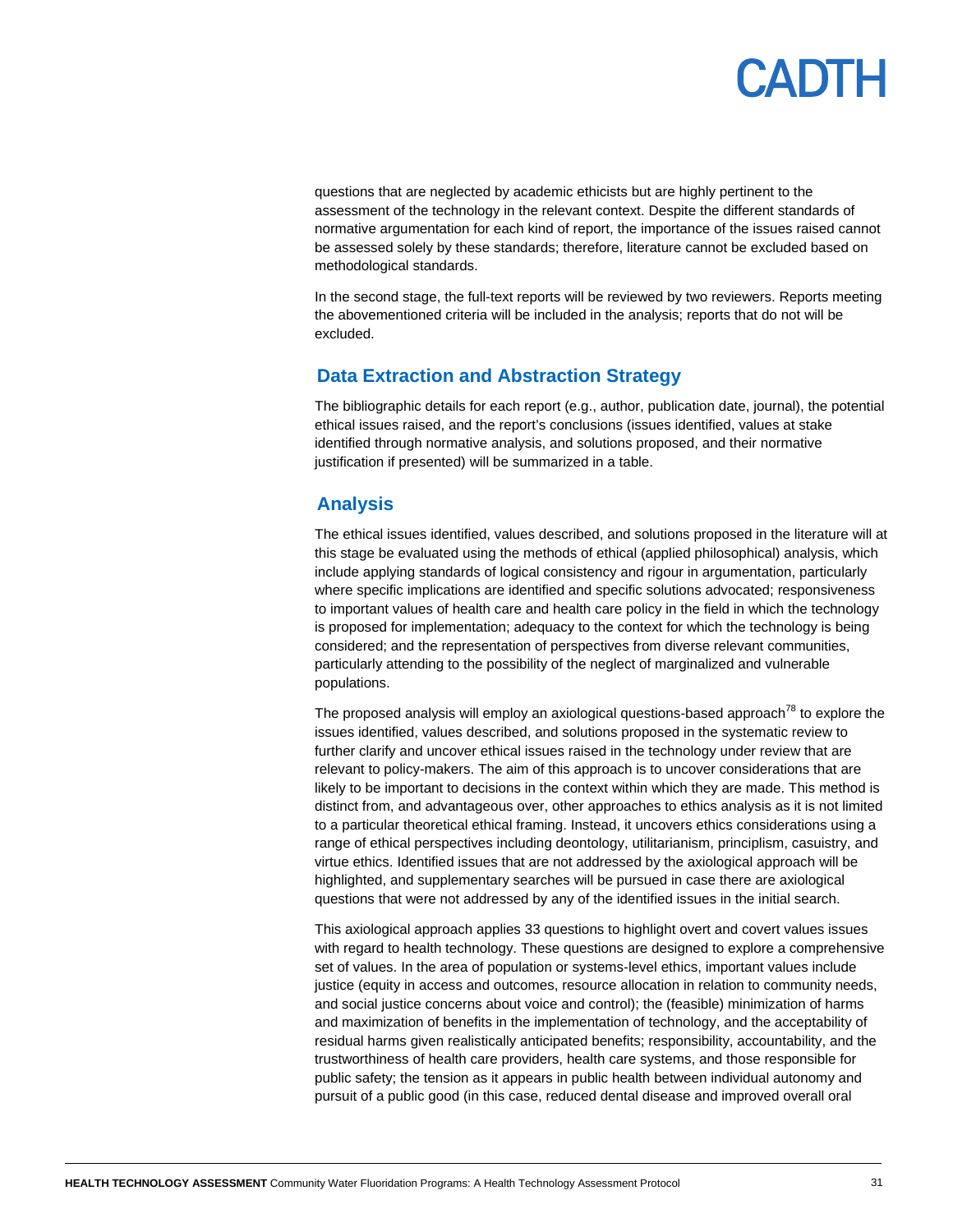health); and cultural, social, and religious values and mores that may be engaged by a public health program.

### <span id="page-31-0"></span>**Summarizing and Presenting Results**

Ethical issues are multi-dimensional. Their reporting can be organized procedurally (through a patient or clinical care continuum); structurally (through the levels of the health care system at which they emerge, as micro, meso, and macro level issues); according to the key values standardly identified in the public health ethics literature; or according to the specific issues and concerns identified in the review and in communication with other review processes. The review will be organized according to the framework among these four that best suits the results of the review and facilitates its use by decision-makers.

Ethical analysis assists in social and policy decision-making, but is not itself the site of legitimate social decision-making, which requires consultation and deliberation by relevant stakeholders in a given context. Decisions will also be sensitive to emerging empirical evidence. Furthermore, the ethical implications of a health technology are often determined by the nature of the local context. For example, the implications of values of fair access and consistency of service within the population are determined by facts about how health care services are arranged and provided.

Given these features of ethical decision-making, results of the ethics review will be presented in a way that helps decision-makers better understand the ethical implications of the decisions and recommendations they come to. For example, a number of contextualizing questions will be developed based on the identified issues so that decision-makers can assess localized impact; proposed solutions will be analyzed to indicate the relevant ethical trade-offs at stake and the mitigation strategies that could be employed to manage them.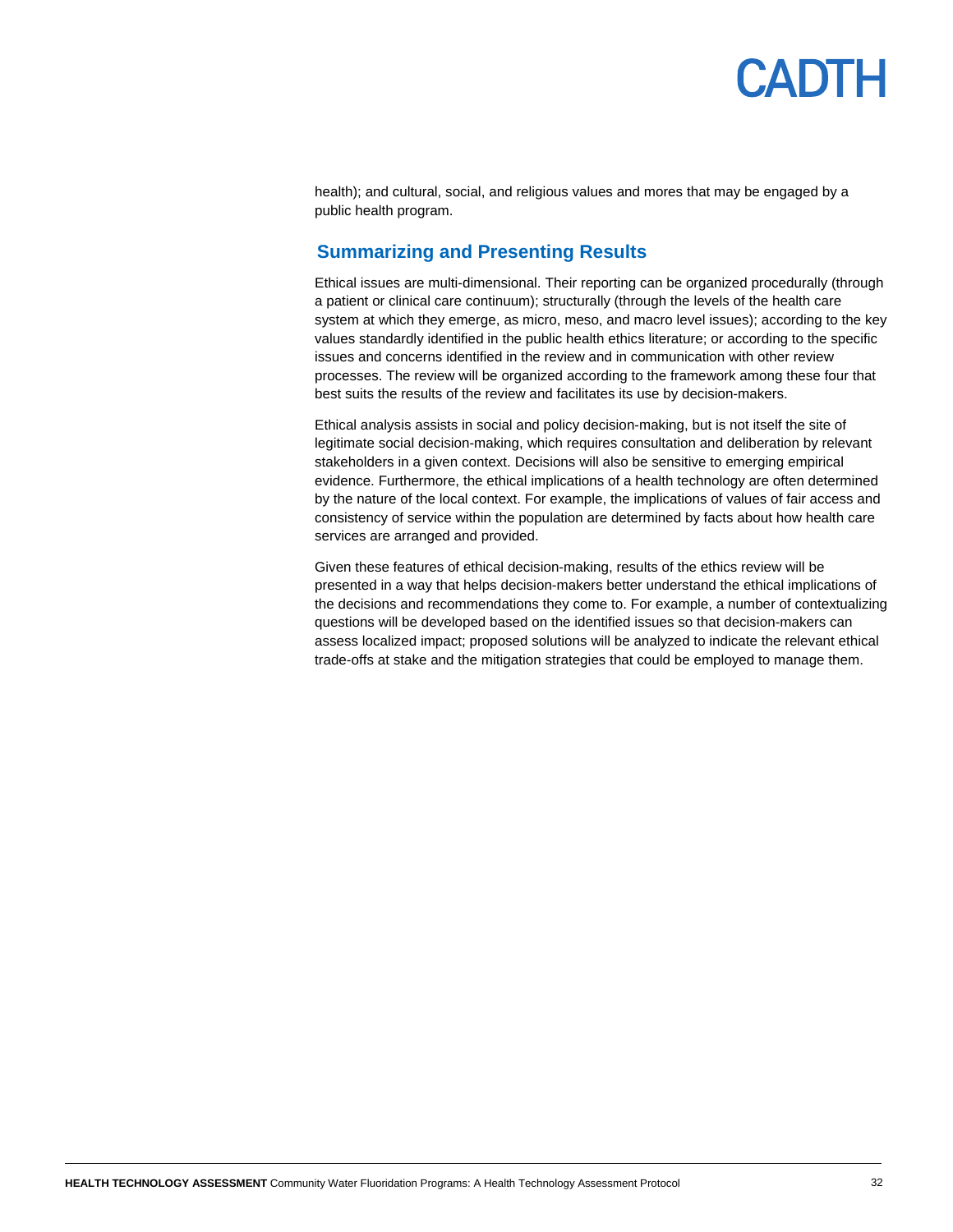

### <span id="page-32-0"></span>**Protocol Amendments**

If amendments to the protocol are required at any time during the study, reasons for the changes will be recorded and reported in the final report.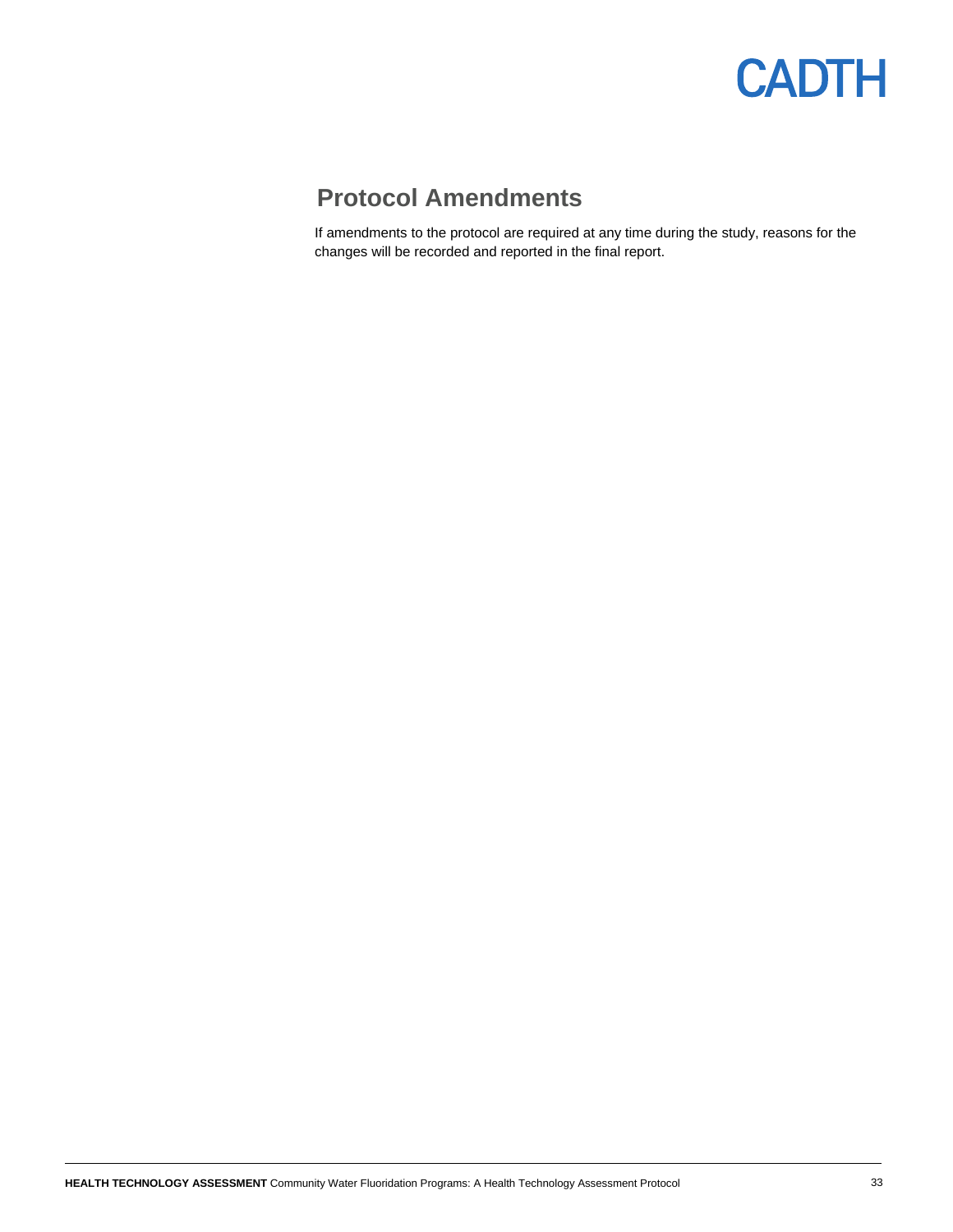## **ANTE**

### <span id="page-33-0"></span>**References**

- 1. Water fluoridation: questions & answers [Internet]. Toronto (ON): University of Toronto, Faculty of Dentistry, Dental Public Health program; 2012 Apr. [cited 2017 Sep 20]. Available from[: http://www.caphd.ca/sites/default/files/WaterFluoridationQA.pdf](http://www.caphd.ca/sites/default/files/WaterFluoridationQA.pdf)
- 2. Health Canada. Guidelines for Canadian drinking water quality: guideline technical document -- fluoride [Internet]. Ottawa (ON): Health Canada, Healthy Environments and Consumer Safety Branch, Water, Air and Climate Change Bureau; 2010 Dec. [cited 2017 Oct 31]. Available from: [https://www.canada.ca/content/dam/canada/health-canada/migration/healthy-canadians/publications/healthy-living-vie-saine/water-fluoride-fluorure](https://www.canada.ca/content/dam/canada/health-canada/migration/healthy-canadians/publications/healthy-living-vie-saine/water-fluoride-fluorure-eau/alt/water-fluoride-fluorure-eau-eng.pdf)[eau/alt/water-fluoride-fluorure-eau-eng.pdf](https://www.canada.ca/content/dam/canada/health-canada/migration/healthy-canadians/publications/healthy-living-vie-saine/water-fluoride-fluorure-eau/alt/water-fluoride-fluorure-eau-eng.pdf)
- 3. Bellemare M, Simard P, Trahan L. [Summary on fluoridation of drinking water (1979)]. J Dent Que. 1979 Oct;16:13-20. French.
- 4. Smith GE. Fluoride and fluoridation. Soc Sci Med. 1988;26(4):451-62.
- 5. Cutress TW, Suckling GW. Differential diagnosis of dental fluorosis. J Dent Res. 1990 Feb;69 Spec No:714-20.
- 6. Fejerskov O, Manji F, Baelum V. The nature and mechanisms of dental fluorosis in man. J Dent Res. 1990 Feb;69 Spec No:692-700.
- 7. Burt BA. The changing patterns of systemic fluoride intake. J Dent Res. 1992 May;71(5):1228-37.
- 8. Hutton WL, Linscott BW, Williams DB. The Brantford fluorine experiment. Interim report after five years of water fluoridation. Can J Public Health. 1951 Mar;42(3):81-7.
- 9. Connor RA. Editorial. Twenty-fifth anniversary of fluoridation. A public health success story. Can J Public Health. 1970 Jul;61(4):283-4.
- 10. Dunton EA. Two fluoridation health surveys in Ontario. Can J Public Health. 1967 Jul;58(7):319-23.
- 11. Smith AG. The Brantford fluorine experiment. J Can Dent Assoc (Tor ). 1946 Jan;12:11-4.
- 12. The state of oral health in Canada [Internet].Canadian Dental Association; 2017 Mar. [cited 2017 Oct 18]. Available from: [https://www.cda](https://www.cda-adc.ca/stateoforalhealth/_files/TheStateofOralHealthinCanada.pdf)[adc.ca/stateoforalhealth/\\_files/TheStateofOralHealthinCanada.pdf](https://www.cda-adc.ca/stateoforalhealth/_files/TheStateofOralHealthinCanada.pdf)
- 13. Whitford GM. The metabolism and toxicity of fluoride. Basel (CH): S.Karger; 1996 May 30. (Monographs in oral science, vol. 16 (book 16)).
- 14. Whitford GM. Fluoride metabolism and excretion in children. J Public Health Dent. 1999;59(4):224-8.
- 15. Fluoride. In: Nutrient reference values for Australia and New Zealand. Version 1.1. Canberra (AU): Australian Government, National Health and Medical Research Council; 2017.
- 16. Standing Committee on the Scientific Evaluation of Dietary Reference Intakes. Dietary reference intakes for calcium, phosphorus, magnesium, vitamin D and fluoride [Internet]. Washington (DC): National Academy Press; 1997. [cited 2017 Nov 9]. Available from: [https://www.ncbi.nlm.nih.gov/books/NBK109825/pdf/Bookshelf\\_NBK109825.pdf](https://www.ncbi.nlm.nih.gov/books/NBK109825/pdf/Bookshelf_NBK109825.pdf)
- 17. Behrman RE, Kliegman RM, Arvin AM, editors. Nelson textbook of pediatrics. 15th ed. Philadelphia (PA): W.B. Saunders Co.; 1996.
- 18. Report on the findings of the oral health component of the Canadian Health Measures Survey 2007-2009 [Internet]. Ottawa: Health Canada; 2010. [cited 2017 Oct 31]. Available from: [http://publications.gc.ca/collections/collection\\_2010/sc-hc/H34-221-2010-eng.pdf](http://publications.gc.ca/collections/collection_2010/sc-hc/H34-221-2010-eng.pdf)
- 19. Ripa LW. A half-century of community water fluoridation in the United States: review and commentary. J Public Health Dent. 1993;53(1):17-44.
- 20. Locker D, Matear D. Oral disorders, systemic health, well-being and the quality of life: a summary of recent research evidence. Toronto: University of Toronto; 2000.
- 21. Low W, Tan S, Schwartz S. The effect of severe caries on the quality of life in young children. Pediatr Dent. 1999 Sep;21(6):325-6.
- 22. Ayhan H, Suskan E, Yildirim S. The effect of nursing or rampant caries on height, body weight and head circumference. J Clin Pediatr Dent. 1996;20(3):209-12.
- 23. Jackson SL, Vann WF, Jr., Kotch JB, Pahel BT, Lee JY. Impact of poor oral health on children's school attendance and performance. Am J Public Health [Internet]. 2011 Oct [cited 2017 Nov 9];101(10):1900-6. Available from: http://www.ncbi.nlm.nih.gov/pmc/articles/PMC3222355
- 24. Gift HC, Reisine ST, Larach DC. The social impact of dental problems and visits. Am J Public Health [Internet]. 1992 Dec [cited 2017 Nov 9];82(12):1663-8. Available from[: http://www.ncbi.nlm.nih.gov/pmc/articles/PMC1694558](http://www.ncbi.nlm.nih.gov/pmc/articles/PMC1694558)
- 25. Clarke M, Locker D, Berall G, Pencharz P, Kenny DJ, Judd P. Malnourishment in a population of young children with severe early childhood caries. Pediatr Dent. 2006 May;28(3):254-9.
- 26. Offenbacher S, Katz V, Fertik G, Collins J, Boyd D, Maynor G, et al. Periodontal infection as a possible risk factor for preterm low birth weight. J Periodontol. 1996 Oct;67(10 Suppl):1103-13.
- 27. Dasanayake AP. Poor periodontal health of the pregnant woman as a risk factor for low birth weight. Ann Periodontol. 1998 Jul;3(1):206-12.
- 28. National health expenditure trends, 1975-2011 [Internet]. Ottawa: Canadian Institute for Health Information; 2011. [cited 2017 Oct 18]. Available from[: https://secure.cihi.ca/free\\_products/nhex\\_trends\\_report\\_2011\\_en.pdf](https://secure.cihi.ca/free_products/nhex_trends_report_2011_en.pdf)
- 29. Featherstone JD. Prevention and reversal of dental caries: role of low level fluoride. Community Dent Oral Epidemiol. 1999 Feb;27(1):31-40.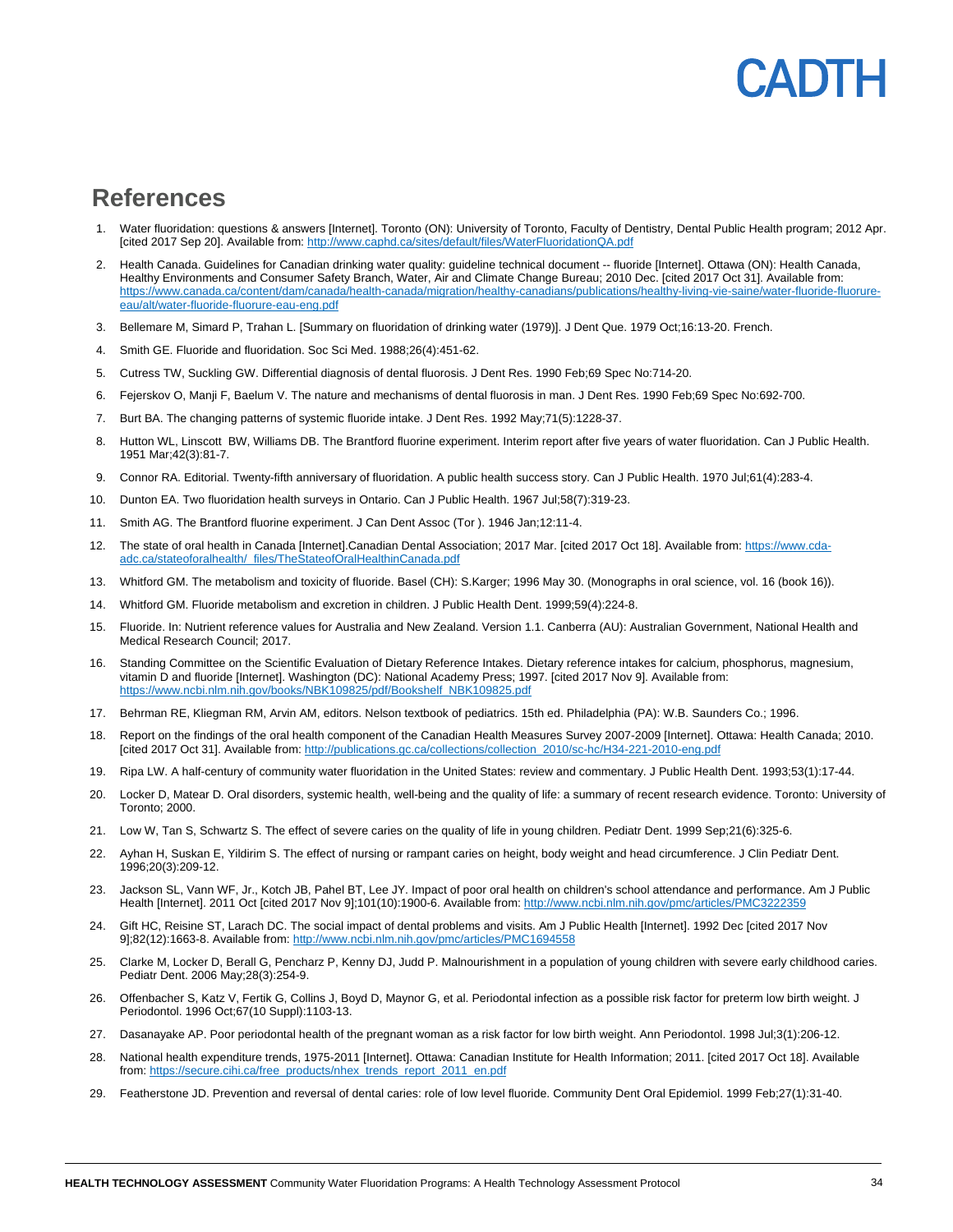- 30. Singh KA, Spencer AJ, Armfield JM. Relative effects of pre- and posteruption water fluoride on caries experience of permanent first molars. J Public Health Dent. 2003;63(1):11-9.
- 31. Singh KA, Spencer AJ. Relative effects of pre- and post-eruption water fluoride on caries experience by surface type of permanent first molars. Community Dent Oral Epidemiol. 2004 Dec;32(6):435-46.
- 32. Singh KA, Spencer AJ, Brennan DS. Effects of water fluoride exposure at crown completion and maturation on caries of permanent first molars. Caries Res. 2007;41(1):34-42.
- 33. Newbrun E, editor. Fluorides and dental caries. Springfield (IL): Charles C. Thomas; 1986.
- 34. Groeneveld A, Van Eck AA, Backer DO. Fluoride in caries prevention: is the effect pre- or post-eruptive? J Dent Res. 1990 Feb;69 Spec No:751-5.
- 35. Hamilton IR. Biochemical effects of fluoride on oral bacteria. J Dent Res. 1990 Feb;69 Spec No:660-7.
- 36. Lambrou D, Larsen MJ, Fejerskov O, Tachos B. The effect of fluoride in saliva on remineralization of dental enamel in humans. Caries Res. 1981;15(5):341-5.
- 37. Quinonez CR, Locker D. Public opinions on community water fluoridation. Can J Public Health. 2009 Mar;100(2):96-100.
- 38. Knox MC, Garner A, Dyason A, Pearson T, Pit SW. Qualitative investigation of the reasons behind opposition to water fluoridation in regional NSW, Australia. Public Heath Res Pract [Internet]. 2017 Feb 15 [cited 2017 Nov 22];27(1):e2711705. Available from[: http://www.phrp.com.au/wp](http://www.phrp.com.au/wp-content/uploads/2017/02/PHRP2711705.pdf)[content/uploads/2017/02/PHRP2711705.pdf](http://www.phrp.com.au/wp-content/uploads/2017/02/PHRP2711705.pdf)
- 39. Horowitz AM, Kleinman DV, Child W, Maybury C. Perspectives of Maryland adults regarding caries prevention. Am J Public Health [Internet]. 2015 May [cited 2017 Aug 21];105(5):e58-e64. Available from[: https://www.ncbi.nlm.nih.gov/pmc/articles/PMC4386533/pdf/AJPH.2015.302565.pdf](https://www.ncbi.nlm.nih.gov/pmc/articles/PMC4386533/pdf/AJPH.2015.302565.pdf)
- 40. Pollick HF. Water fluoridation and the environment: current perspective in the United States. Int J Occup Environ Health. 2004 Jul;10(3):343-50.
- 41. Crocombe LA, Goldberg LR, Bell E, Seidel B. A comparative analysis of policies addressing rural oral health in eight English-speaking OECD countries. Rural remote health [Internet]. 2017 Jul [cited 2017 Dec 8];17(3). Available from: [http://www.rrh.org.au/publishedarticles/article\\_print\\_3809.pdf](http://www.rrh.org.au/publishedarticles/article_print_3809.pdf)
- 42. McLaren L, Singhal S. Does cessation of community water fluoridation lead to an increase in tooth decay? A systematic review of published studies. J Epidemiol Community Health [Internet]. 2016 Sep [cited 2017 Sep 21];70(9):934-40. Available from: <http://www.ncbi.nlm.nih.gov/pmc/articles/PMC5013153>
- 43. Moncton to debate return of fluoride in drinking water [Internet]. Moncton (NB): CBC News; 2016 Dec 16. [cited 2017 Sep 20]. Available from: <http://www.cbc.ca/news/canada/new-brunswick/moncton-fluoride-water-meeting-1.3900235>
- 44. Cromwell A. Saint John councillor says province should pay for water fluoridation [Internet]. Saint John: Global News; 2016 Oct 3. [cited 2017 Sep 20]. Available from[: https://globalnews.ca/news/2980007/saint-john-councillor-says-province-should-pay-for-water-fluoridation/](https://globalnews.ca/news/2980007/saint-john-councillor-says-province-should-pay-for-water-fluoridation/)
- 45. National Health and Medical Research Council. A systematic review of the efficacy and safety of fluoridation. Part A: review of methodology and results. Canberra (AU): Australian Government; 2007.
- 46. Iheozor-Ejiofor Z, Worthington HV, Walsh T, O'Malley L, Clarkson JE, Macey R, et al. Water fluoridation for the prevention of dental caries. Cochrane Database Syst Rev. 2015 Jun 18;(6):CD010856.
- 47. Fluoride in drinking water: a scientific review of EPA's standards. Washington (DC): The National Academies Press; 2006.
- 48. McDonagh M, Whiting P, Bradley M, Cooper J, Sutton A, Chestnutt I. A systemic review of public water fluoridation. York (GB): University of York; 2000 Sep.
- 49. Griffin SO, Regnier E, Griffin PM, Huntley V. Effectiveness of fluoride in preventing caries in adults. J Dent Res. 2007 May;86(5):410-5.
- 50. Rugg-Gunn AJ, Do L. Effectiveness of water fluoridation in caries prevention. Community Dent Oral Epidemiol. 2012 Oct;40 Suppl 2:55-64.
- 51. Robinson KA, Chou R, Berkman ND, Newberry SJ, Fu R, Hartling L, et al. Integrating bodies of evidence: existing systematic reviews and primary studies. In: Methods guide for effectiveness and comparative effectiveness reviews [Internet]. Rockville (MD): Agency for Healthcare Research and Quality; 2015 Feb 26 [cited 2018 Jan 15]. Available from: [https://www.ncbi.nlm.nih.gov/pubmedhealth/PMH0077778/pdf/PubMedHealth\\_PMH0077778.pdf](https://www.ncbi.nlm.nih.gov/pubmedhealth/PMH0077778/pdf/PubMedHealth_PMH0077778.pdf)
- 52. Jack B, Ayson M, Lewis S, Irving A, Agresta B, Ko H. Health effects of water fluoridation: evidence evaluation report. Sydney (AU): The University of Sydney; 2016 Aug 24.
- 53. Moher D, Shamseer L, Clarke M, Ghersi D, Liberati A, Petticrew M, et al. Preferred reporting items for systematic review and meta-analysis protocols (PRISMA-P) 2015 statement. Syst Rev [Internet]. 2015 Jan 1 [cited 2017 Sep 21];4:1. Available from: <http://www.ncbi.nlm.nih.gov/pmc/articles/PMC4320440>
- 54. Higgins PT, Green S, editors. Cochrane Handbook for Systematic Reviews of Interventions [Internet]. London: The Cochrane Collaboration; 2011 Mar. [cited 2017 Nov 10]. (Version 5.1.0). Available from:<http://handbook-5-1.cochrane.org/>
- 55. DistillerSR [software]. Ottawa: Systematic Review and Literature Review Software from Evidence Partners; 2017. [cited 2017 Oct 11]. Available from[: https://www.evidencepartners.com/products/distillersr-systematic-review-software/](https://www.evidencepartners.com/products/distillersr-systematic-review-software/) Subscription required.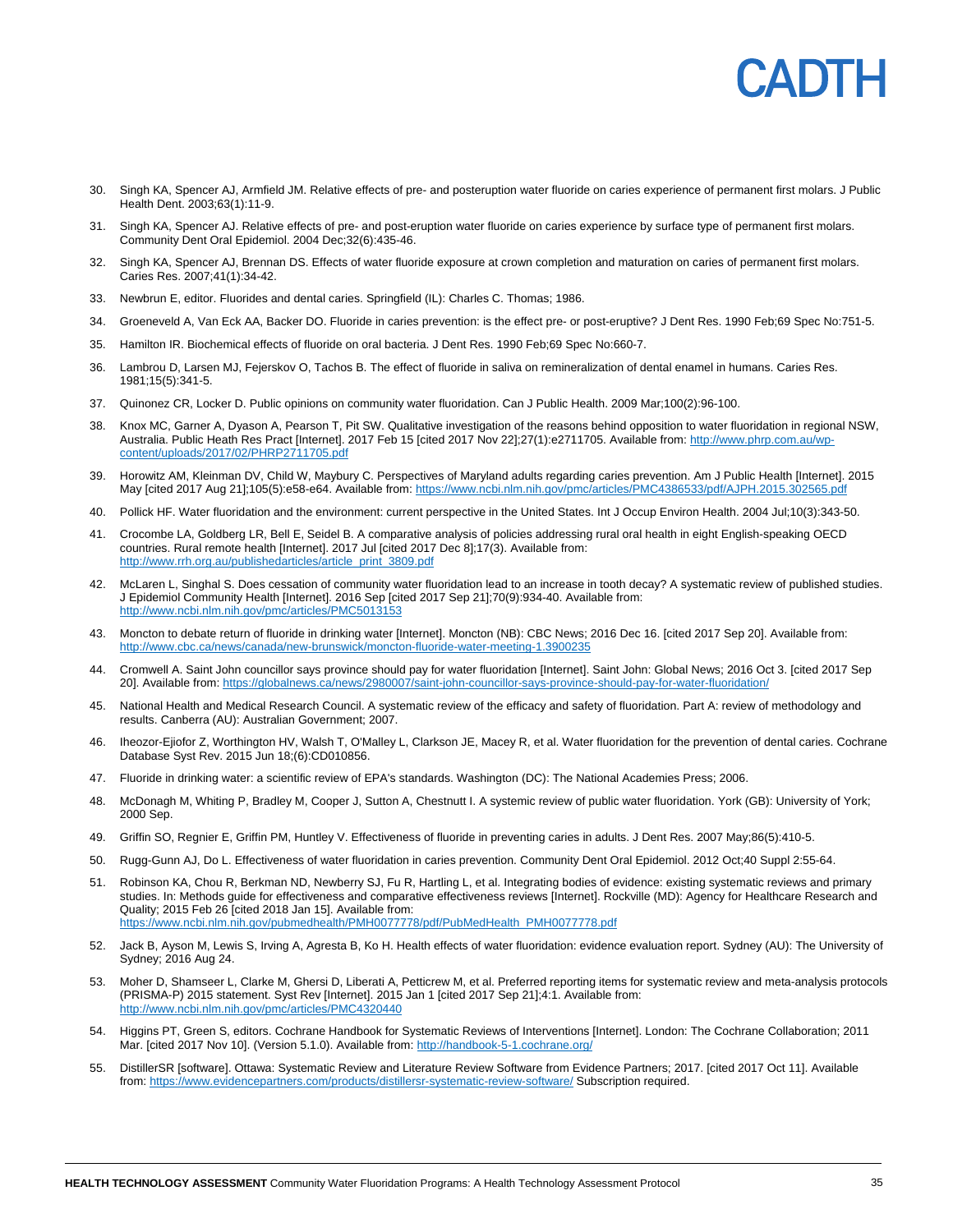- 56. Methods for the development of NICE public health guidance (third edition) [Internet]. London: National Institute for Health and Care Excellence (NICE); 2012 Sep. [cited 2017 Sep 20]. (Process and methods; no. 4). Available from[: https://www.nice.org.uk/process/pmg4/chapter/about-this](https://www.nice.org.uk/process/pmg4/chapter/about-this-document)[document](https://www.nice.org.uk/process/pmg4/chapter/about-this-document)
- 57. Moimaz SAS, Saliba O, Marques LB, Garbin CAS, Saliba NA. Dental fluorosis and its influence on children. Braz Oral Res [Internet]. 2015 [cited 2017 Dec 5];29(1):1-7. Available from: [http://www.scielo.br/scielo.php?script=sci\\_arttext&pid=S1806-](http://www.scielo.br/scielo.php?script=sci_arttext&pid=S1806-83242015000100214&lng=en&nrm=iso&tlng=en) [83242015000100214&lng=en&nrm=iso&tlng=en](http://www.scielo.br/scielo.php?script=sci_arttext&pid=S1806-83242015000100214&lng=en&nrm=iso&tlng=en)
- 58. Ran T, Chattopadhyay SK, Community Preventive Services Task Force. Economic evaluation of community water fluoridation: a community guide systematic review. Am J Prev Med. 2016 Jun;50(6):790-6.
- 59. Sullivan SD, Mauskopf JA, Augustovski F, Jaime CJ, Lee KM, Minchin M, et al. Budget impact analysis-principles of good practice: report of the ISPOR 2012 Budget Impact Analysis Good Practice II Task Force. Value Health [Internet]. 2014 Jan [cited 2017 Oct 5];17(1):5-14. Available from: <https://www.ispor.org/budget-impact-health-study-guideline.pdf>
- 60. Jacobs P, Budden A, Lee KM. Guidance document for the costing of health care resources in the Canadian setting [Internet]. 2nd ed. Ottawa (ON): CADTH; 2016 Mar. [cited 2017 Oct 5]. Available from[: https://www.cadth.ca/sites/default/files/pdf/CP0009\\_CADTHCostingGuidance.pdf](https://www.cadth.ca/sites/default/files/pdf/CP0009_CADTHCostingGuidance.pdf)
- 61. Lai G, Budziakowski J, Edmonds T, Patrick J, Ministry of the Environment Drinking Water Technical Working Group. Design guidelines for drinkingwater systems [Internet]. Toronto (ON): Ontario Ministry of the Environment; 2017. [cited 2017 Oct 5]. Available from: <https://www.ontario.ca/document/design-guidelines-drinking-water-systems-0>
- 62. Building community resilience through asset management [Internet]. Edmonton (AB): Alberta Government; 2015. [cited 2017 Oct 6]. Available from: alaffairs.alberta.ca/documents/ms/2015-11-17\_Handbook\_-\_FINAL.pdf
- 63. Asset managment for sustainable service delivery: A BC framework [Internet]. Victoria (BC): Asset Management BC; 2015. [cited 2017 Oct 6]. Available from: [https://www.civicinfo.bc.ca/Library/Asset\\_Management/Tools\\_and\\_Resources/Asset\\_Management\\_for\\_Sustainable\\_Service\\_Delivery\\_-](https://www.civicinfo.bc.ca/Library/Asset_Management/Tools_and_Resources/Asset_Management_for_Sustainable_Service_Delivery_-_A_BC_Framework--Asset_Management_BC--September_16_2015.pdf) [\\_A\\_BC\\_Framework--Asset\\_Management\\_BC--September\\_16\\_2015.pdf](https://www.civicinfo.bc.ca/Library/Asset_Management/Tools_and_Resources/Asset_Management_for_Sustainable_Service_Delivery_-_A_BC_Framework--Asset_Management_BC--September_16_2015.pdf)
- 64. Building together guide for municipal asset management plans [Internet]. Toronto (ON): Government of Ontario; 2016. [cited 2017 Oct 6]. Available from[: https://www.ontario.ca/page/building-together-guide-municipal-asset-management-plans](https://www.ontario.ca/page/building-together-guide-municipal-asset-management-plans)
- 65. Water and wastewater policy and level of services standards (corporate manual system). Volume 1 capital facilities and maintenance potable water and wastewater systems [Internet]. Ottawa: Indigenous and Northern Affairs Canada; 2011. [cited 2017 Oct 19]. Available from: <http://www.aadnc-aandc.gc.ca/eng/1312228309105/1312228630065>
- 66. Rittel HWJ, Webber MM. Dilemmas in a general theory of planning. Policy Science. 1973;4:155-69.
- 67. Noblit GW, Hare RD. Meta-ethnography: synthesizing qualitative studies. Newbury Park (CA): SAGE Publications; 1988. 88 p.
- 68. Flemming K. Synthesis of qualitative research and evidence-based nursing. Br J Nurs. 2007 May 24;16(10):616-20.
- 69. Dixon-Woods M, Cavers D, Agarwal S, Annandale E, Arthur A, Harvey J, et al. Conducting a critical interpretive synthesis of the literature on access to healthcare by vulnerable groups. BMC Med Res Methodol. 2006 Jul 26 [cited 2017 Oct 11];6:35. Available from: <http://www.ncbi.nlm.nih.gov/pmc/articles/PMC1559637>
- 70. Eakin JM, Mykhalovskiy E. Reframing the evaluation of qualitative health research: reflections on a review of appraisal guidelines in the health sciences. J Eval Clin Pract. 2003 May;9(2):187-94.
- 71. Moat KA, Lavis JN, Abelson J. How contexts and issues influence the use of policy-relevant research syntheses: a critical interpretive synthesis. Milbank Q. 2013 Sep [cited 2017 Oct 23];91(3):604-48. Available from[: http://www.ncbi.nlm.nih.gov/pmc/articles/PMC3790526](http://www.ncbi.nlm.nih.gov/pmc/articles/PMC3790526)
- 72. Lincoln YS, Guba EG. Naturalistic inquiry. Beverly Hills (CA): SAGE Publications; 1985. 416 p.
- 73. Krefting L. Rigor in qualitative research: the assessment of trustworthiness. Am J Occup Ther. 1991 Mar;45(3):214-22.
- 74. NVivo qualitative data analysis [software]. Version 11. Doncaster (Australia): QSR International Pty Ltd; 2015. [cited 2017 Oct 11].
- 75. Pfadenhauer L, Pohwer A, Burns J, Both A, Lysdahl LB, Hofmann B. Guidance for the assessment of context and implementation in health technology assessments (HTA) and systematic reviews of complex interventions: the Context and implementation of Complex Interventions (CICI) framework [Internet]. Bremen (DE): Integrate-HTA; 2016 Feb 1. [cited 2016 Apr 4]. Available from: [http://www.integrate-hta.eu/wp](http://www.integrate-hta.eu/wp-content/uploads/2016/02/Guidance-for-the-Assessment-of-Context-and-Implementation-in-HTA-and-Systematic-Reviews-of-Complex-Interventions-The-Co.pdf)[content/uploads/2016/02/Guidance-for-the-Assessment-of-Context-and-Implementation-in-HTA-and-Systematic-Reviews-of-Complex-Interventions-](http://www.integrate-hta.eu/wp-content/uploads/2016/02/Guidance-for-the-Assessment-of-Context-and-Implementation-in-HTA-and-Systematic-Reviews-of-Complex-Interventions-The-Co.pdf)[The-Co.pdf](http://www.integrate-hta.eu/wp-content/uploads/2016/02/Guidance-for-the-Assessment-of-Context-and-Implementation-in-HTA-and-Systematic-Reviews-of-Complex-Interventions-The-Co.pdf)
- 76. About Environment and Climate Change Canada [Internet]. Ottawa: Environment and Climate Change Canada; 2016. [cited 2018 Jan 17]. Available from[: http://www.ec.gc.ca/default.asp?lang=En&n=BD3CE17D-1](http://www.ec.gc.ca/default.asp?lang=En&n=BD3CE17D-1)
- 77. Canadian Environmental Quality Guidelines [Internet]. Winnipeg: Canadian Council of Ministers of the Environment; 2007. [cited 2017 Nov 10]. Available from[: http://ceqg-rcqe.ccme.ca/en/index.html#void](http://ceqg-rcqe.ccme.ca/en/index.html#void)
- 78. Hofmann B, Droste S, Oortwijn W, Cleemput I, Sacchini D. Harmonization of ethics in health technology assessment: a revision of the Socratic approach. Int J Technol Assess Health Care. 2014 Jan;30(1):3-9.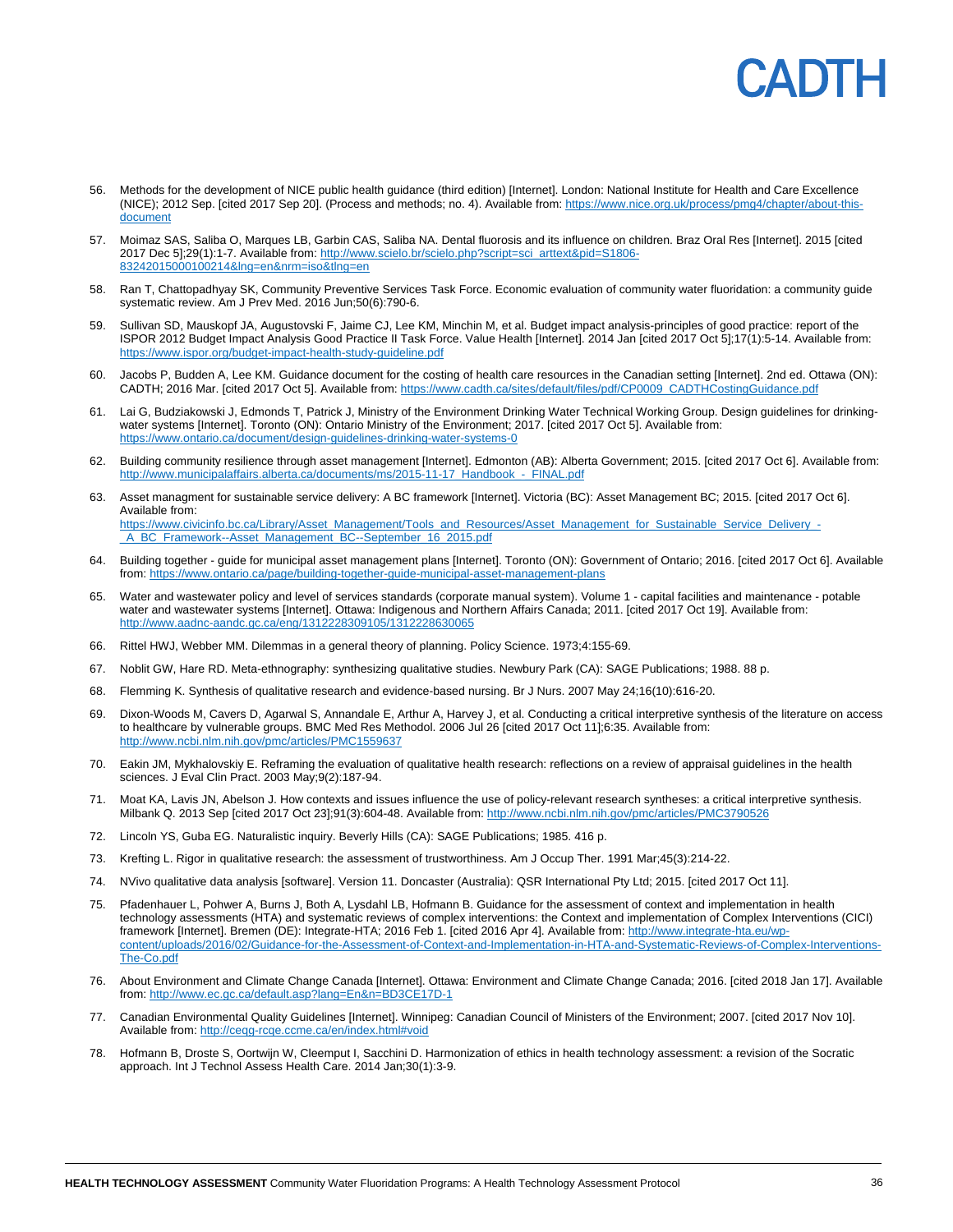### **Appendix 1: Analytic Framework**

### <span id="page-36-0"></span>**Figure 2: Policy Question: Should community water fluoridation be encouraged and maintained in Canada?**



 $CWF =$  community water fluoridation;  $Q =$  question.

### **Table 3: Research Questions and Methods**

| <b>Research Questions</b>                                                                                                                                                                                                                                 | <b>Methods</b>                                                                                                        |
|-----------------------------------------------------------------------------------------------------------------------------------------------------------------------------------------------------------------------------------------------------------|-----------------------------------------------------------------------------------------------------------------------|
| Q1. What is the effectiveness of community water fluoridation compared with non-fluoridated<br>drinking water in the prevention of dental caries in children and adults?                                                                                  | Update of two published systematic<br>reviews                                                                         |
| Q2. What are the effects of community water fluoridation cessation on dental caries in<br>children and adults compared with continued community water fluoridation, the period<br>before cessation of water fluoridation, or non-fluoridated communities? |                                                                                                                       |
| Q3. What are the negative effects of community water fluoridation (at a given fluoride level)<br>compared with non-fluoridated drinking water (fluoride level < 0.4 ppm) or fluoridation at<br>different levels on human health outcomes?                 |                                                                                                                       |
| Q4. From a societal perspective, what is the budget impact of introducing water fluoridation<br>in a Canadian municipality without an existing community water fluoridation program?                                                                      | Budget impact analyses                                                                                                |
| Q5. From a societal perspective, what is the budget impact of ceasing water fluoridation in a<br>Canadian municipality that currently has a community water fluoridation program?                                                                         |                                                                                                                       |
| Q6. How is community water fluoridation conceptualized, communicated, and enacted by<br>public health practitioners, municipal decision-makers, and members of the general public<br>who may be affected by its implementation or cessation?              | Critical interpretative synthesis of<br>qualitative studies and mixed-<br>methods studies, surveys,<br>questionnaires |
| Q7. What are the main challenges, considerations, and enablers related to implementing or<br>maintaining community water fluoridation programs in Canada?                                                                                                 | Consultations with targeted experts<br>and stakeholders                                                               |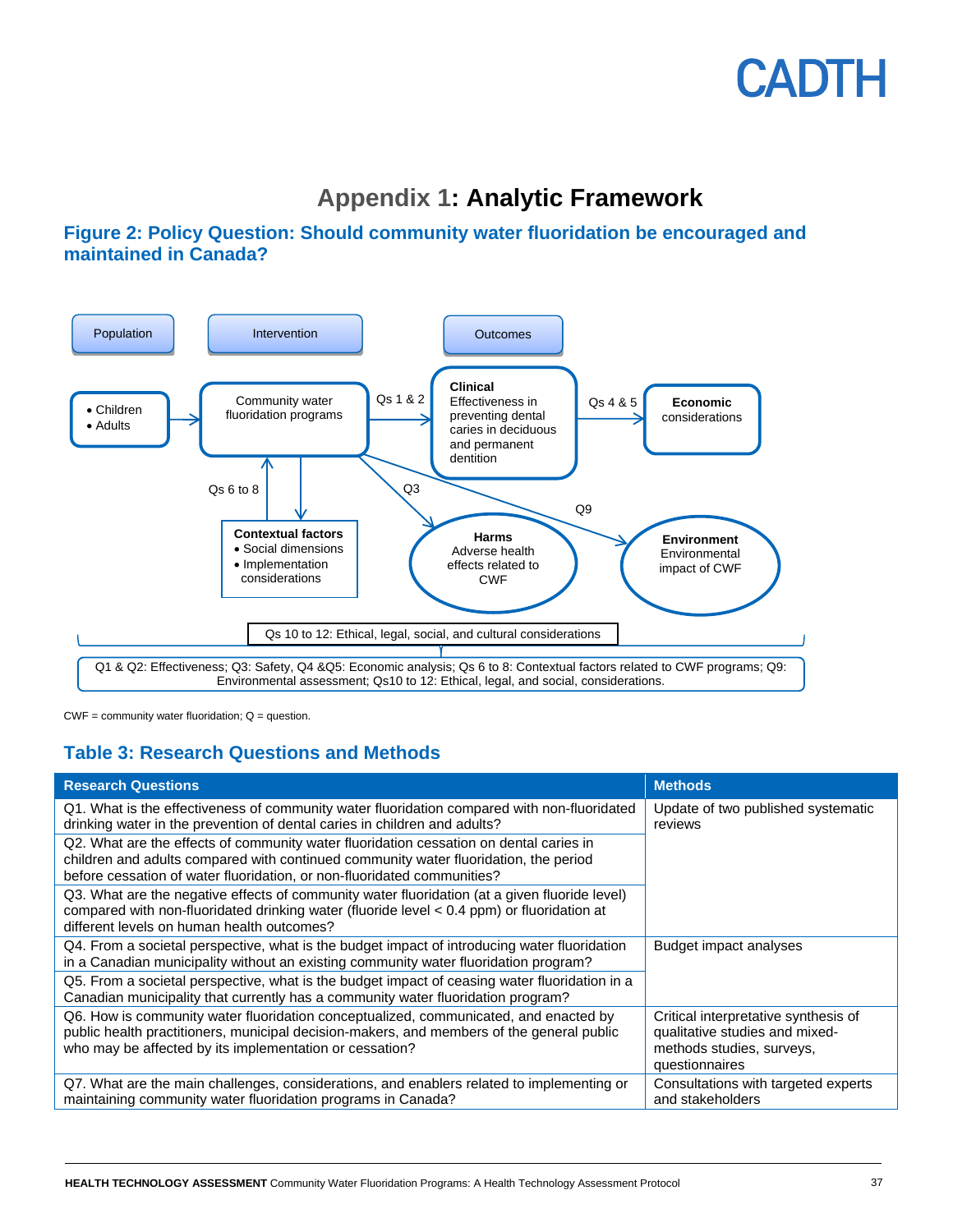| <b>Research Questions</b>                                                                                                                        | <b>Methods</b>                                                                                                 |  |
|--------------------------------------------------------------------------------------------------------------------------------------------------|----------------------------------------------------------------------------------------------------------------|--|
| Q8. What are the main challenges, considerations, and enablers related to the cessation of<br>community water fluoridation programs in Canada?   | Narrative summary of the published<br>and grey literature<br>Survey on implementation issues<br>related to CWF |  |
| Q9. What are the potential environmental (toxicological) risks associated with community<br>water fluoridation?                                  | Narrative summary of the published<br>and grey literature<br>Qualitative risk assessment                       |  |
| Q10. What are the major ethical issues raised by the implementation of community water<br>fluoridation?                                          | Review of the bioethics literature and<br>analysis of ethical issues raised by                                 |  |
| Q11. What are the major ethical issues raised by the cessation of community water<br>fluoridation?                                               | reports answering questions 1 to 9                                                                             |  |
| Q12. What are the major ethical issues raised by the legal, social, and cultural<br>considerations to consider for implementation and cessation? |                                                                                                                |  |

CWF = community water fluoridation.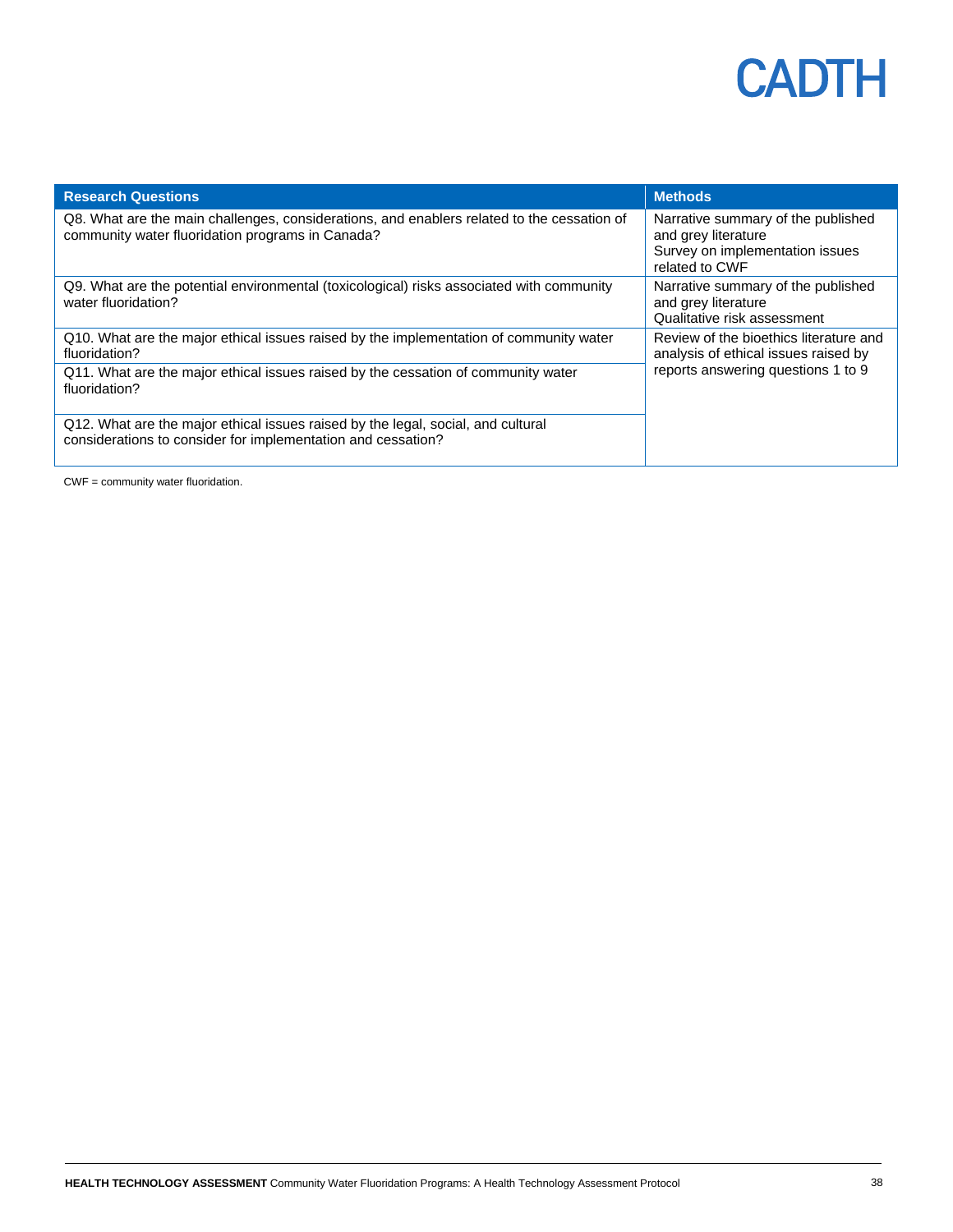### **Appendix 2: Literature Search Strategies**

### <span id="page-38-0"></span>**Clinical Database Search**

| <b>OVERVIEW</b>     |          |                                                                                                                                                                                                                                                                                                                                                                        |
|---------------------|----------|------------------------------------------------------------------------------------------------------------------------------------------------------------------------------------------------------------------------------------------------------------------------------------------------------------------------------------------------------------------------|
| Interface:          |          | Ovid                                                                                                                                                                                                                                                                                                                                                                   |
| Databases:          |          | EBM Reviews - Cochrane Central Register of Controlled Trials August 2017<br>EBM Reviews - Cochrane Database of Systematic Reviews 2005 to September 26, 2017<br>Embase 1974 to 2017 October 02<br>Ovid MEDLINE(R) ALL 1946 to October 02, 2017<br>Note: Subject headings have been customized for each database. Duplicates between databases were<br>removed in Ovid. |
| Date of Search:     |          | October 18, 2017                                                                                                                                                                                                                                                                                                                                                       |
| Alerts:             |          | Bi-weekly search updates until project completion                                                                                                                                                                                                                                                                                                                      |
| Study Types:        |          | No filter                                                                                                                                                                                                                                                                                                                                                              |
| Limits:             |          | Publication years 2014-current<br>Humans                                                                                                                                                                                                                                                                                                                               |
| <b>SYNTAX GUIDE</b> |          |                                                                                                                                                                                                                                                                                                                                                                        |
|                     |          | At the end of a phrase, searches the phrase as a subject heading                                                                                                                                                                                                                                                                                                       |
| MeSH                |          | <b>Medical Subject Heading</b>                                                                                                                                                                                                                                                                                                                                         |
| exp                 |          | Explode a subject heading                                                                                                                                                                                                                                                                                                                                              |
|                     |          | Before a word, indicates that the marked subject heading is a primary topic;<br>or, after a word, a truncation symbol (wildcard) to retrieve plurals or varying endings                                                                                                                                                                                                |
| adj#                |          | Adjacency within # number of words (in any order)                                                                                                                                                                                                                                                                                                                      |
| .ti                 | Title    |                                                                                                                                                                                                                                                                                                                                                                        |
| .ab                 | Abstract |                                                                                                                                                                                                                                                                                                                                                                        |
| .kf                 |          | Author keyword heading word (MEDLINE)                                                                                                                                                                                                                                                                                                                                  |
| .kw                 |          | Keyword heading (MEDLINE)                                                                                                                                                                                                                                                                                                                                              |
| .kw                 |          | Author keyword (Embase)                                                                                                                                                                                                                                                                                                                                                |
| medall              |          | Ovid database code; MEDLINE ALL                                                                                                                                                                                                                                                                                                                                        |
| cctr                |          | Ovid database code; Cochrane Central Register of Controlled Trials                                                                                                                                                                                                                                                                                                     |
| coch                |          | Ovid database code; Cochrane Database of Systematic Reviews                                                                                                                                                                                                                                                                                                            |
| oemezd              |          | Ovid database cose; Embase 1974 to present                                                                                                                                                                                                                                                                                                                             |
|                     |          |                                                                                                                                                                                                                                                                                                                                                                        |

#### **MULTI-DATABASE STRATEGY # Searches** 1 **Water Fluoridation Concept (MEDLINE & The Cochrane Library)** Fluoridation/ 2 (antifluorid\* or defluorid\* or defluorin\* or deflurin\* or deflurid\* or fluoridation\* or nonfluorid\* or nonfluorin\* or nonflurin\* or nonflurid\*).ti,ab,kf,kw. 3 or/1-2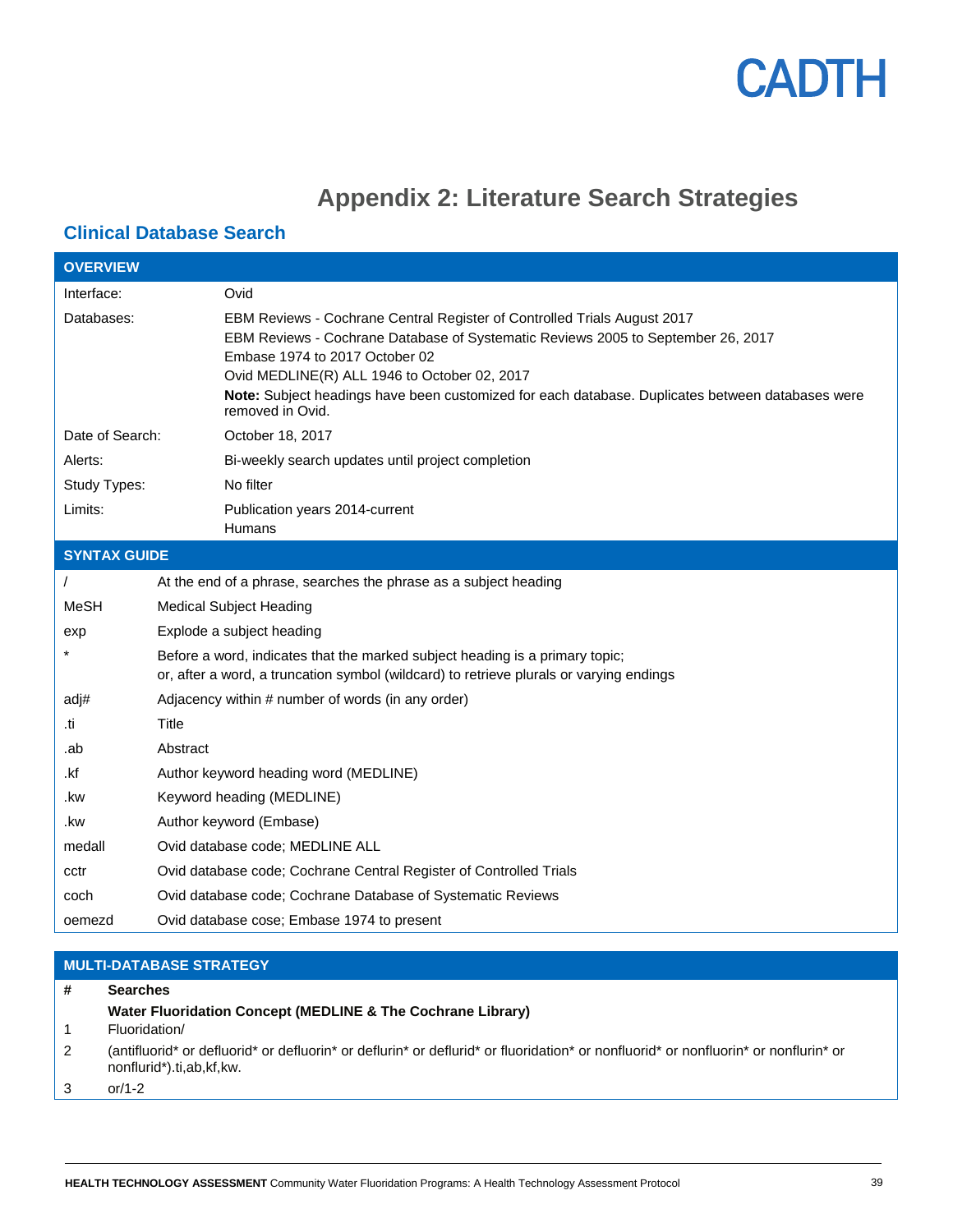

|    | <b>MULTI-DATABASE STRATEGY</b>                                                                                                                               |
|----|--------------------------------------------------------------------------------------------------------------------------------------------------------------|
| #  | <b>Searches</b>                                                                                                                                              |
| 4  | exp Fluorides/                                                                                                                                               |
| 5  | (fluorid* or fluorin* or flurin* or flurid*).ti,ab,kf,kw.                                                                                                    |
| 6  | $or/4-5$                                                                                                                                                     |
| 7  | exp Water supply/                                                                                                                                            |
| 8  | Drinking Water/                                                                                                                                              |
| 9  | Water Quality/                                                                                                                                               |
| 10 | (water* or groundwater* or ground-water*).ti,ab,kf,kw.                                                                                                       |
| 11 | $or/7-10$                                                                                                                                                    |
| 12 | 3 or (6 and 11)                                                                                                                                              |
| 13 | exp animals/                                                                                                                                                 |
| 14 | exp animal experimentation/ or exp animal experiment/                                                                                                        |
| 15 | exp models animal/                                                                                                                                           |
| 16 | nonhuman/                                                                                                                                                    |
| 17 | exp vertebrate/ or exp vertebrates/                                                                                                                          |
| 18 | or/13-17                                                                                                                                                     |
| 19 | exp humans/                                                                                                                                                  |
| 20 | exp human experimentation/ or exp human experiment/                                                                                                          |
| 21 | or/19-20                                                                                                                                                     |
| 22 | 18 not 21                                                                                                                                                    |
| 23 | 12 not 22                                                                                                                                                    |
| 24 | 23 use medall                                                                                                                                                |
| 25 | limit 24 to yr="2014 -Current"                                                                                                                               |
| 26 | (201408* or 201409* or 20141* or 2015* or 2016* or 2017* or 2018*).dc,ed,ep.                                                                                 |
| 27 | 24 and 26                                                                                                                                                    |
| 28 | 25 or 27                                                                                                                                                     |
| 29 | limit 12 to yr="2014 -Current"                                                                                                                               |
| 30 | 29 use cctr                                                                                                                                                  |
| 31 | 29 use coch                                                                                                                                                  |
| 32 | <b>Water Fluoridation Concept (Embase)</b><br>Fluoridation/                                                                                                  |
| 33 | (antifluorid* or defluorid* or defluorin* or deflurin* or deflurid* or fluoridation* or nonfluorid* or nonfluorin* or nonflurin* or<br>nonflurid*).ti,ab,kw. |
| 34 | or/32-33                                                                                                                                                     |
| 35 | Fluoride/                                                                                                                                                    |
| 36 | (fluorid* or fluorin* or flurin* or flurid*).ti,ab,kw.                                                                                                       |
| 37 | or/35-36                                                                                                                                                     |
| 38 | Water supply/                                                                                                                                                |
| 39 | Drinking Water/                                                                                                                                              |
| 40 | Water Quality/                                                                                                                                               |
| 41 | (water* or groundwater* or ground-water*).ti,ab,kw.                                                                                                          |
| 42 | or/38-41                                                                                                                                                     |
|    |                                                                                                                                                              |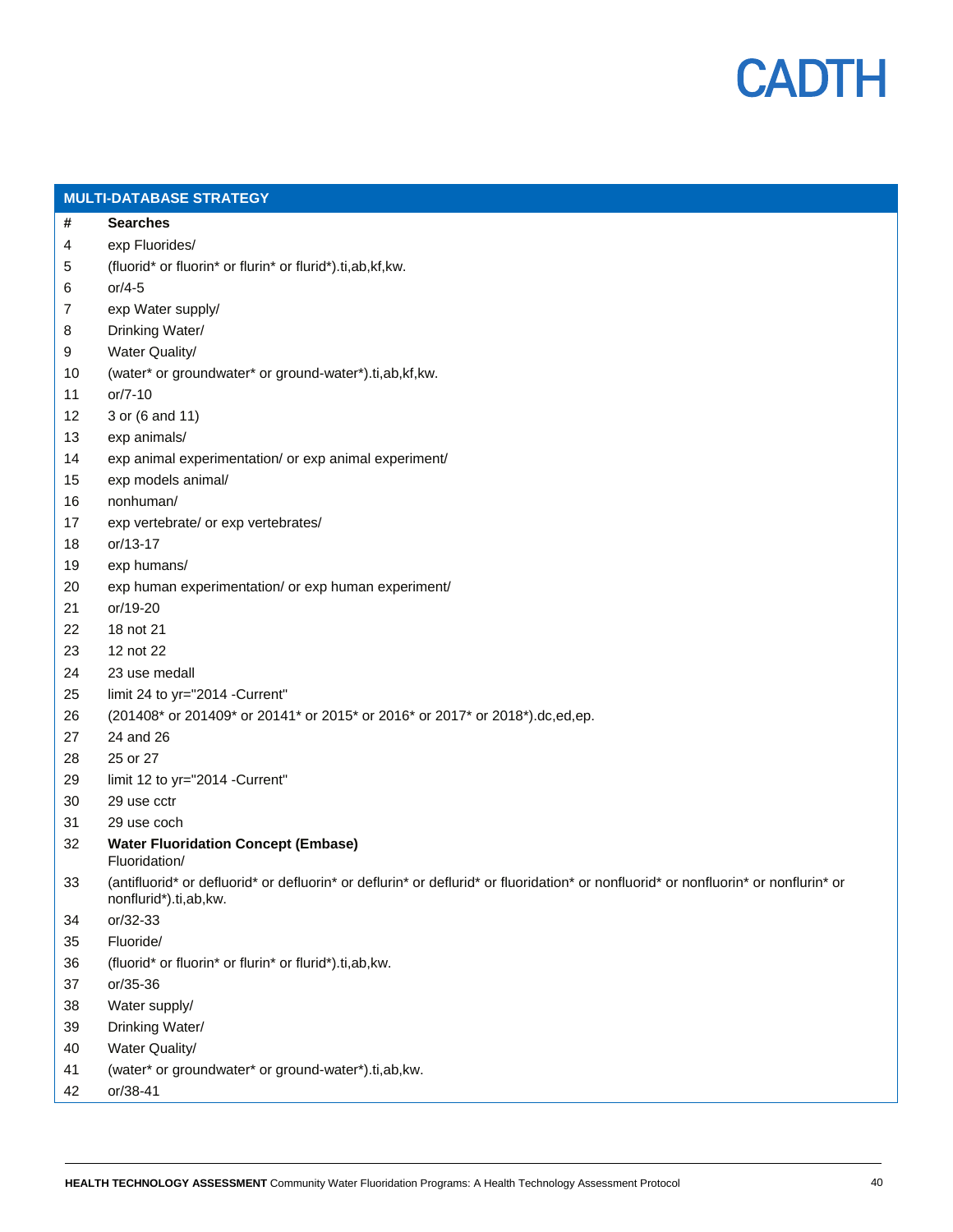

#### **MULTI-DATABASE STRATEGY**

- **# Searches**
- 43 34 or (37 and 42)
- 44 43 not 22
- 45 44 use oemezd
- 46 (201408\* or 201409\* or 20141\* or 2015\* or 2016\* or 2017\* or 2018\*).dd.
- 47 limit 45 to yr="2014 -Current"
- 48 45 and 46
- 49 or/47-48
- 50 49 not conference abstract.pt.
- 51 **All Clinical Results (Duplicates removed)** 28 or 30 or 31 or 50
- 52 remove duplicates from 51

| <b>OTHER DATABASES</b>      |                                                                                                                                                                                          |  |
|-----------------------------|------------------------------------------------------------------------------------------------------------------------------------------------------------------------------------------|--|
| PubMed                      | A limited PubMed search was performed to capture records not found in MEDLINE. Same MeSH,<br>keywords, limits, and study types used as per MEDLINE search, with appropriate syntax used. |  |
| CINAHL (EBSCO<br>interface) | Same keywords, and date limits used as per MEDLINE search, excluding study types and Human<br>restrictions. Syntax adjusted for EBSCO platform.                                          |  |
| Scopus (Elsevier)           | Same keywords, and date limits used as per MEDLINE search, excluding study types and Human<br>restrictions. Syntax adjusted for Scopus platform.                                         |  |

### **Social Dimensions Database Search**

| <b>OVERVIEW</b>     |                                                                                                                      |  |
|---------------------|----------------------------------------------------------------------------------------------------------------------|--|
| Interface:          | Ovid                                                                                                                 |  |
| Databases:          | BIOSIS Previews 1989 to 2010                                                                                         |  |
|                     | ERIC 1965 to August 2017                                                                                             |  |
|                     | Ovid MEDLINE(R) ALL 1946 to October 16, 2017                                                                         |  |
|                     | Note: Subject headings have been customized for each database. Duplicates between databases were<br>removed in Ovid. |  |
| Date of Search:     | October 17, 2017                                                                                                     |  |
| Alerts:             | Bi-weekly search updates until project completion                                                                    |  |
| Study Types:        | Qualitative, survey/questionnaire, and patient perspectives filters                                                  |  |
| Limits:             | No date limit                                                                                                        |  |
|                     | English or French languages                                                                                          |  |
| <b>SYNTAX GUIDE</b> |                                                                                                                      |  |
|                     | At the end of a phrase, searches the phrase as a subject heading                                                     |  |
| MeSH                | Medical Subject Heading                                                                                              |  |
| exp                 | Explode a subject heading                                                                                            |  |
|                     | Before a word, indicates that the marked subject heading is a primary topic;                                         |  |
|                     | or, after a word, a truncation symbol (wildcard) to retrieve plurals or varying endings                              |  |
| adj#                | Adjacency within # number of words (in any order)                                                                    |  |
| .ti                 | Title                                                                                                                |  |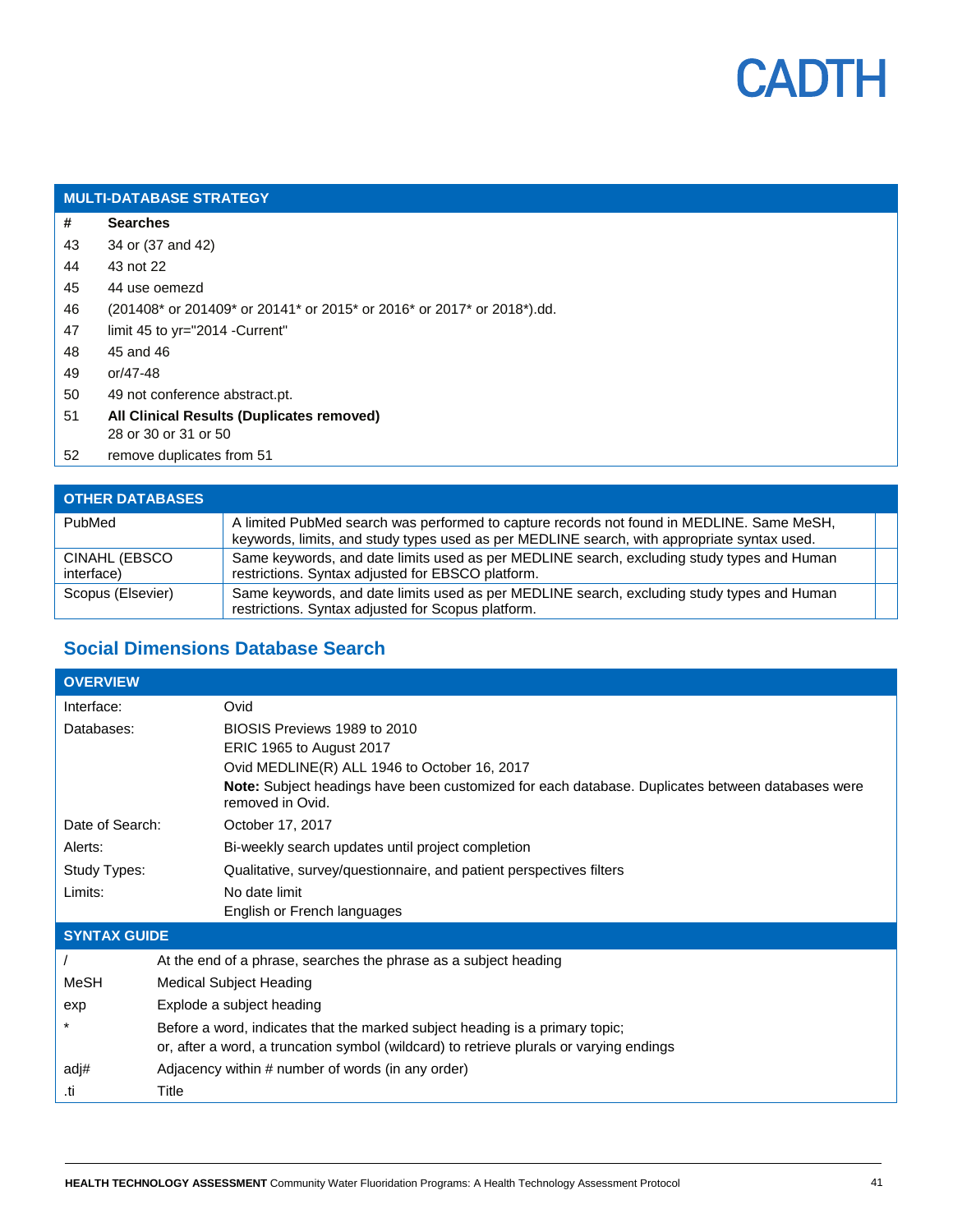

#### **SYNTAX GUIDE**

.ab Abstract .kf Author keyword heading word (MEDLINE) .kw Keyword heading (MEDLINE)

#### **MULTI-DATABASE STRATEGY**

#### **# Searches**

- 1 **Water Fluoridation Concept**
- Fluoridation/
- 3 or/1-2
- 4 exp Fluorides/
- 5 (fluorid\* or fluorin\* or flurin\* or flurid\*).ti,ab,kf,kw.
- 6 or/4-5
- 7 exp Water Supply/
- 8 Drinking Water/
- 9 Water Quality/
- 10 (water\* or groundwater\* or ground-water\*).ti,ab,kf,kw.
- 11 or/7-10
- 12 3 or (6 and 11)

#### **Study Type Filters**

- 13 exp Patient Acceptance of Health Care/
- 14 ((citizen? or individual? or societ\* or survivor\* or public\*) and (preference\* or preferred or input or experience or experiences or value or values or perspective\* or perception\* or perceive or perceived or expectation\* or choice\* or choose\* or choosing or "day-to-day" or lives or participat\* or acceptance or acceptability or acceptable or accept or accepted or adheren\* or adhere or nonadheren\* or complian\* or noncomplian\* or willingness or convenience or convenient or challenges or concerns or limitations or quality of life or satisfaction or satisfied or dissatisfaction or dissatisfied or burden or attitude\* or knowledge or belief\* or opinion\* or understanding or lessons or reaction\* or motivation\* or motivated or intention\* or involvement or engag\* or consult\* or interact\* or dialog\* or conversation\* or decision\* or decide\* or deciding or empower\* or barrier\* or facilitator\* or survey\* or questionnaire\* or Likert)).ti.
- 15 ((citizen? or individual? or societ\* or survivor\* or public\*) adj2 (preference\* or preferred or input or experience or experiences or value or values or perspective\* or perception\* or perceive or perceived or expectation\* or choice\* or choose\* or choosing or "day-to-day" or lives or participat\* or acceptance or acceptability or acceptable or accept or accepted or adheren\* or adhere or nonadheren\* or complian\* or noncomplian\* or willingness or convenience or convenient or challenges or concerns or limitations or quality of life or satisfaction or satisfied or dissatisfaction or dissatisfied or burden or attitude\* or knowledge or belief\* or opinion\* or understanding or lessons or reaction\* or motivation\* or motivated or intention\* or involvement or engag\* or consult\* or interact\* or dialog\* or conversation\* or decision\* or decide\* or deciding or empower\* or barrier\* or facilitator\* or survey\* or questionnaire\* or Likert)).ab,kf.
- 16 ((citizen? or individual? or societ\* or survivor\* or public\*) adj7 (preference\* or preferred or input or experience or experiences or value or values or perspective\* or perception\* or perceive or perceived or expectation\* or choice\* or choose\* or choosing or "day-to-day" or lives or participat\* or acceptance or acceptability or acceptable or accept or accepted or adheren\* or adhere or nonadheren\* or complian\* or noncomplian\* or willingness or convenience or convenient or challenges or concern or limitations or quality of life or satisfaction or satisfied or dissatisfaction or dissatisfied or burden or attitude\* or knowledge or belief\* or opinion\* or understanding or lessons or reaction\* or motivation\* or motivated or intention\* or involvement or engag\* or consult\* or interact\* or dialog\* or conversation\* or decision\* or decide\* or deciding or empower\* or barrier\* or facilitator\* or survey\* or questionnaire\* or Likert)).ab. /freq=2
- 17 ((personal or spous\* or partner or partners or couples or users or participant\* or people or child\* or teenager\* or adolescent\* or youth or girls or boys or adults or elderly or females or males or women\* or men or men's or mother\* or father\* or parents or parent or parental or maternal or paternal) adj2 (preference\* or preferred or input or experience or experiences or value or values or perspective\* or perception\* or perceive or perceived or expectation\* or choice\* or choose\* or choosing or "day-today" or lives or participat\* or acceptance or acceptability or acceptable or accept or accepted or adheren\* or adhere or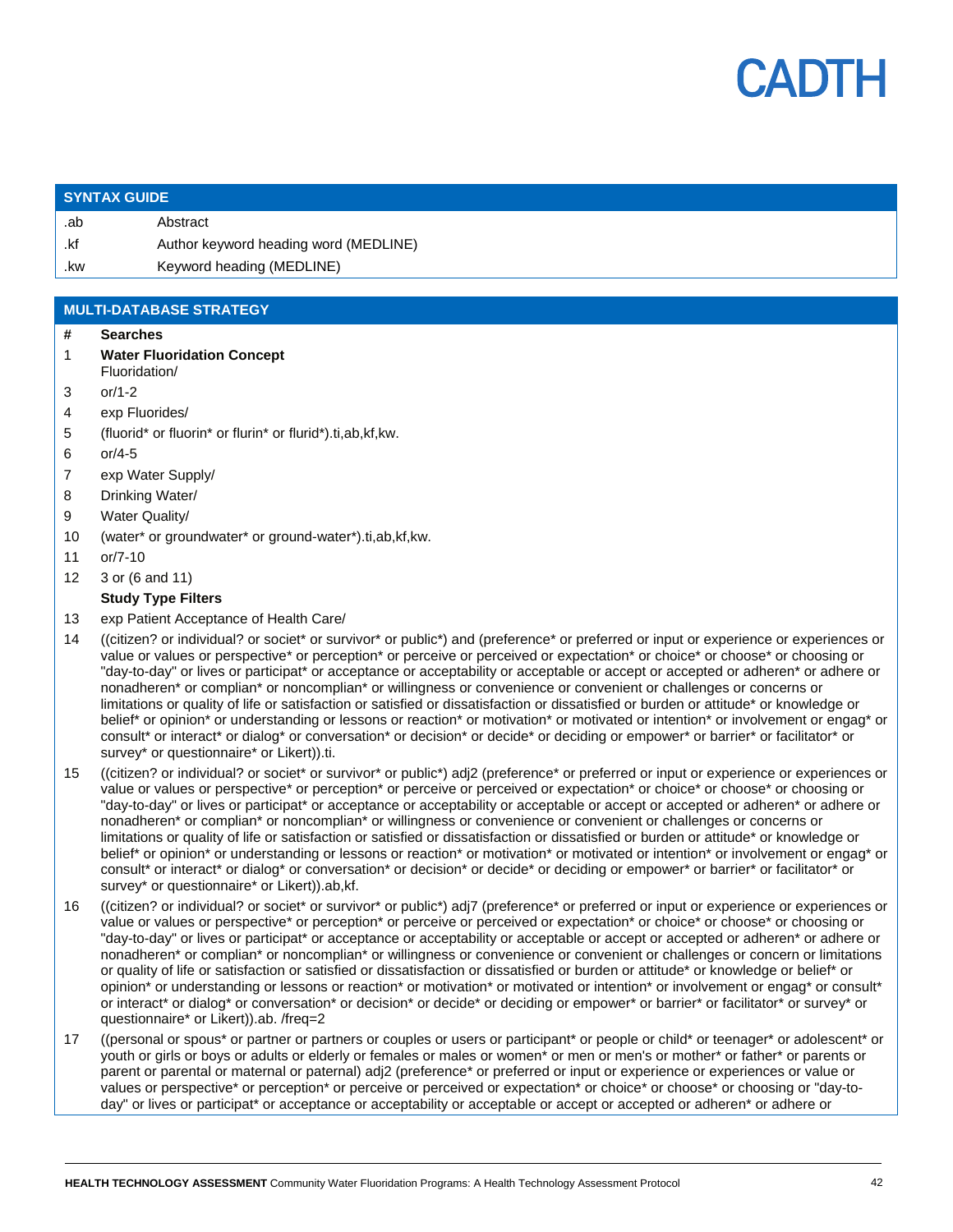

#### **MULTI-DATABASE STRATEGY**

#### **# Searches**

nonadheren\* or complian\* or noncomplian\* or willingness or convenience or convenient or challenges or concerns or limitations or quality of life or satisfaction or satisfied or dissatisfaction or dissatisfied or burden or attitude\* or knowledge or belief\* or opinion\* or understanding or lessons or reaction\* or motivation\* or motivated or intention\* or involvement or engag\* or consult\* or interact\* or dialog\* or conversation\* or decision\* or decide\* or deciding or empower\* or barrier\* or facilitator\* or survey\* or questionnaire\* or Likert)).ab. /freq=2

- (patient adj (reported or centered\* or centred\* or focused)).ti,ab,kf.
- (treatment\* adj2 (satisf\* or refus\*)).ti,ab,kf.
- or/13-19
- exp Empirical Research/ or Interview/ or Interviews as Topic/ or Personal Narratives/ or Focus Groups/ or Narration/ or Nursing Methodology Research/
- Interview/
- interview\*.ti,ab,kf.
- qualitative.ti,ab,kf,jw.
- (theme\* or thematic).ti,ab,kf.
- ethnograph\*.ti,ab,kf.
- ethnomedicine.ti,ab,kf.
- ethnonursing.ti,ab,kf.
- anthropolog\*.ti,ab,kf.
- phenomenol\*.ti,ab,kf.
- (grounded adj (theor\* or study or studies or research or analys?s)).ti,ab,kf.
- ((lived or life) adj (experience\* or stor\*)).ti,ab,kf.
- (emic or etic or hermeneutic\* or heuristic\* or semiotic\*).ti,ab,kf.
- ((data or theor\*) adj1 saturat\*).ti,ab,kf.
- participant observ\*.ti,ab,kf.
- (social construct\* or postmodern\* or post-structural\* or post structural\* or poststructural\* or post modern\* or post-modern\* or feminis\*).ti,ab,kf.
- Actor Network Theory.ti,ab,kf.
- (action research or cooperative inquir\* or co-operative inquir\*).ti,ab,kf.
- (humanistic or existential or experiential or paradigm\*).ti,ab,kf.
- (field adj (study or studies or research or work)).ti,ab,kf.
- (human science or social science).ti,ab,kf.
- biographical method.ti,ab,kf.
- theoretical sampl\*.ti,ab,kf.
- ((purpos\* adj4 sampl\*) or (focus adj group\*)).ti,ab,kf.
- (open-ended or narrative\* or textual or texts or semi-structured).ti,ab,kf.
- (life world\* or life-world\* or personal experience\*).ti,ab,kf.
- cluster sampl\*.ti,ab,kf.
- content analysis.ti,ab,kf.
- conversation analys?s.ti,ab,kf.
- (constant adj (comparative or comparison)).ti,ab,kf.
- ((discourse\* or discurs\*) adj3 analys?s).ti,ab,kf.
- narrative analys?s.ti,ab,kf.
- (heidegger\* or colaizzi\* or spiegelberg\* or merleau\* or husserl\* or foucault\* or ricoeur or glaser\*).ti,ab,kf.
- (van adj manen\*).ti,ab,kf.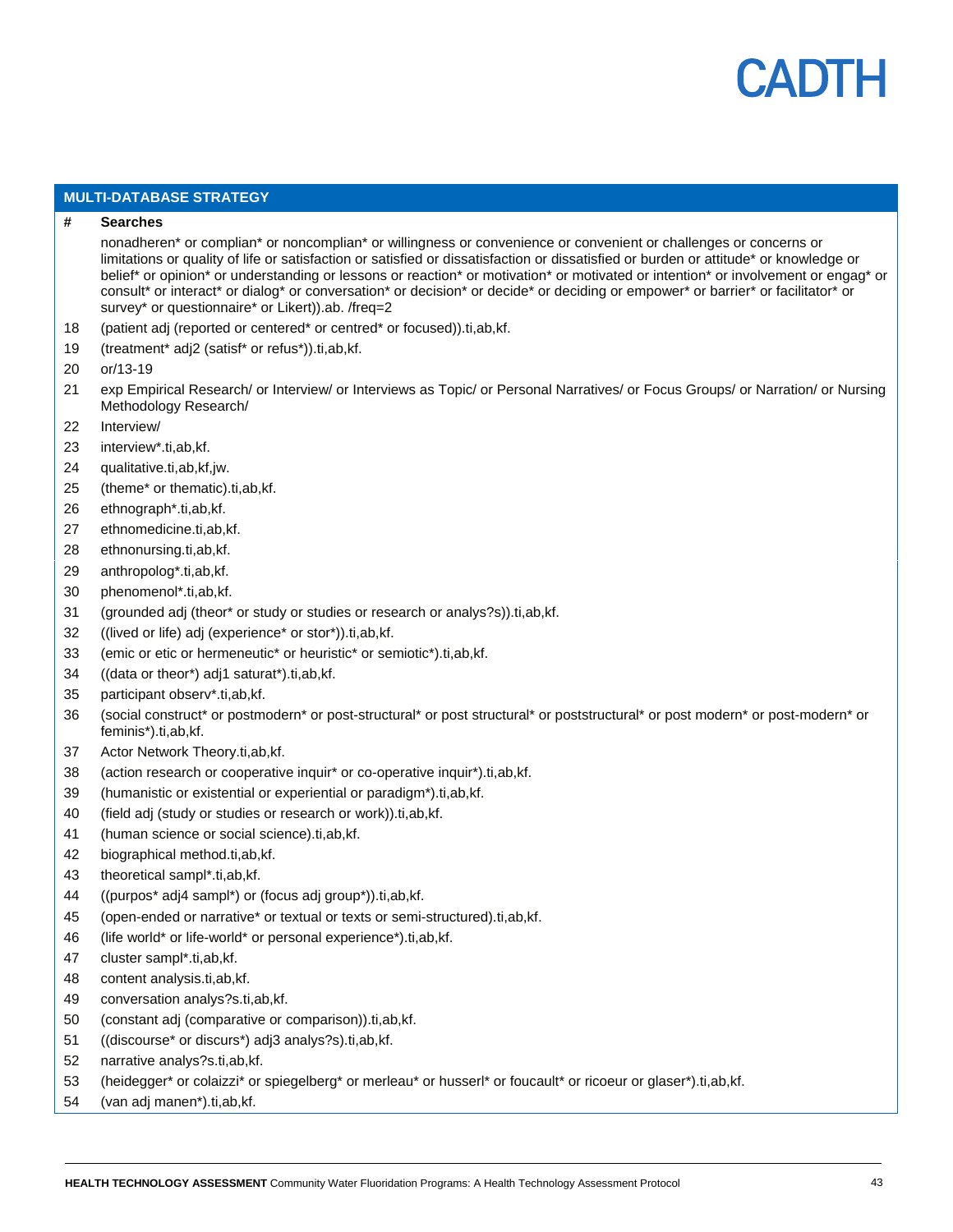

|    | <b>MULTI-DATABASE STRATEGY</b>        |  |  |  |
|----|---------------------------------------|--|--|--|
| #  | <b>Searches</b>                       |  |  |  |
| 55 | (van adj kaam*).ti, ab, kf.           |  |  |  |
| 56 | (corbin* adj2 strauss*).ti,ab,kf.     |  |  |  |
| 57 | case study.ti,ab,kf.                  |  |  |  |
| 58 | (Yin or Stake).ti,ab,kf.              |  |  |  |
| 59 | (reflexive or reflexivity).ti,ab,kf.  |  |  |  |
| 60 | (perspective or experience).ti,ab,kf. |  |  |  |
| 61 | or/21-60                              |  |  |  |
| 62 | "Surveys and Questionnaires"/         |  |  |  |
| 63 | Health Care Surveys/                  |  |  |  |
| 64 | Self Report/                          |  |  |  |
| 65 | questionnaire*.ti,ab,kf.              |  |  |  |
| 66 | survey*.ti,ab,kf.                     |  |  |  |
| 67 | or/62-66                              |  |  |  |
| 68 | 20 or 61 or 67                        |  |  |  |
| 69 | 12 and 68                             |  |  |  |
| 70 | limit 69 to (english or french)       |  |  |  |

| <b>OTHER DATABASES</b>      |                                                                                                                                                                                          |  |
|-----------------------------|------------------------------------------------------------------------------------------------------------------------------------------------------------------------------------------|--|
| PubMed                      | A limited PubMed search was performed to capture records not found in MEDLINE. Same MeSH,<br>keywords, limits, and study types used as per MEDLINE search, with appropriate syntax used. |  |
| CINAHL (EBSCO<br>interface) | Same keywords, and date limits used as per MEDLINE search, excluding study types and Human<br>restrictions. Syntax adjusted for EBSCO platform.                                          |  |
| Scopus (Elsevier)           | Same keywords, and date limits used as per MEDLINE search, excluding study types and Human<br>restrictions. Syntax adjusted for Scopus platform.                                         |  |

#### **Grey Literature**

| Dates for Search: | Nov-Dec 2017                                         |
|-------------------|------------------------------------------------------|
| Keywords:         | Included terms for fluoridation or fluoride in water |
| Limits:           | English or French language                           |

Relevant websites from the following sections of the CADTH grey literature checklist *Grey Matters: a practical tool for searching health-related grey literature* [\(https://www.cadth.ca/grey-matters\)](https://www.cadth.ca/grey-matters) were searched:

- Health Technology Assessment Agencies
- Health Economics
- Clinical Practice Guidelines
- Databases (free)
- Internet Search
- Open Access Journals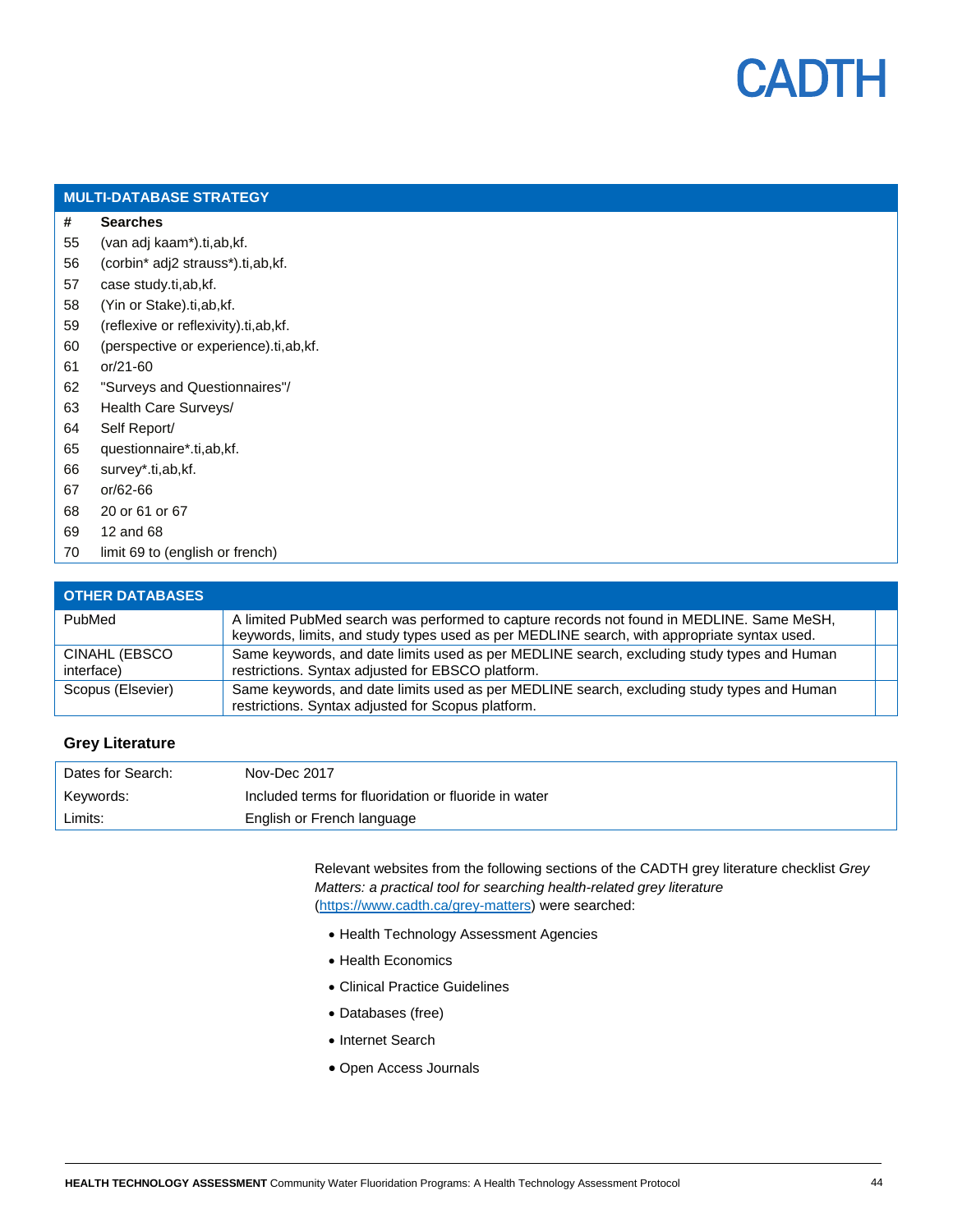

### **Appendix 3: Clinical Studies Full-Text Screening Checklists**

### <span id="page-44-0"></span>**Full-Text Screening Checklist Q1**

| Date: $\_$<br>Reviewer:                                                                                                           |                                                                                                                                                                                                                                  |                      |                        |  |  |
|-----------------------------------------------------------------------------------------------------------------------------------|----------------------------------------------------------------------------------------------------------------------------------------------------------------------------------------------------------------------------------|----------------------|------------------------|--|--|
| <b>Ref ID:</b><br><b>Author:</b><br><b>Publication Year:</b>                                                                      |                                                                                                                                                                                                                                  |                      |                        |  |  |
| Did the study include:                                                                                                            | <b>Yes</b><br>(Include)                                                                                                                                                                                                          | Unclear <sup>a</sup> | <b>No</b><br>(Exclude) |  |  |
| Population:<br>1)<br>• Humans of any age living in any community with or<br>without fluoridated water (artificially or naturally) | $\Box$                                                                                                                                                                                                                           | $\Box$               | $\Box$                 |  |  |
| Intervention:<br>2)<br>• Fluoridated water (fluoride level 0.4 ppm to 1.5 ppm)                                                    | $\Box$                                                                                                                                                                                                                           | $\Box$               | $\Box$                 |  |  |
| 3)<br>Comparators:<br>• Non-fluoridated water (fluoride level < 0.4 ppm); before<br>introduction of water fluoridation            | $\Box$                                                                                                                                                                                                                           | $\Box$               | $\Box$                 |  |  |
| Outcomes:<br>4)<br>• Any measure of dental caries                                                                                 | $\Box$                                                                                                                                                                                                                           | $\Box$               | $\Box$                 |  |  |
| 5)<br>Study design:<br>• Primary studies of any design with controls                                                              | $\Box$                                                                                                                                                                                                                           | $\Box$               | □                      |  |  |
| Decision for including the study: <sup>b</sup>                                                                                    | Yes $\square$                                                                                                                                                                                                                    |                      | No <sub>1</sub>        |  |  |
| Reason(s) for exclusion:                                                                                                          | Ineligible study population<br>Irrelevant intervention<br>No or irrelevant comparator<br>Irrelevant outcome(s)<br>Ineligible study design<br>Insufficient duration of study follow-up<br>Ineligible publication format<br>Other: |                      |                        |  |  |

<sup>a</sup> This will be discussed with a second reviewer.<br><sup>b</sup> If the answers to all items abovementioned are "Yes" or "Unclear," then the study will be included.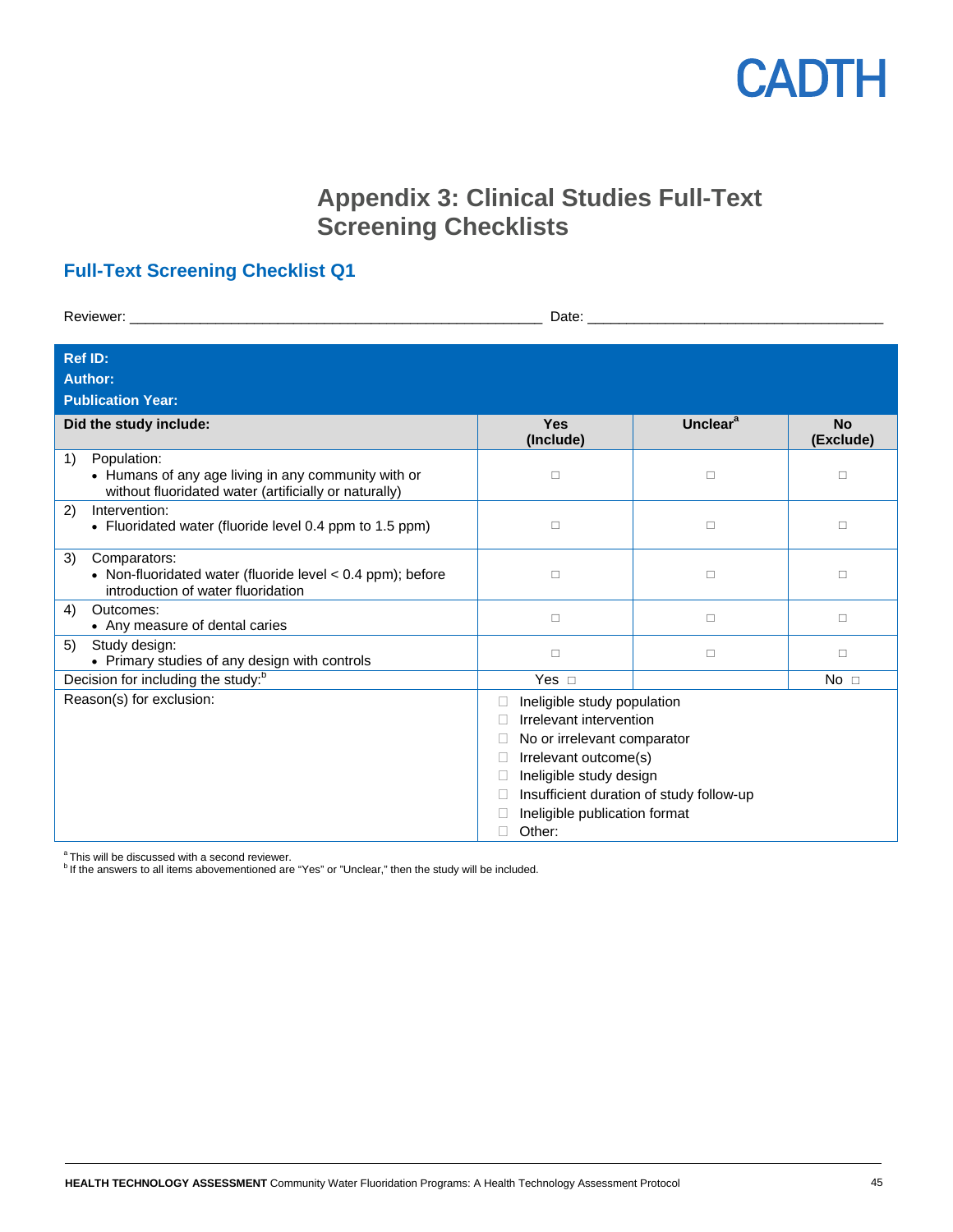

### **Full-Text Screening Checklist Q2**

| Reviewer: with a state of the contract of the contract of the contract of the contract of the contract of the contract of the contract of the contract of the contract of the contract of the contract of the contract of the |                                                                                                                                                                                           |                      |                        |  |  |
|-------------------------------------------------------------------------------------------------------------------------------------------------------------------------------------------------------------------------------|-------------------------------------------------------------------------------------------------------------------------------------------------------------------------------------------|----------------------|------------------------|--|--|
| <b>Ref ID:</b><br>Author:<br><b>Publication Year:</b>                                                                                                                                                                         |                                                                                                                                                                                           |                      |                        |  |  |
| Did the study include:                                                                                                                                                                                                        | <b>Yes</b><br>(Include)                                                                                                                                                                   | Unclear <sup>a</sup> | <b>No</b><br>(Exclude) |  |  |
| Population:<br>1.<br>• Humans of any age living in any community with or<br>without fluoridated water (artificially or naturally)                                                                                             | $\Box$                                                                                                                                                                                    | □                    | П                      |  |  |
| Intervention:<br>2.<br>• Water fluoridation cessation                                                                                                                                                                         | $\Box$                                                                                                                                                                                    | □                    | $\Box$                 |  |  |
| 3.<br>Comparators:<br>• Fluoridated water (fluoride level 0.4 ppm to 1.5 ppm);<br>non-fluoridated water; before water fluoridation cessation                                                                                  | $\Box$                                                                                                                                                                                    | □                    | $\Box$                 |  |  |
| Outcomes:<br>$\mathbf{4}$<br>• Any measure of dental caries                                                                                                                                                                   | $\Box$                                                                                                                                                                                    | $\Box$               | $\Box$                 |  |  |
| Study designs:<br>5.<br>• Primary studies of any design with controls                                                                                                                                                         | $\Box$                                                                                                                                                                                    | □                    | $\Box$                 |  |  |
| Decision for including the study: <sup>b</sup>                                                                                                                                                                                | Yes $\Box$                                                                                                                                                                                |                      | No <sub>1</sub>        |  |  |
| Reason(s) for exclusion:                                                                                                                                                                                                      | Ineligible study population<br>H<br>Irrelevant intervention<br>No or irrelevant comparator<br>Irrelevant outcome(s)<br>Ineligible study design<br>Ineligible publication format<br>Other: |                      |                        |  |  |

 $\textsuperscript{a}$  This will be discussed with a second reviewer.<br> $\textsuperscript{b}$  If the answers to all items abovementioned are "Yes" or "Unclear," then the study will be included.

**HEALTH TECHNOLOGY ASSESSMENT** Community Water Fluoridation Programs: A Health Technology Assessment Protocol 46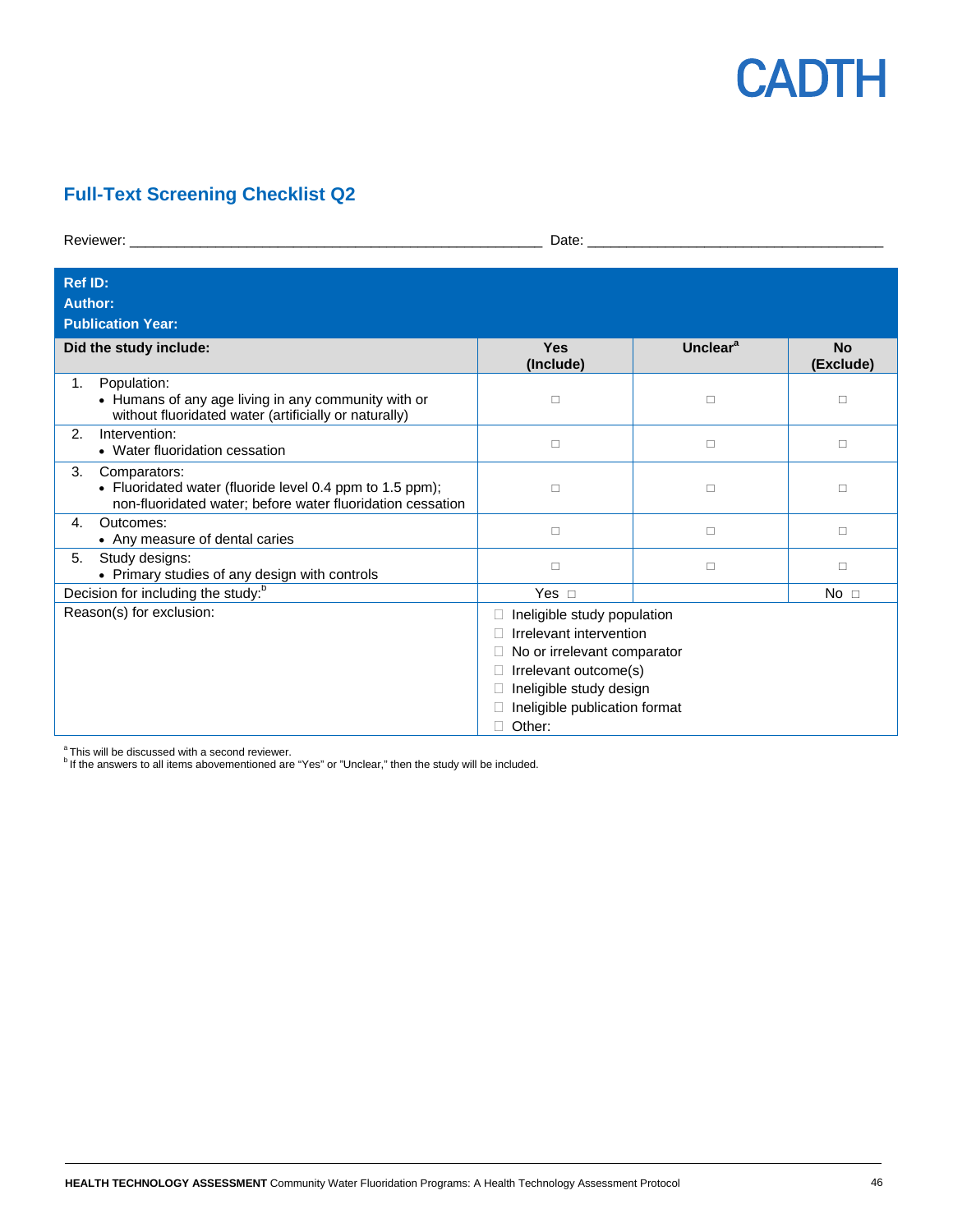

### **Full-Text Screening Checklist Q3**

| <b>Ref ID:</b><br><b>Author:</b><br><b>Publication Year:</b>                                                                      |                                                                                                                                                                                   |                      |                        |
|-----------------------------------------------------------------------------------------------------------------------------------|-----------------------------------------------------------------------------------------------------------------------------------------------------------------------------------|----------------------|------------------------|
| Did the study include:                                                                                                            | <b>Yes</b><br>(Include)                                                                                                                                                           | Unclear <sup>a</sup> | <b>No</b><br>(Exclude) |
| Population:<br>1.<br>• Humans of any age living in any community with or<br>without fluoridated water (artificially or naturally) | $\Box$                                                                                                                                                                            | $\Box$               | $\Box$                 |
| Intervention:<br>2.<br>• Fluoridated water (any fluoride level)                                                                   | $\Box$                                                                                                                                                                            | $\Box$               | $\Box$                 |
| 3.<br>Comparators:<br>• Non-fluoridated water (fluoride level < 0.4 ppm) or water<br>of different fluoride levels                 | $\Box$                                                                                                                                                                            | $\Box$               | $\Box$                 |
| Outcomes:<br>4.<br>• Any measure of adverse health outcomes other than<br>dental caries                                           | □                                                                                                                                                                                 | $\Box$               | $\Box$                 |
| Study designs:<br>5.<br>• Primary studies of any design with controls                                                             | $\Box$                                                                                                                                                                            | □                    | $\Box$                 |
| Decision for including the study: <sup>b</sup>                                                                                    | Yes $\Box$                                                                                                                                                                        |                      | No <sub>1</sub>        |
| Reason(s) for exclusion:                                                                                                          | Ineligible study population<br>Irrelevant intervention<br>No/irrelevant comparator<br>Irrelevant outcome(s)<br>Ineligible study design<br>Ineligible publication format<br>Other: |                      |                        |

 $\frac{a}{b}$  This will be discussed with a second reviewer.

<sup>b</sup> If the answers to all items abovementioned are "Yes" or "Unclear," then the study will be included.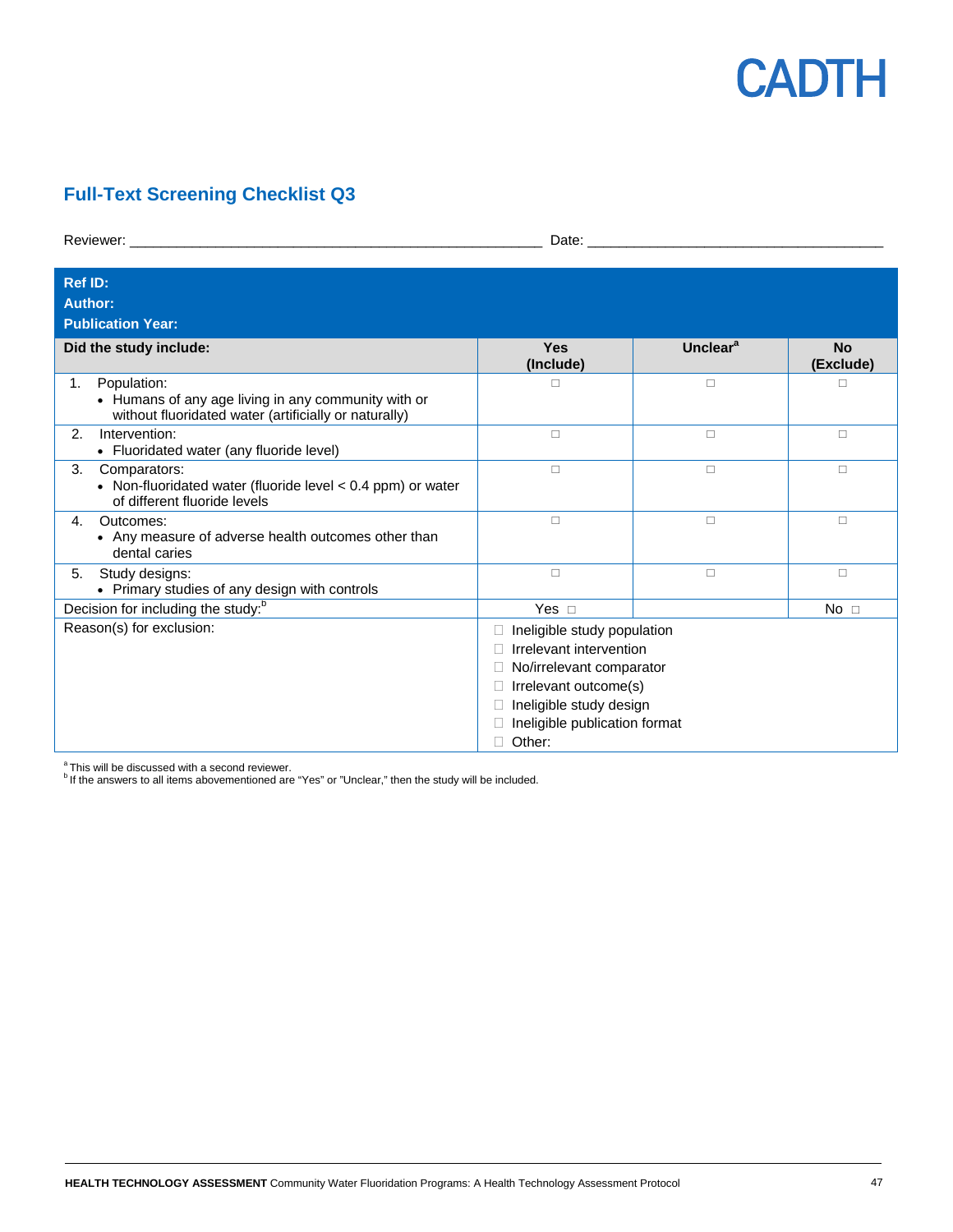### **Appendix 4: Clinical Studies Data Extraction Forms**

### <span id="page-47-0"></span>**Proposed Data Extraction Form for Included Studies**

| Researcher: with the contract of the contract of the contract of the contract of the contract of the contract of the contract of the contract of the contract of the contract of the contract of the contract of the contract |            |           |
|-------------------------------------------------------------------------------------------------------------------------------------------------------------------------------------------------------------------------------|------------|-----------|
| <b>GENERAL INFORMATION</b>                                                                                                                                                                                                    |            |           |
| Ref ID                                                                                                                                                                                                                        |            |           |
| Title                                                                                                                                                                                                                         |            |           |
| Author(s)                                                                                                                                                                                                                     |            |           |
| Publication year                                                                                                                                                                                                              |            |           |
| Country (where the study was conducted)                                                                                                                                                                                       |            |           |
| Funding sources                                                                                                                                                                                                               |            |           |
| Reported conflict of interest                                                                                                                                                                                                 | $\Box$ Yes | $\Box$ No |

| <b>STUDY CHARACTERISTICS</b>                                                                                                                                                         |             |                |            |
|--------------------------------------------------------------------------------------------------------------------------------------------------------------------------------------|-------------|----------------|------------|
| <b>Objectives</b>                                                                                                                                                                    |             |                |            |
| Study design                                                                                                                                                                         |             |                |            |
| Study location                                                                                                                                                                       |             |                |            |
| Study duration                                                                                                                                                                       |             |                |            |
| Exposure duration                                                                                                                                                                    |             |                |            |
| Fluoride levels or exposures:                                                                                                                                                        |             |                |            |
| • Intervention                                                                                                                                                                       |             |                |            |
| • Comparator                                                                                                                                                                         |             |                |            |
| Setting                                                                                                                                                                              |             |                |            |
| Source of population                                                                                                                                                                 |             |                |            |
| Inclusion/exclusion criteria                                                                                                                                                         |             |                |            |
| Recruitment or sampling procedure                                                                                                                                                    |             |                |            |
| Applicability to Canadian context (based on conditions<br>such as fluoridation level, health and dental care<br>system, and socio-economic factors [income and<br>education levels]) | $\Box$ High | $\Box$ Partial | $\Box$ Low |

| <b>PARTICIPANT CHARACTERISTICS</b> |              |                     |            |  |  |  |
|------------------------------------|--------------|---------------------|------------|--|--|--|
|                                    | <b>Total</b> | <b>Intervention</b> | Comparator |  |  |  |
| Number of participants enrolled    |              |                     |            |  |  |  |
| Age                                |              |                     |            |  |  |  |
| Sex                                |              |                     |            |  |  |  |
| (Other characteristics)            |              |                     |            |  |  |  |
| Subgroups reported                 |              |                     |            |  |  |  |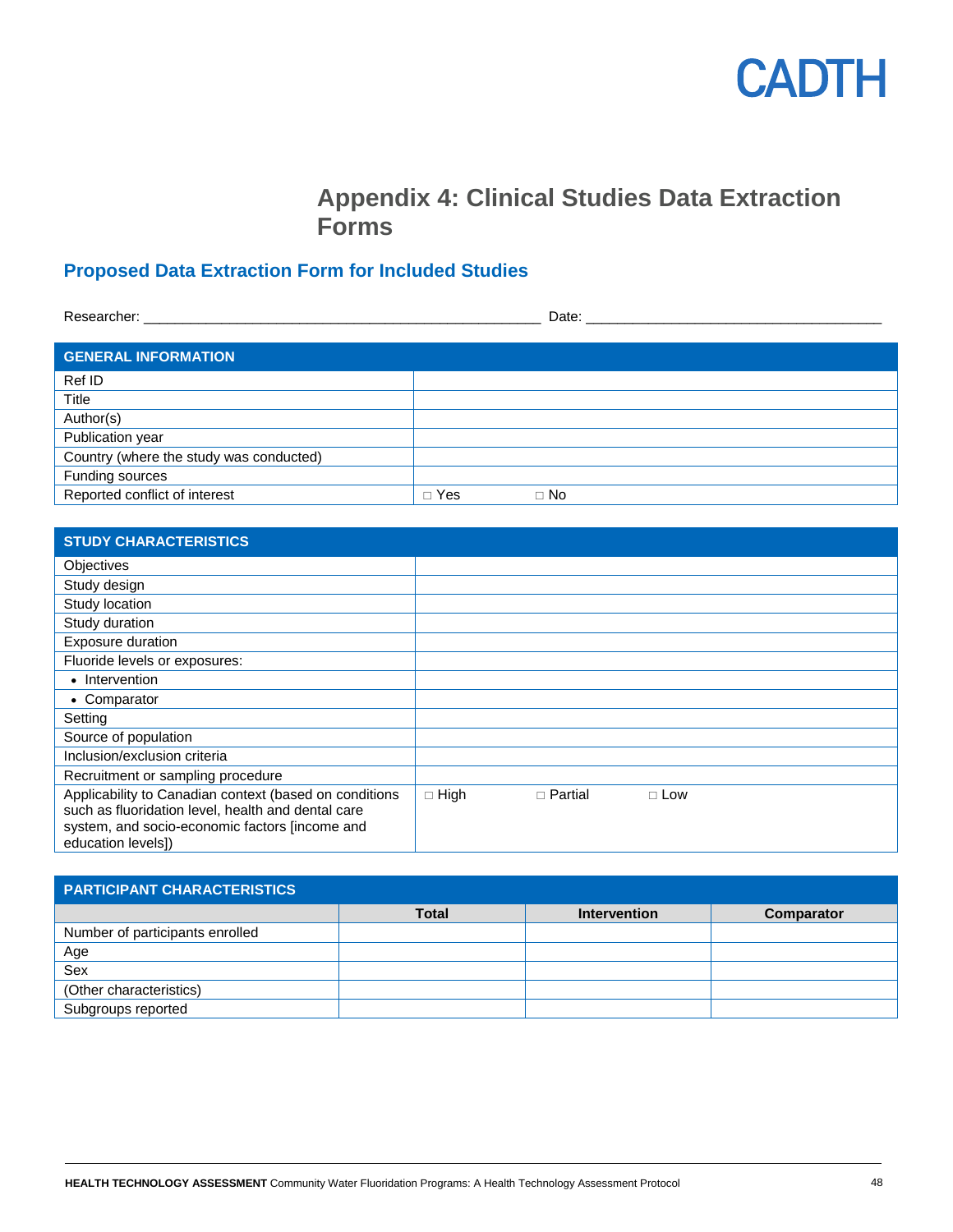

| <b>REPORTED OUTCOMES</b>                             |  |
|------------------------------------------------------|--|
| Definition (with units) and method of<br>measurement |  |
|                                                      |  |
| Number of participants analyzed                      |  |
| Number of participants excluded or missing (with     |  |
| reasons)                                             |  |
| Imputing of missing data                             |  |
| Statistical method of analysis                       |  |
| <b>Results</b>                                       |  |

| <b>CONCLUSION</b>   |  |
|---------------------|--|
| Authors' conclusion |  |
| Reviewer's note     |  |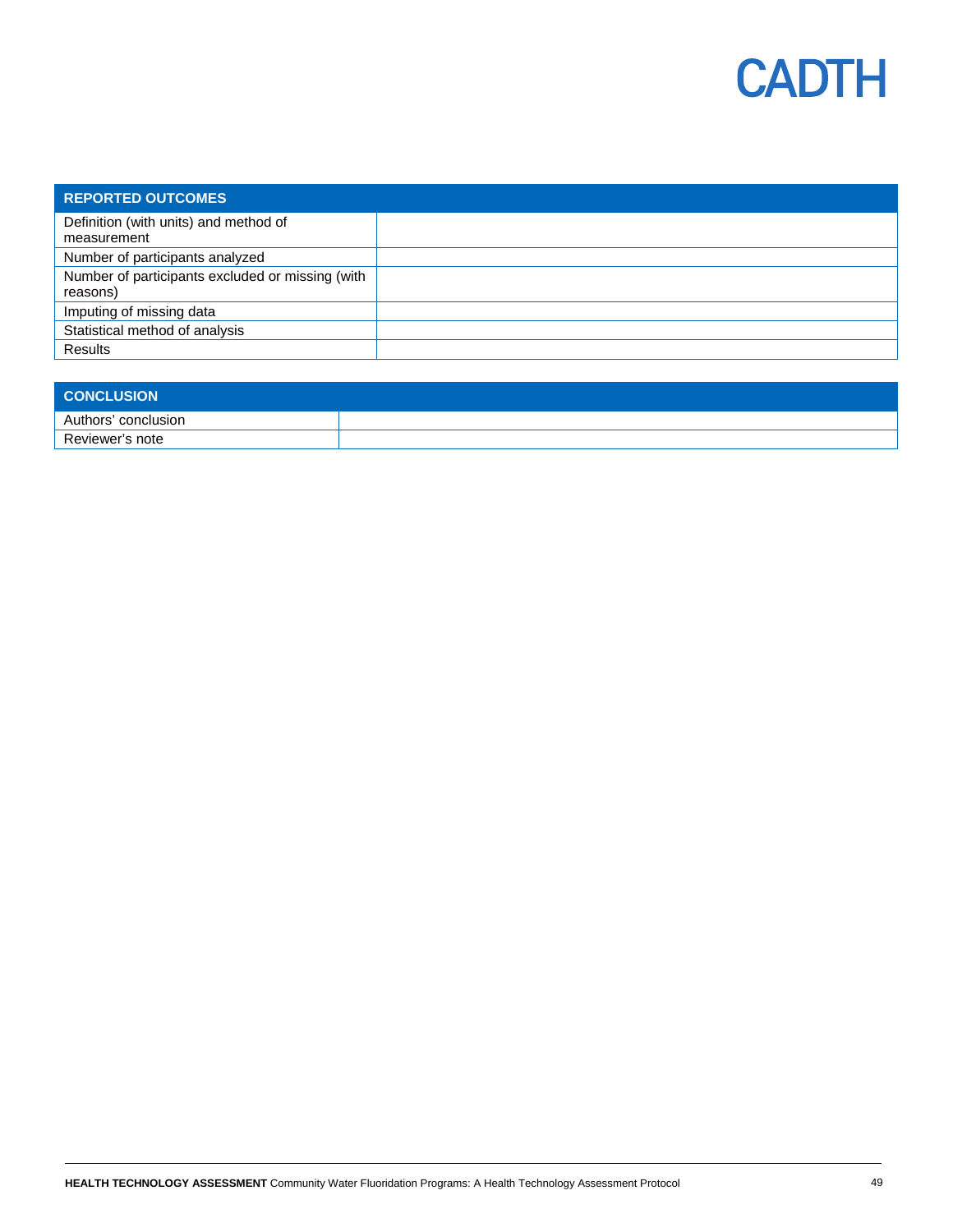### **Appendix 5: Clinical Studies Quality Assessment Forms**

### <span id="page-49-0"></span>**Proposed Quality Assessment Form for Quantitative Intervention Studies**

Researcher: \_\_\_\_\_\_\_\_\_\_\_\_\_\_\_\_\_\_\_\_\_\_\_\_\_\_\_\_\_\_\_\_\_\_\_\_\_\_\_\_\_\_\_\_\_\_\_\_\_\_\_ Date: \_\_\_\_\_\_\_\_\_\_\_\_\_\_\_\_\_\_\_\_\_\_\_\_\_\_\_\_\_\_\_\_\_\_\_\_\_\_

| <b>Item</b> | <b>Question</b>                                                                                                                             | <b>Rating</b> | <b>Comment</b> |  |  |
|-------------|---------------------------------------------------------------------------------------------------------------------------------------------|---------------|----------------|--|--|
|             | <b>Section 1: Population</b>                                                                                                                |               |                |  |  |
| 1.1         | Is the source population or source area well described?                                                                                     |               |                |  |  |
|             | • Were the country (e.g., developed or non-developed, type of health                                                                        |               |                |  |  |
|             | care system), setting (primary schools, community centres, etc.),                                                                           |               |                |  |  |
|             | location (urban, rural), population demographics, etc. adequately                                                                           |               |                |  |  |
|             | described?                                                                                                                                  |               |                |  |  |
| 1.2         | Is the eligible population or area representative of the source population                                                                  |               |                |  |  |
|             | or area?                                                                                                                                    |               |                |  |  |
|             | • Was the recruitment of individuals, clusters, or areas well defined<br>(e.g., advertisement, birth register)?                             |               |                |  |  |
|             | • Was the eligible population representative of the source? Were                                                                            |               |                |  |  |
|             | important groups under-represented?                                                                                                         |               |                |  |  |
| 1.3         | Do the selected participants or areas represent the eligible population or                                                                  |               |                |  |  |
|             | area?                                                                                                                                       |               |                |  |  |
|             | • Was the method of selecting participants from the eligible population                                                                     |               |                |  |  |
|             | well described?<br>• What % of selected individuals or clusters agreed to participate?                                                      |               |                |  |  |
|             | Were there any sources of bias?                                                                                                             |               |                |  |  |
|             | • Were the inclusion or exclusion criteria explicit and appropriate?                                                                        |               |                |  |  |
|             | Section 2: Method of allocation to intervention (or comparison)                                                                             |               |                |  |  |
| 2.1         | How was selection bias minimized?                                                                                                           |               |                |  |  |
|             | • Was allocation to exposure and comparison randomized? Was it truly                                                                        |               |                |  |  |
|             | random ++ or pseudo-randomized + (e.g., consecutive admissions)?                                                                            |               |                |  |  |
|             | • If not randomized, was significant confounding likely $(-)$ or not $(+)$ ?                                                                |               |                |  |  |
|             | • If a crossover, was order of intervention randomized?                                                                                     |               |                |  |  |
| 2.2         | Were interventions (and comparisons) well described and appropriate?<br>• Were interventions and comparisons described in sufficient detail |               |                |  |  |
|             | (i.e., enough for study to be replicated)?                                                                                                  |               |                |  |  |
|             | • Was comparisons appropriate (e.g., usual practice rather than no                                                                          |               |                |  |  |
|             | intervention)?                                                                                                                              |               |                |  |  |
| 2.3         | Was the allocation concealed?                                                                                                               |               |                |  |  |
|             | • Could the person(s) determining the allocation of participants or                                                                         |               |                |  |  |
|             | clusters to intervention or comparison groups have influenced the                                                                           |               |                |  |  |
|             | allocation?                                                                                                                                 |               |                |  |  |
|             | • Adequate allocation concealment (++) would include centralized                                                                            |               |                |  |  |
|             | allocation or computerized allocation systems.                                                                                              |               |                |  |  |
|             |                                                                                                                                             |               |                |  |  |
| 2.4         | Were participants or investigators blind to exposure and comparison?                                                                        |               |                |  |  |
|             | • Were participants and investigators - i.e., those delivering or                                                                           |               |                |  |  |
|             | assessing the intervention - kept blind to intervention allocation?                                                                         |               |                |  |  |
|             | (Triple or double blinding score ++)                                                                                                        |               |                |  |  |
|             | • If lack of blinding is likely to cause important bias, score -.                                                                           |               |                |  |  |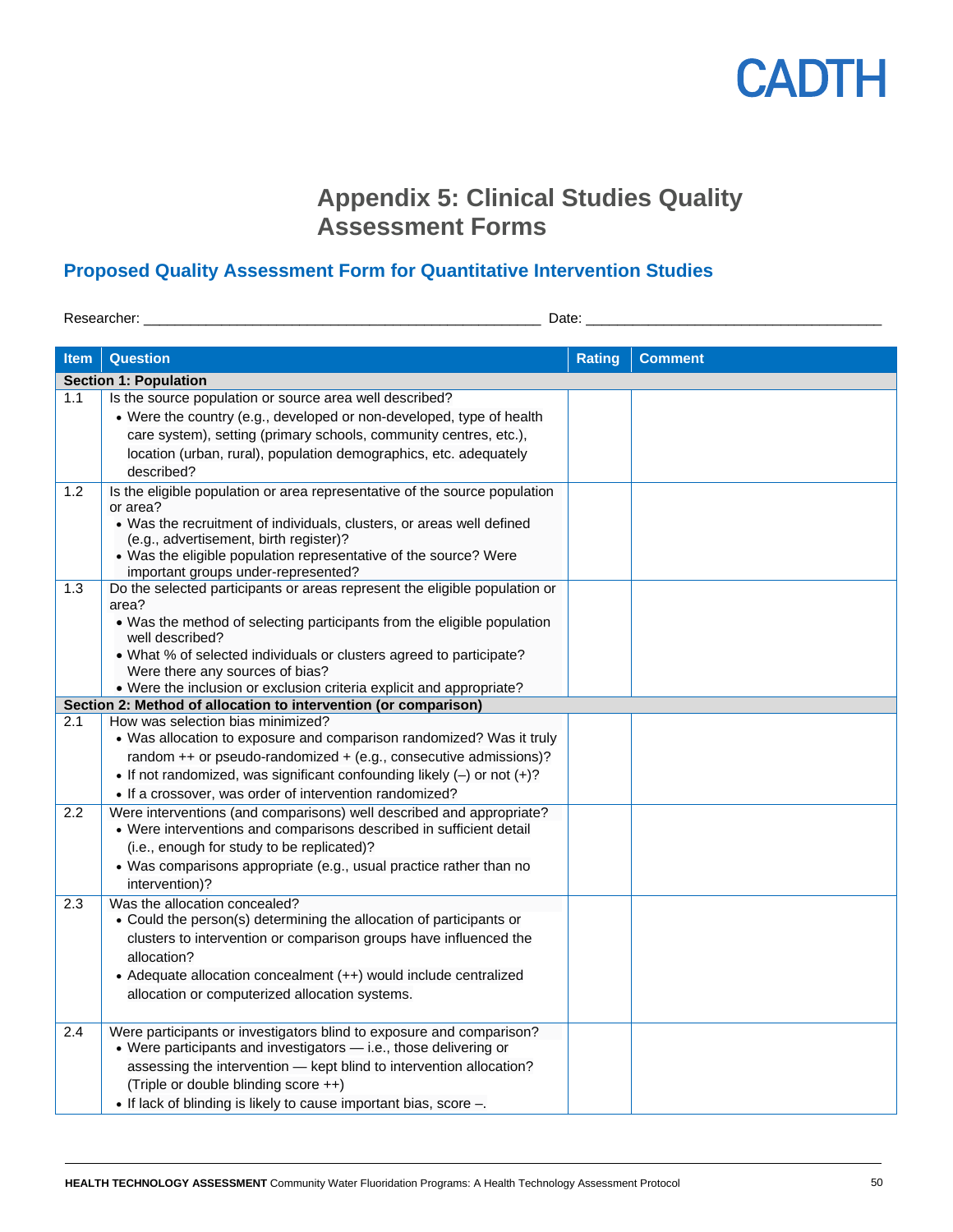| Item | <b>Question</b>                                                                                                              | <b>Rating</b> | <b>Comment</b> |
|------|------------------------------------------------------------------------------------------------------------------------------|---------------|----------------|
| 2.5  | Was the exposure to the intervention and comparison adequate?                                                                |               |                |
|      | • Is reduced exposure to intervention or control related to the                                                              |               |                |
|      | intervention (e.g., adverse effects leading to reduced compliance) or                                                        |               |                |
|      | fidelity of implementation (e.g., reduced adherence to protocol)?                                                            |               |                |
|      | • Was lack of exposure sufficient to cause important bias?                                                                   |               |                |
| 2.6  | Was contamination acceptably low?                                                                                            |               |                |
|      | • Did any in the comparison group receive the intervention or vice                                                           |               |                |
|      | versa?                                                                                                                       |               |                |
|      | • If so, was it sufficient to cause important bias?<br>• If a crossover trial, was there a sufficient washout period between |               |                |
|      | interventions?                                                                                                               |               |                |
| 2.7  | Were other interventions similar in both groups?                                                                             |               |                |
|      | • Did either group receive additional interventions or have services                                                         |               |                |
|      | provided in a different manner?                                                                                              |               |                |
|      | • Were the groups treated equally by researchers or other                                                                    |               |                |
|      | professionals?                                                                                                               |               |                |
|      | • Was this sufficient to cause important bias?                                                                               |               |                |
| 2.8  | Were all participants accounted for at study conclusion?                                                                     |               |                |
|      | • Were those lost to follow-up (i.e., dropped or lost pre-, mid-, or post-                                                   |               |                |
|      | intervention) acceptably low (i.e., typically < 20%)?                                                                        |               |                |
|      | • Did the proportion dropped differ by group? For example, were drop-                                                        |               |                |
|      | outs related to the adverse effects of the intervention?                                                                     |               |                |
| 2.9  | Did the setting reflect usual Canadian practice?<br>• Did the setting in which the intervention or comparison was delivered  |               |                |
|      | differ significantly from usual practice in Canada? For example, did                                                         |               |                |
|      | participants receive the intervention (or comparison) in a hospital                                                          |               |                |
|      | rather than a community-based setting?                                                                                       |               |                |
| 2.10 | Did the intervention or control comparison reflect usual Canadian                                                            |               |                |
|      | practice?                                                                                                                    |               |                |
|      | • Did the intervention or comparison differ significantly from usual                                                         |               |                |
|      | Canadian practice? For example, did participants receive intervention                                                        |               |                |
|      | (or comparison) delivered by specialists rather than GPs? Were                                                               |               |                |
|      | participants monitored more closely?                                                                                         |               |                |
| 3.1  | <b>Section 3: Outcomes</b><br>Were outcome measures reliable?                                                                |               |                |
|      | • Were outcome measures subjective or objective (e.g., biochemically                                                         |               |                |
|      | validated nicotine levels ++ versus self-reported smoking -)?                                                                |               |                |
|      | • How reliable were outcome measures (e.g., inter- or intra-rater                                                            |               |                |
|      | reliability scores)?                                                                                                         |               |                |
|      | • Was there any indication that measures had been validated (e.g.,                                                           |               |                |
|      | against a gold standard measure) or assessed for content validity?                                                           |               |                |
| 3.2  | Were all outcome measurements complete?                                                                                      |               |                |
|      | • Were all or most study participants who met the defined study                                                              |               |                |
|      | outcome definitions likely to have been identified?                                                                          |               |                |
| 3.3  | Were all important outcomes assessed?                                                                                        |               |                |
|      | • Were all important benefits and harms assessed?                                                                            |               |                |
|      | • Was it possible to determine the overall balance of benefits and                                                           |               |                |
|      | harms of the intervention versus comparison?                                                                                 |               |                |
|      |                                                                                                                              |               |                |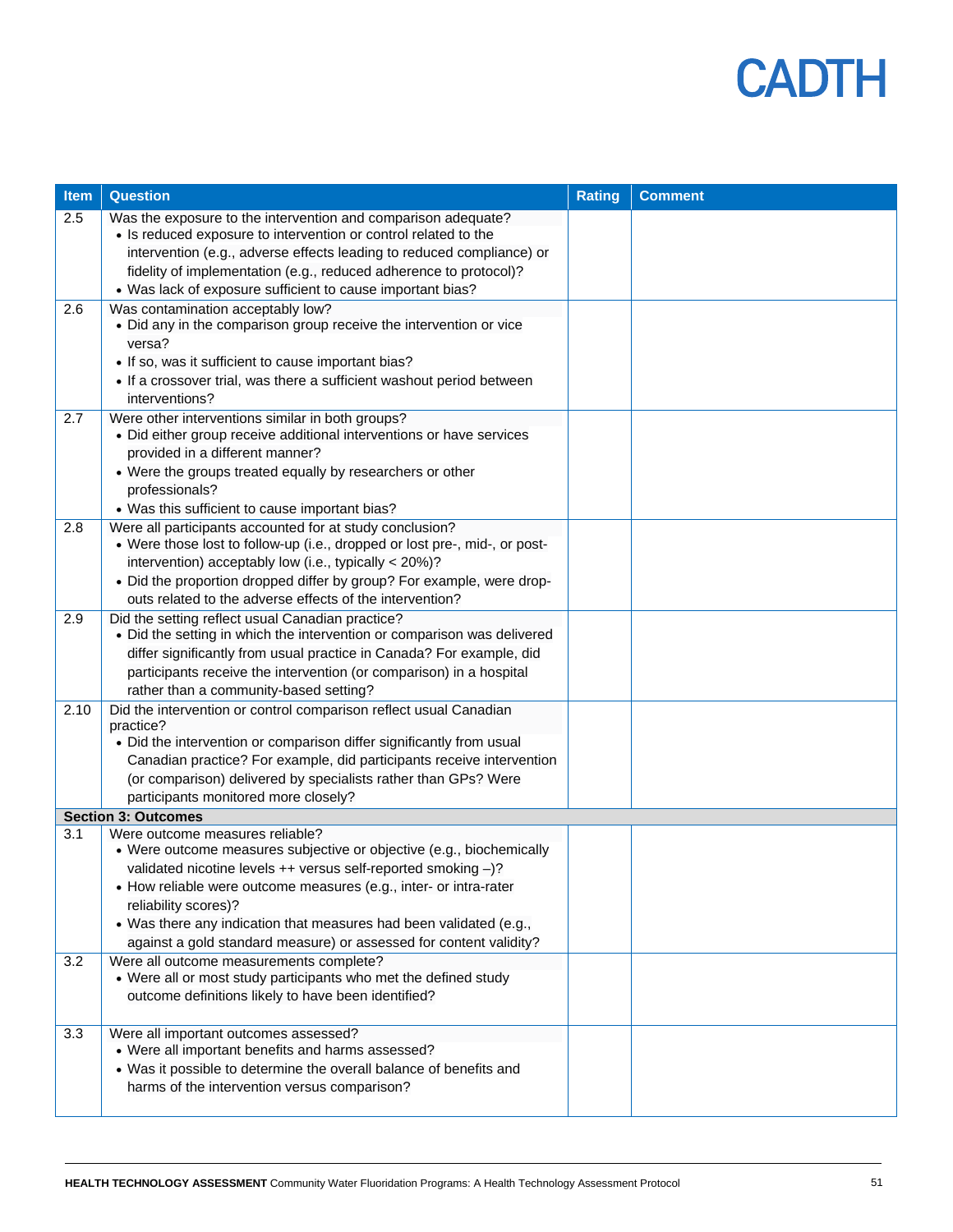| Item | <b>Question</b>                                                                                                                         | <b>Rating</b> | <b>Comment</b> |
|------|-----------------------------------------------------------------------------------------------------------------------------------------|---------------|----------------|
| 3.4  | Were outcomes relevant?                                                                                                                 |               |                |
|      | • Where surrogate outcome measures were used, did they measure                                                                          |               |                |
|      | what they set out to measure? (E.g., a study to assess impact on                                                                        |               |                |
|      | physical activity assesses gym membership - a potentially objective                                                                     |               |                |
|      | outcome measure - but is it a reliable predictor of physical activity?)                                                                 |               |                |
| 3.5  | Were there similar follow-up times in exposure and comparison groups?                                                                   |               |                |
|      | • If groups are followed for different lengths of time, then more events                                                                |               |                |
|      | are likely to occur in the group followed-up for longer, distorting the                                                                 |               |                |
|      | comparison.<br>• Analyses can be adjusted to allow for differences in length of follow-                                                 |               |                |
|      | up (e.g., using person-years).                                                                                                          |               |                |
| 3.6  | Was follow-up time meaningful?                                                                                                          |               |                |
|      | • Was follow-up long enough to assess long-term benefits or harms?                                                                      |               |                |
|      | • Was it too long, e.g., were participants lost to follow-up?                                                                           |               |                |
|      | <b>Section 4: Analyses</b>                                                                                                              |               |                |
| 4.1  | Were exposure and comparison groups similar at baseline? If not, were                                                                   |               |                |
|      | these adjusted?                                                                                                                         |               |                |
|      | • Were there any differences between groups in important confounders                                                                    |               |                |
|      | at baseline?                                                                                                                            |               |                |
|      | • If so, were these adjusted for in the analyses (e.g., multivariate                                                                    |               |                |
|      | analyses or stratification)?                                                                                                            |               |                |
|      | • Were there likely to be any residual differences of relevance?                                                                        |               |                |
| 4.2  | Was intention-to-treat analysis conducted?                                                                                              |               |                |
|      | • Were all participants (including those who dropped out or did not fully                                                               |               |                |
|      | complete the intervention course) analyzed in the groups (i.e.,<br>intervention or comparison) to which they were originally allocated? |               |                |
| 4.3  | Was the study sufficiently powered to detect an intervention effect (if one                                                             |               |                |
|      | exists)?                                                                                                                                |               |                |
|      | • A power of 0.8 (meaning it is likely the study will show the effect of a                                                              |               |                |
|      | given size, if one exists, 80% of the time) is the conventionally                                                                       |               |                |
|      | accepted standard.                                                                                                                      |               |                |
|      | • Is a power calculation presented? If not, what is the expected effect                                                                 |               |                |
|      | size? Is the sample size adequate?                                                                                                      |               |                |
| 4.4  | Were the estimates of effect size given or calculable?                                                                                  |               |                |
|      | • Were effect estimates (e.g., relative risks, absolute risks) given or                                                                 |               |                |
|      | possible to calculate?                                                                                                                  |               |                |
| 4.5  | Were the analytical methods appropriate?                                                                                                |               |                |
|      | • Were important differences in follow-up time and likely confounders<br>adjusted for?                                                  |               |                |
|      | • If a cluster design, were analyses of sample size (and power) and                                                                     |               |                |
|      | effect size performed on clusters (and not individuals)?                                                                                |               |                |
|      | • Were subgroup analyses pre-specified?                                                                                                 |               |                |
| 4.6  | Was the precision of intervention effects given or calculable? Were they                                                                |               |                |
|      | meaningful?                                                                                                                             |               |                |
|      | • Were confidence intervals or P values for effect estimates given or                                                                   |               |                |
|      | possible to calculate?                                                                                                                  |               |                |
|      | • Were confidence intervals wide or were they sufficiently precise to aid                                                               |               |                |
|      | decision-making? If precision were lacking, was the study under-                                                                        |               |                |
|      | powered?                                                                                                                                |               |                |
|      |                                                                                                                                         |               |                |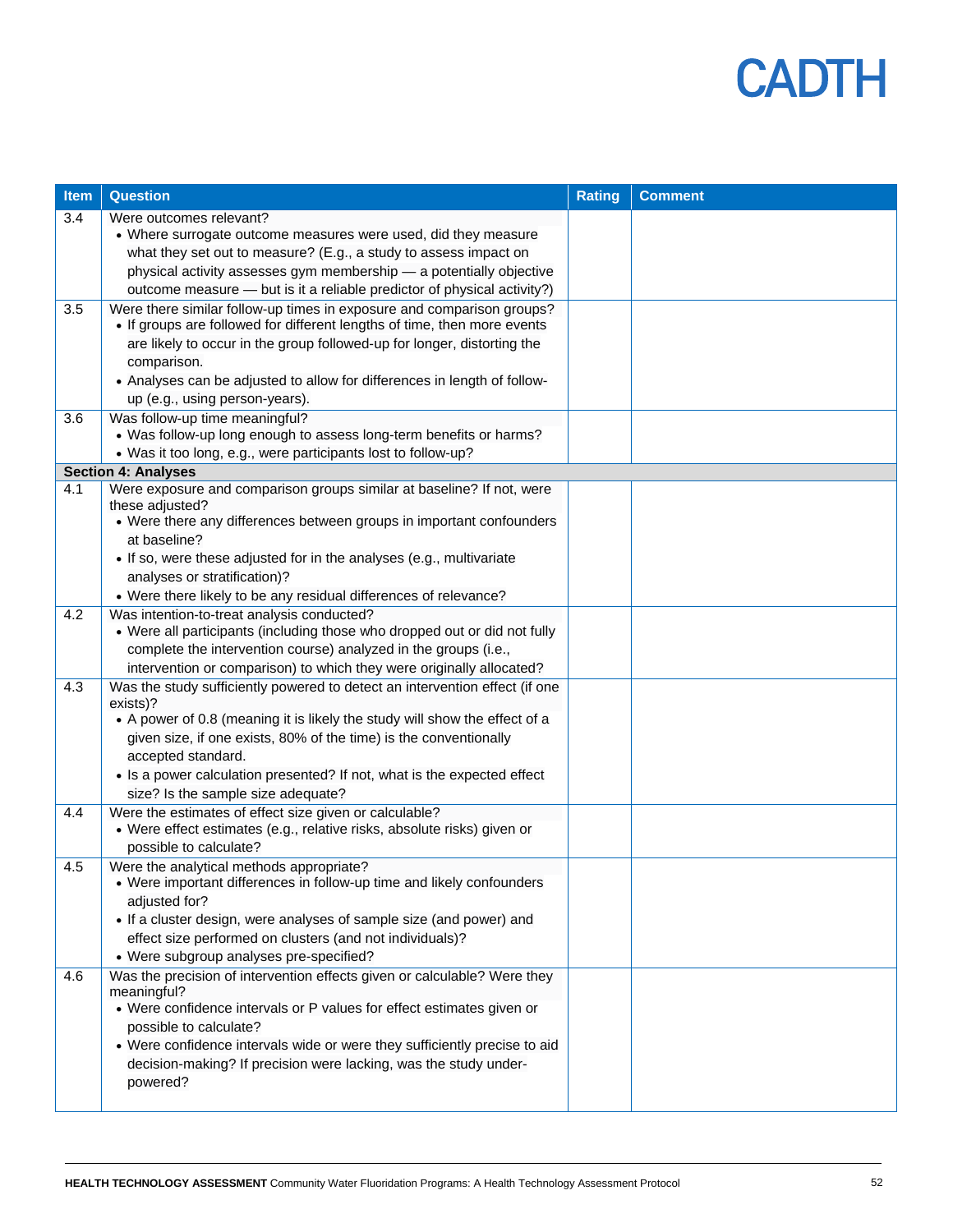

| <b>Item</b> | <b>Question</b>                                                                                                                                                                                                                                                                                                                         | <b>Rating</b> | <b>Comment</b> |
|-------------|-----------------------------------------------------------------------------------------------------------------------------------------------------------------------------------------------------------------------------------------------------------------------------------------------------------------------------------------|---------------|----------------|
|             | <b>Section 5: Summary</b>                                                                                                                                                                                                                                                                                                               |               |                |
| 5.1         | Are the study results internally valid (i.e., unbiased)?<br>• How well did the study minimize sources of bias (i.e., adjusting for<br>potential confounders)?                                                                                                                                                                           |               |                |
|             | • Were there significant flaws in the study design?                                                                                                                                                                                                                                                                                     |               |                |
| 5.2         | Are the findings generalizable to the Canadian population (i.e.,<br>externally valid)?<br>• Are there sufficient details given about the study to determine if the<br>findings are generalizable to the source population? Consider:<br>participants, interventions and comparisons, outcomes, and resource<br>and policy implications. |               |                |
|             | <b>Overall quality rating</b>                                                                                                                                                                                                                                                                                                           |               |                |

Question in sections 1 to 4 will be rated as "++," "+," "-," "Not Reported (NR),"or "Not Applicable (NA)."

- "++" Indicates that for that particular aspect of study design, the study has been designed or conducted in so as to minimize the risk of bias.
- Indicates that either the answer to the checklist question is not clear the way the study is reported, or that the study may not have addressed all potential sources of bias for that particular aspect of study design.
- "-" Should be reserved for those aspects of the study design in which significant sources of bias may persist.<br>"NR" Should be reserved for those aspects in which the study under review fails to report how they have (or mi
- Should be reserved for those aspects in which the study under review fails to report how they have (or might have) been considered.
- "NA" Should be reserved for those study design aspects that are not applicable given the study design under review (for example, allocation concealment would not be applicable for case-control studies).
- In section 5, the overall study quality for internal validity (5.1) and external validity (5.2) will be rated as "++," "+," or "-."
- "++" All or most of the checklist criteria have been fulfilled; where they have not been fulfilled, the conclusions are very unlikely to change.
- "+" Some of the checklist criteria have been fulfilled; where they have not been fulfilled, or have not adequately been described, the conclusions are unlikely to change.<br>""Fow or no chocklist criteria have been fulfilled. Few or no checklist criteria have been fulfilled. The conclusions are likely or very likely to change.
- An overall quality rating will be assigned based on the scoring in section 5 as "High (++,++)," "Acceptable (++,+; +,++)," or "Low (+,+; +,-; -,+ or -, -)."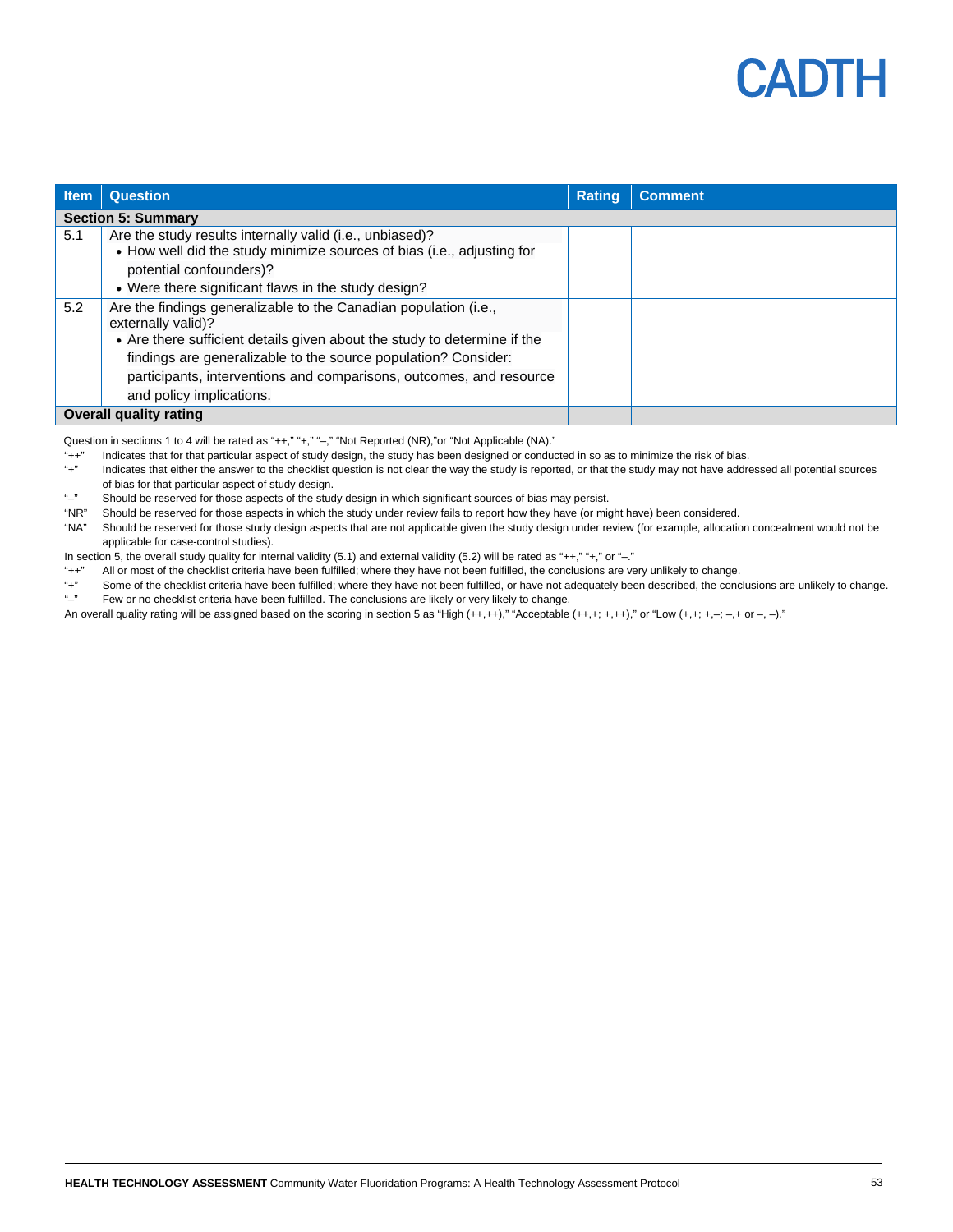

### **Proposed Quality Assessment Form for Quantitative Studies Reporting Correlations and Associations**

Researcher: \_\_\_\_\_\_\_\_\_\_\_\_\_\_\_\_\_\_\_\_\_\_\_\_\_\_\_\_\_\_\_\_\_\_\_\_\_\_\_\_\_\_\_\_\_\_\_\_\_\_\_ Date: \_\_\_\_\_\_\_\_\_\_\_\_\_\_\_\_\_\_\_\_\_\_\_\_\_\_\_\_\_\_\_\_\_\_\_\_\_\_

| <b>Item</b> | <b>Question</b>                                                                                                                                                                                                                                                                                                                                                        | <b>Rating</b> | <b>Comment</b> |
|-------------|------------------------------------------------------------------------------------------------------------------------------------------------------------------------------------------------------------------------------------------------------------------------------------------------------------------------------------------------------------------------|---------------|----------------|
|             | <b>Section 1: Population</b>                                                                                                                                                                                                                                                                                                                                           |               |                |
| 1.1         | Is the source population or source area well described?<br>• Was the country (e.g., developed or non-developed, type of<br>health care system), setting (primary schools, community<br>centres, etc.), location (urban, rural), population<br>demographics, etc. adequately described?                                                                                 |               |                |
| 1.2         | Is the eligible population or area representative of the source<br>population or area?<br>. Was the recruitment of individuals, clusters, or areas well<br>defined (e.g., advertisement, birth register)?<br>• Was the eligible population representative of the source?<br>Were important groups under-represented?                                                   |               |                |
| 1.3         | Do the selected participants or areas represent the eligible<br>population or area?<br>• Was the method of selecting participants from the eligible<br>population well described?<br>• What % of selected individuals or clusters agreed to<br>participate? Were there any sources of bias?<br>• Were the inclusion or exclusion criteria explicit and<br>appropriate? |               |                |
|             | Section 2: Method of selection of exposure (or comparison) group                                                                                                                                                                                                                                                                                                       |               |                |
| 2.1         | Selection of exposure (and comparison) group. How was<br>selection bias minimized?                                                                                                                                                                                                                                                                                     |               |                |
| 2.2         | Did the selection of explanatory variables have a sound<br>theoretical basis?<br>• How sound was the theoretical basis for selecting the<br>explanatory variables?                                                                                                                                                                                                     |               |                |
| 2.3         | Was contamination acceptably low?<br>• Did any in the comparison group receive the exposure?<br>• If so, was it sufficient to cause important bias?                                                                                                                                                                                                                    |               |                |
| 2.4         | How well were likely confounding factors identified and<br>controlled?<br>• Were there likely to be other confounding factors not<br>considered or appropriately adjusted for?<br>• Was this sufficient to cause important bias?                                                                                                                                       |               |                |
| 2.5         | Is the setting applicable to Canada?<br>• Did the setting differ significantly from Canada?                                                                                                                                                                                                                                                                            |               |                |
|             | <b>Section 3: Outcomes</b>                                                                                                                                                                                                                                                                                                                                             |               |                |
| 3.1         | Were outcome measures reliable?<br>• Were outcome measures subjective or objective (e.g.,<br>biochemically validated nicotine levels ++ versus self-<br>reported smoking $-$ )?                                                                                                                                                                                        |               |                |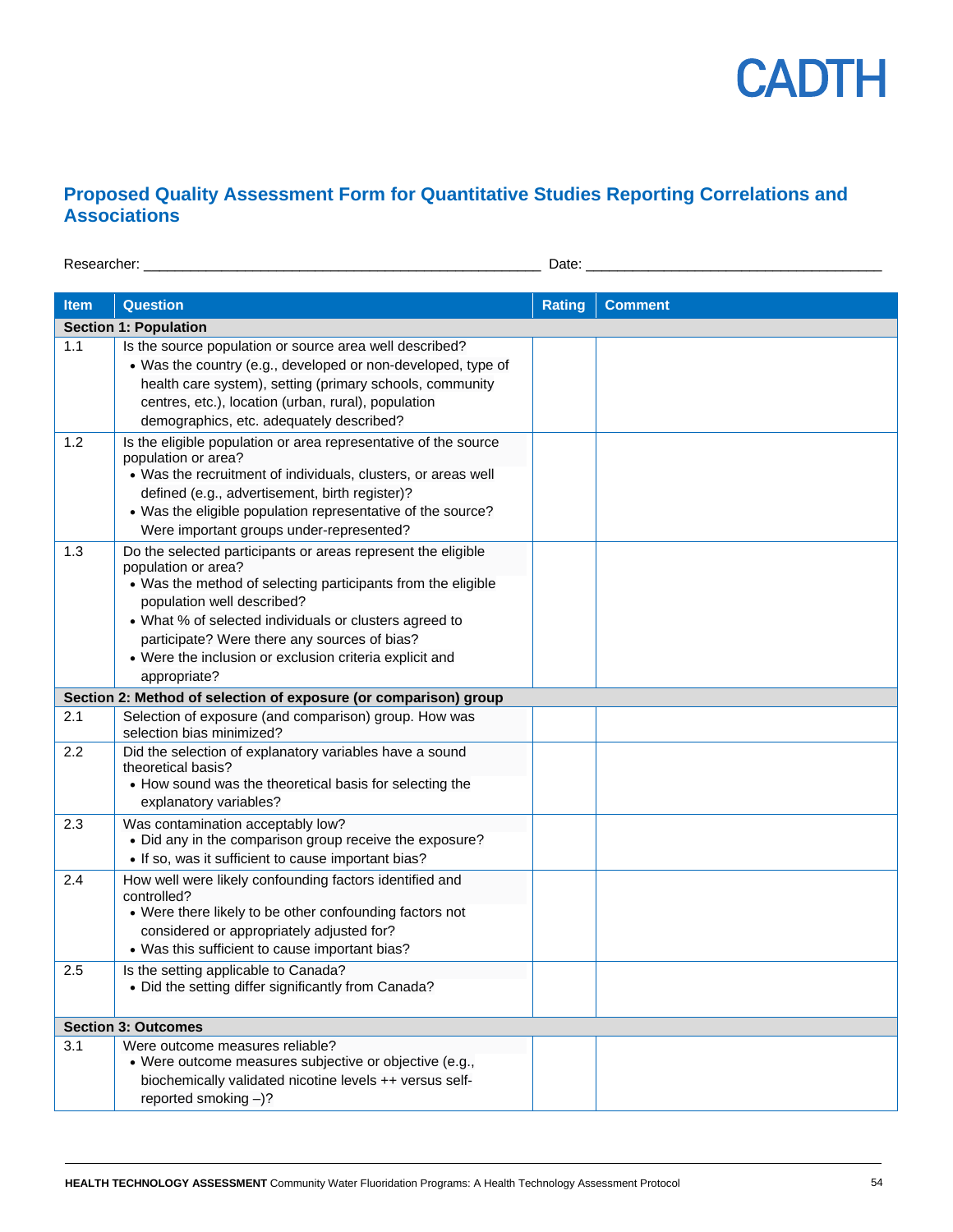| <b>Item</b> | <b>Question</b>                                                                                                                                                                                                                                                                                                                                                                  | <b>Rating</b> | <b>Comment</b> |
|-------------|----------------------------------------------------------------------------------------------------------------------------------------------------------------------------------------------------------------------------------------------------------------------------------------------------------------------------------------------------------------------------------|---------------|----------------|
|             | • How reliable were outcome measures (e.g., inter- or intra-<br>rater reliability scores)?<br>• Was there any indication that measures had been validated<br>(e.g., against a gold standard measure) or assessed for<br>content validity?                                                                                                                                        |               |                |
| 3.2         | Were all outcome measurements complete?<br>• Were all or most study participants who met the defined study<br>outcome definitions likely to have been identified?                                                                                                                                                                                                                |               |                |
| 3.3         | Were all important outcomes assessed?<br>• Were all important benefits and harms assessed?<br>• Was it possible to determine the overall balance of benefits<br>and harms of the intervention versus comparison?                                                                                                                                                                 |               |                |
| 3.4         | Was there a similar follow-up time in exposure and comparison<br>groups?<br>• If groups are followed for different lengths of time, then more<br>events are likely to occur in the group followed-up for longer,<br>distorting the comparison.<br>• Analyses can be adjusted to allow for differences in length of<br>follow-up (e.g., using person-years).                      |               |                |
| 3.5         | Was follow-up time meaningful?<br>• Was follow-up long enough to assess long-term benefits and<br>harms?<br>• Was it too long, e.g., were participants lost to follow-up?                                                                                                                                                                                                        |               |                |
|             | <b>Section 4: Analyses</b>                                                                                                                                                                                                                                                                                                                                                       |               |                |
| 4.1         | Was the study sufficiently powered to detect an intervention<br>effect (if one exists)?<br>• A power of 0.8 (meaning it is likely the study will show the<br>effect of a given size if one exists, 80% of the time) is the<br>conventionally accepted standard.<br>• Is a power calculation presented? If not, what is the expected<br>effect size? Is the sample size adequate? |               |                |
| 4.2         | Were multiple explanatory variables considered in the analyses?<br>• Were sufficient explanatory variables considered in the<br>analysis?                                                                                                                                                                                                                                        |               |                |
| 4.3         | Were the analytical methods appropriate?<br>• Were important differences in follow-up time and likely<br>confounders adjusted for?                                                                                                                                                                                                                                               |               |                |
| 4.4         | Was the precision of association given or calculable? Is<br>association meaningful?<br>• Were confidence intervals or P values for effect estimates<br>given or possible to calculate?<br>• Were confidence intervals wide or were they sufficiently<br>precise to aid decision-making? If precision is lacking, is this<br>because the study is under-powered?                  |               |                |
|             | <b>Section 5: Summary</b>                                                                                                                                                                                                                                                                                                                                                        |               |                |
| 5.1         | Are the study results internally valid (i.e., unbiased)?<br>• How well did the study minimize sources of bias (i.e.,<br>adjusting for potential confounders)?<br>• Were there significant flaws in the study design?                                                                                                                                                             |               |                |